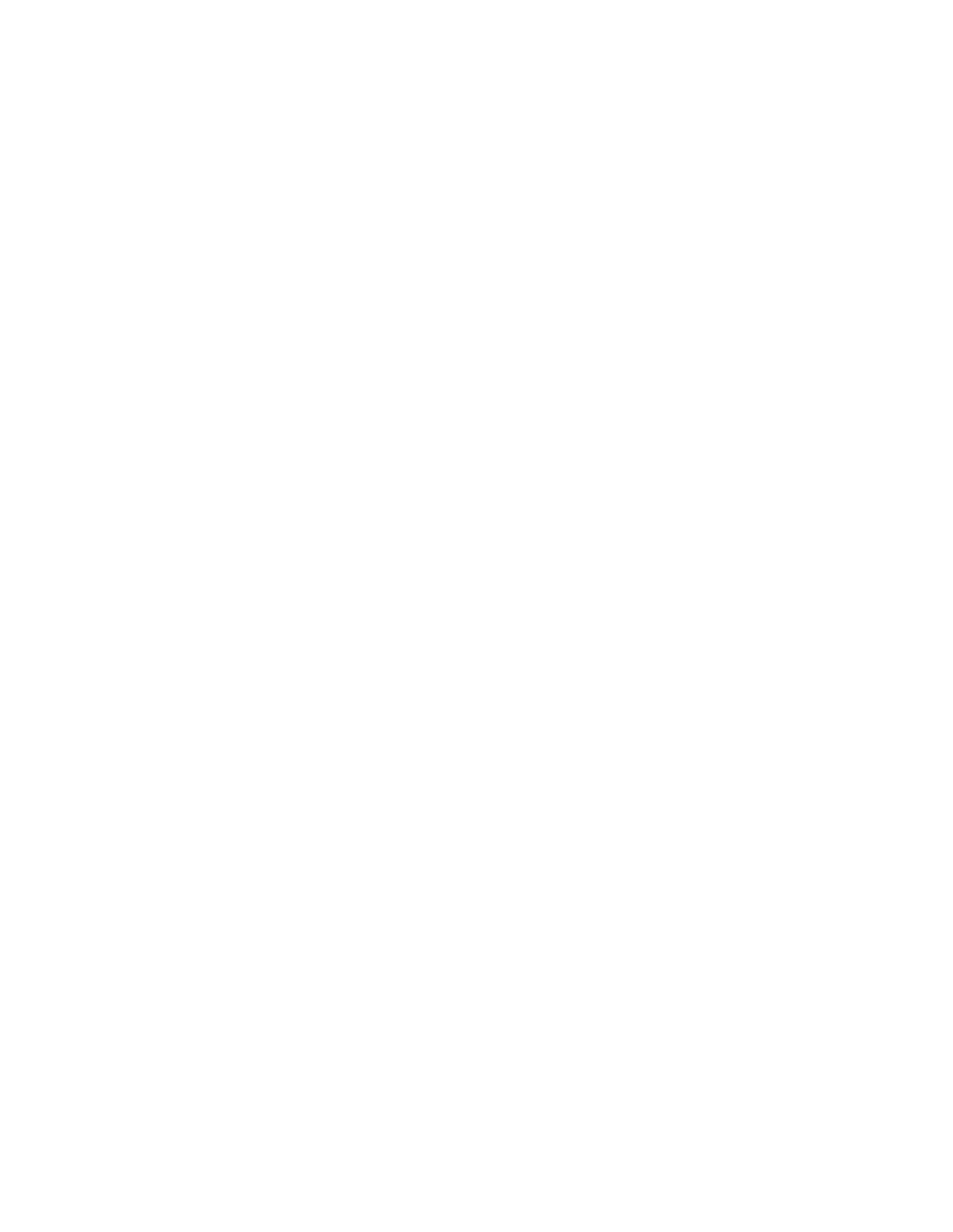#### **Scoring Summary(Final) Air Force vs. Louisville (12/28/2021 at Dallas, Texas)**



Air Force (10-3; 6-2) vs. Louisville (6-7; 4-4) Date: 12/28/2021 • Site: Dallas, Texas • Stadium: Gerald J. Ford Attendance: 15251

| <b>Score by Quarters</b> |                    |  | Total   |
|--------------------------|--------------------|--|---------|
| Air Force                | $\sim$<br><u>.</u> |  | о.<br>. |
| _ouisville               | 14                 |  | 28      |

| Qtr | Time  | <b>Scoring Play</b>                                                                   | V-H       |
|-----|-------|---------------------------------------------------------------------------------------|-----------|
| 1st | 02:01 | AFA - H.Daniels 5 yd TD RUSH (KICK by M.Dapore), 10-74 5:28                           | $7-0$     |
| 2nd | 14:14 | AFA - B. Lewis 61 yd TD PASS from H. Daniels (KICK by M. Dapore), 3-73 0:57           | $14 - 0$  |
| 2nd | 09:16 | LOU - T. Cooley 1 yd TD RUSH (KICK by B. Travelstead), 11-65 4:58                     | $14 - 7$  |
| 2nd | 05:42 | AFA - B. Lewis 64 yd TD PASS from H. Daniels (KICK by M. Dapore), 6-75 3:34           | $21 - 7$  |
| 2nd | 05:30 | LOU - 100 yd TD KO (KICK by B. Travelstead).                                          | $21 - 14$ |
| 2nd | 00:54 | AFA - H.Daniels 1 yd TD RUSH (KICK by M.Dapore), 11-75 4:36                           | $28 - 14$ |
| 3rd | 00:04 | LOU - T. Harrell 34 yd TD PASS from M. Cunningham (KICK by B. Travelstead), 5-51 1:46 | $28 - 21$ |
| 4th | 05:28 | AFA - M.Dapore 26 yd FG 17-66 9:36                                                    | $31 - 21$ |
| 4th | 02:57 | LOU - M.Cunningham 22 yd TD RUSH (KICK by B.Travelstead), 6-70 2:27                   | $31 - 28$ |

Kickoff time: 03:26 PM ET • End of Game: 06:30 PM ET • Total elapsed time: 03:03

Officials: Referee: James Carter; Umpire: Rodney Lawary; Linesman: Stephen Ray;

Line judge: Marc Bovos; Back judge: Ron Turner; Field judge: Jay Brown;

Side judge: Rob Skelton; Center judge: Chris Snead;

Temperature: 80 • Wind: 12 southWest • Weather: sunny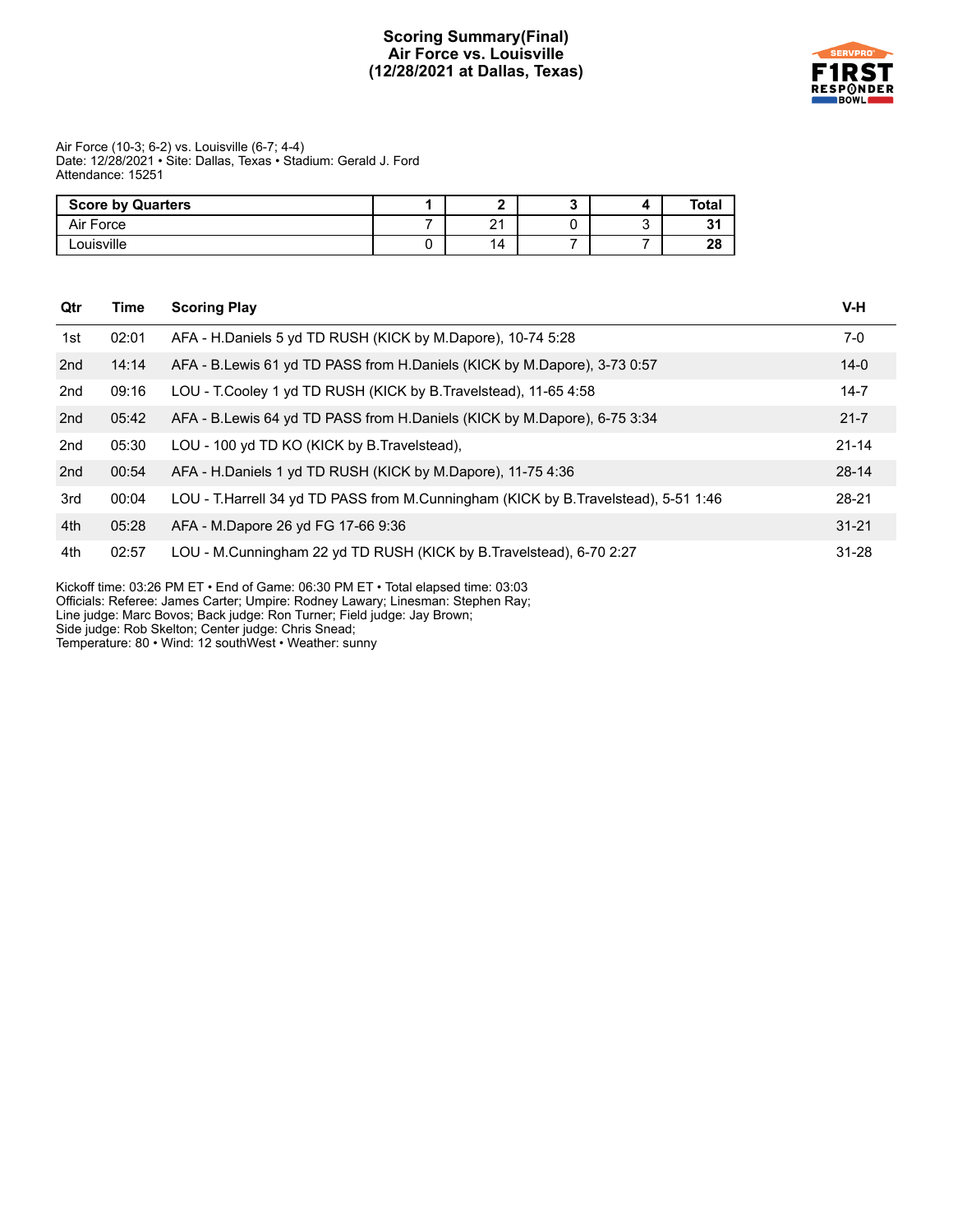#### **Team Statistics(Final) Air Force vs. Louisville (12/28/2021 at Dallas, Texas)**



| <b>FIRST DOWNS</b><br>21<br>21<br>11<br>12<br>Rushing<br>9<br>9<br>Passing<br>$\mathbf{1}$<br>$\mathbf 0$<br>Penalty<br><b>NET YARDS RUSHING</b><br>170<br>195<br>55<br>37<br><b>Rushing Attempts</b><br>3.1<br>5.3<br>Average Per Rush<br>$\overline{2}$<br>$\overline{2}$<br><b>Rushing Touchdowns</b><br>192<br>219<br><b>Yards Gained Rushing</b><br>22<br>24<br>Yards Lost Rushing<br>252<br>207<br><b>NET YARDS PASSING</b><br>$13 - 22 - 0$<br>$9 - 10 - 0$<br>Completions-Attempts-Int<br>25.2<br>9.4<br>Average Per Attempt<br>15.9<br>28<br>Average Per Completion<br>$\overline{2}$<br>Passing Touchdowns<br>1<br>422<br><b>TOTAL OFFENSIVE YARDS</b><br>402<br>65<br>59<br>Total offensive plays<br>6.5<br>6.8<br>Average Gain Per Play<br>$1 - 0$<br>Fumbles: Number-Lost<br>$3-0$<br>Penalties: Number-Yards<br>$3 - 35$<br>$3 - 30$<br><b>PUNTS-YARDS</b><br>$3 - 126$<br>$2 - 93$<br>42.0<br>46.5<br>Average Yards Per Punt<br>Net Yards Per Punt<br>34.0<br>36.5<br>Inside 20<br>0<br>$\mathbf 0$<br>50+ Yards<br>0<br>1<br>$\mathbf{1}$<br><b>Touchbacks</b><br>$\mathbf{1}$<br>Fair catch<br>0<br>$\Omega$<br><b>KICKOFFS-YARDS</b><br>6-332<br>6-350<br>58.3<br>55.3<br>Average Yards Per Kickoff<br>58.3<br>28.8<br>Net Yards Per Kickoff<br><b>Touchbacks</b><br>0<br>3<br>$1 - 4 - 0$<br>Punt returns: Number-Yards-TD<br>$0 - 0 - 0$<br>0<br>Average Per Return<br>4<br>Kickoff returns: Number-Yards-TD<br>$1 - 0 - 0$<br>$5 - 159 - 1$<br>0<br>Average Per Return<br>31.8<br>$0 - 0 - 0$<br>$0 - 0 - 0$<br>Interceptions: Number-Yards-TD<br>$0-0$<br>$0-0$<br>Fumble Returns: Number-Yards<br>0<br>$\mathbf 0$<br>Miscellaneous Yards<br>24:22<br>35:38<br>Possession Time<br>7:36<br>7:24<br>1st Quarter<br>9:08<br>5:52<br>2nd Quarter<br>6:25<br>8:35<br>3rd Quarter<br>12:29<br>2:31<br>4th Quarter<br>7 of 13<br><b>Third-Down Conversions</b><br>8 of 14<br>1 of 1<br>$2$ of $3$<br><b>Fourth-Down Conversions</b><br>3 of 3<br>Red Zone Scores-Chances<br>$1$ of $3$<br>$\overline{2}$<br>Touchdowns<br>$\mathbf 1$<br><b>Field Goals</b><br>1 of 1<br>0 of 1<br>$2 - 3$<br>$2 - 12$<br>Sacks By: Number-Yards<br><b>PAT Kicks</b><br>$4 - 4$<br>$4 - 4$<br>1 of 1<br><b>Field Goals</b><br>0 of 1<br>Points off turnovers<br>0<br>0 | <b>AFA</b> | LOU |
|------------------------------------------------------------------------------------------------------------------------------------------------------------------------------------------------------------------------------------------------------------------------------------------------------------------------------------------------------------------------------------------------------------------------------------------------------------------------------------------------------------------------------------------------------------------------------------------------------------------------------------------------------------------------------------------------------------------------------------------------------------------------------------------------------------------------------------------------------------------------------------------------------------------------------------------------------------------------------------------------------------------------------------------------------------------------------------------------------------------------------------------------------------------------------------------------------------------------------------------------------------------------------------------------------------------------------------------------------------------------------------------------------------------------------------------------------------------------------------------------------------------------------------------------------------------------------------------------------------------------------------------------------------------------------------------------------------------------------------------------------------------------------------------------------------------------------------------------------------------------------------------------------------------------------------------------------------------------------------------------------------------------------------------------------------------------------------------------------------------------------------------------------------------------------------------------------------------------------------------------------------------------|------------|-----|
|                                                                                                                                                                                                                                                                                                                                                                                                                                                                                                                                                                                                                                                                                                                                                                                                                                                                                                                                                                                                                                                                                                                                                                                                                                                                                                                                                                                                                                                                                                                                                                                                                                                                                                                                                                                                                                                                                                                                                                                                                                                                                                                                                                                                                                                                        |            |     |
|                                                                                                                                                                                                                                                                                                                                                                                                                                                                                                                                                                                                                                                                                                                                                                                                                                                                                                                                                                                                                                                                                                                                                                                                                                                                                                                                                                                                                                                                                                                                                                                                                                                                                                                                                                                                                                                                                                                                                                                                                                                                                                                                                                                                                                                                        |            |     |
|                                                                                                                                                                                                                                                                                                                                                                                                                                                                                                                                                                                                                                                                                                                                                                                                                                                                                                                                                                                                                                                                                                                                                                                                                                                                                                                                                                                                                                                                                                                                                                                                                                                                                                                                                                                                                                                                                                                                                                                                                                                                                                                                                                                                                                                                        |            |     |
|                                                                                                                                                                                                                                                                                                                                                                                                                                                                                                                                                                                                                                                                                                                                                                                                                                                                                                                                                                                                                                                                                                                                                                                                                                                                                                                                                                                                                                                                                                                                                                                                                                                                                                                                                                                                                                                                                                                                                                                                                                                                                                                                                                                                                                                                        |            |     |
|                                                                                                                                                                                                                                                                                                                                                                                                                                                                                                                                                                                                                                                                                                                                                                                                                                                                                                                                                                                                                                                                                                                                                                                                                                                                                                                                                                                                                                                                                                                                                                                                                                                                                                                                                                                                                                                                                                                                                                                                                                                                                                                                                                                                                                                                        |            |     |
|                                                                                                                                                                                                                                                                                                                                                                                                                                                                                                                                                                                                                                                                                                                                                                                                                                                                                                                                                                                                                                                                                                                                                                                                                                                                                                                                                                                                                                                                                                                                                                                                                                                                                                                                                                                                                                                                                                                                                                                                                                                                                                                                                                                                                                                                        |            |     |
|                                                                                                                                                                                                                                                                                                                                                                                                                                                                                                                                                                                                                                                                                                                                                                                                                                                                                                                                                                                                                                                                                                                                                                                                                                                                                                                                                                                                                                                                                                                                                                                                                                                                                                                                                                                                                                                                                                                                                                                                                                                                                                                                                                                                                                                                        |            |     |
|                                                                                                                                                                                                                                                                                                                                                                                                                                                                                                                                                                                                                                                                                                                                                                                                                                                                                                                                                                                                                                                                                                                                                                                                                                                                                                                                                                                                                                                                                                                                                                                                                                                                                                                                                                                                                                                                                                                                                                                                                                                                                                                                                                                                                                                                        |            |     |
|                                                                                                                                                                                                                                                                                                                                                                                                                                                                                                                                                                                                                                                                                                                                                                                                                                                                                                                                                                                                                                                                                                                                                                                                                                                                                                                                                                                                                                                                                                                                                                                                                                                                                                                                                                                                                                                                                                                                                                                                                                                                                                                                                                                                                                                                        |            |     |
|                                                                                                                                                                                                                                                                                                                                                                                                                                                                                                                                                                                                                                                                                                                                                                                                                                                                                                                                                                                                                                                                                                                                                                                                                                                                                                                                                                                                                                                                                                                                                                                                                                                                                                                                                                                                                                                                                                                                                                                                                                                                                                                                                                                                                                                                        |            |     |
|                                                                                                                                                                                                                                                                                                                                                                                                                                                                                                                                                                                                                                                                                                                                                                                                                                                                                                                                                                                                                                                                                                                                                                                                                                                                                                                                                                                                                                                                                                                                                                                                                                                                                                                                                                                                                                                                                                                                                                                                                                                                                                                                                                                                                                                                        |            |     |
|                                                                                                                                                                                                                                                                                                                                                                                                                                                                                                                                                                                                                                                                                                                                                                                                                                                                                                                                                                                                                                                                                                                                                                                                                                                                                                                                                                                                                                                                                                                                                                                                                                                                                                                                                                                                                                                                                                                                                                                                                                                                                                                                                                                                                                                                        |            |     |
|                                                                                                                                                                                                                                                                                                                                                                                                                                                                                                                                                                                                                                                                                                                                                                                                                                                                                                                                                                                                                                                                                                                                                                                                                                                                                                                                                                                                                                                                                                                                                                                                                                                                                                                                                                                                                                                                                                                                                                                                                                                                                                                                                                                                                                                                        |            |     |
|                                                                                                                                                                                                                                                                                                                                                                                                                                                                                                                                                                                                                                                                                                                                                                                                                                                                                                                                                                                                                                                                                                                                                                                                                                                                                                                                                                                                                                                                                                                                                                                                                                                                                                                                                                                                                                                                                                                                                                                                                                                                                                                                                                                                                                                                        |            |     |
|                                                                                                                                                                                                                                                                                                                                                                                                                                                                                                                                                                                                                                                                                                                                                                                                                                                                                                                                                                                                                                                                                                                                                                                                                                                                                                                                                                                                                                                                                                                                                                                                                                                                                                                                                                                                                                                                                                                                                                                                                                                                                                                                                                                                                                                                        |            |     |
|                                                                                                                                                                                                                                                                                                                                                                                                                                                                                                                                                                                                                                                                                                                                                                                                                                                                                                                                                                                                                                                                                                                                                                                                                                                                                                                                                                                                                                                                                                                                                                                                                                                                                                                                                                                                                                                                                                                                                                                                                                                                                                                                                                                                                                                                        |            |     |
|                                                                                                                                                                                                                                                                                                                                                                                                                                                                                                                                                                                                                                                                                                                                                                                                                                                                                                                                                                                                                                                                                                                                                                                                                                                                                                                                                                                                                                                                                                                                                                                                                                                                                                                                                                                                                                                                                                                                                                                                                                                                                                                                                                                                                                                                        |            |     |
|                                                                                                                                                                                                                                                                                                                                                                                                                                                                                                                                                                                                                                                                                                                                                                                                                                                                                                                                                                                                                                                                                                                                                                                                                                                                                                                                                                                                                                                                                                                                                                                                                                                                                                                                                                                                                                                                                                                                                                                                                                                                                                                                                                                                                                                                        |            |     |
|                                                                                                                                                                                                                                                                                                                                                                                                                                                                                                                                                                                                                                                                                                                                                                                                                                                                                                                                                                                                                                                                                                                                                                                                                                                                                                                                                                                                                                                                                                                                                                                                                                                                                                                                                                                                                                                                                                                                                                                                                                                                                                                                                                                                                                                                        |            |     |
|                                                                                                                                                                                                                                                                                                                                                                                                                                                                                                                                                                                                                                                                                                                                                                                                                                                                                                                                                                                                                                                                                                                                                                                                                                                                                                                                                                                                                                                                                                                                                                                                                                                                                                                                                                                                                                                                                                                                                                                                                                                                                                                                                                                                                                                                        |            |     |
|                                                                                                                                                                                                                                                                                                                                                                                                                                                                                                                                                                                                                                                                                                                                                                                                                                                                                                                                                                                                                                                                                                                                                                                                                                                                                                                                                                                                                                                                                                                                                                                                                                                                                                                                                                                                                                                                                                                                                                                                                                                                                                                                                                                                                                                                        |            |     |
|                                                                                                                                                                                                                                                                                                                                                                                                                                                                                                                                                                                                                                                                                                                                                                                                                                                                                                                                                                                                                                                                                                                                                                                                                                                                                                                                                                                                                                                                                                                                                                                                                                                                                                                                                                                                                                                                                                                                                                                                                                                                                                                                                                                                                                                                        |            |     |
|                                                                                                                                                                                                                                                                                                                                                                                                                                                                                                                                                                                                                                                                                                                                                                                                                                                                                                                                                                                                                                                                                                                                                                                                                                                                                                                                                                                                                                                                                                                                                                                                                                                                                                                                                                                                                                                                                                                                                                                                                                                                                                                                                                                                                                                                        |            |     |
|                                                                                                                                                                                                                                                                                                                                                                                                                                                                                                                                                                                                                                                                                                                                                                                                                                                                                                                                                                                                                                                                                                                                                                                                                                                                                                                                                                                                                                                                                                                                                                                                                                                                                                                                                                                                                                                                                                                                                                                                                                                                                                                                                                                                                                                                        |            |     |
|                                                                                                                                                                                                                                                                                                                                                                                                                                                                                                                                                                                                                                                                                                                                                                                                                                                                                                                                                                                                                                                                                                                                                                                                                                                                                                                                                                                                                                                                                                                                                                                                                                                                                                                                                                                                                                                                                                                                                                                                                                                                                                                                                                                                                                                                        |            |     |
|                                                                                                                                                                                                                                                                                                                                                                                                                                                                                                                                                                                                                                                                                                                                                                                                                                                                                                                                                                                                                                                                                                                                                                                                                                                                                                                                                                                                                                                                                                                                                                                                                                                                                                                                                                                                                                                                                                                                                                                                                                                                                                                                                                                                                                                                        |            |     |
|                                                                                                                                                                                                                                                                                                                                                                                                                                                                                                                                                                                                                                                                                                                                                                                                                                                                                                                                                                                                                                                                                                                                                                                                                                                                                                                                                                                                                                                                                                                                                                                                                                                                                                                                                                                                                                                                                                                                                                                                                                                                                                                                                                                                                                                                        |            |     |
|                                                                                                                                                                                                                                                                                                                                                                                                                                                                                                                                                                                                                                                                                                                                                                                                                                                                                                                                                                                                                                                                                                                                                                                                                                                                                                                                                                                                                                                                                                                                                                                                                                                                                                                                                                                                                                                                                                                                                                                                                                                                                                                                                                                                                                                                        |            |     |
|                                                                                                                                                                                                                                                                                                                                                                                                                                                                                                                                                                                                                                                                                                                                                                                                                                                                                                                                                                                                                                                                                                                                                                                                                                                                                                                                                                                                                                                                                                                                                                                                                                                                                                                                                                                                                                                                                                                                                                                                                                                                                                                                                                                                                                                                        |            |     |
|                                                                                                                                                                                                                                                                                                                                                                                                                                                                                                                                                                                                                                                                                                                                                                                                                                                                                                                                                                                                                                                                                                                                                                                                                                                                                                                                                                                                                                                                                                                                                                                                                                                                                                                                                                                                                                                                                                                                                                                                                                                                                                                                                                                                                                                                        |            |     |
|                                                                                                                                                                                                                                                                                                                                                                                                                                                                                                                                                                                                                                                                                                                                                                                                                                                                                                                                                                                                                                                                                                                                                                                                                                                                                                                                                                                                                                                                                                                                                                                                                                                                                                                                                                                                                                                                                                                                                                                                                                                                                                                                                                                                                                                                        |            |     |
|                                                                                                                                                                                                                                                                                                                                                                                                                                                                                                                                                                                                                                                                                                                                                                                                                                                                                                                                                                                                                                                                                                                                                                                                                                                                                                                                                                                                                                                                                                                                                                                                                                                                                                                                                                                                                                                                                                                                                                                                                                                                                                                                                                                                                                                                        |            |     |
|                                                                                                                                                                                                                                                                                                                                                                                                                                                                                                                                                                                                                                                                                                                                                                                                                                                                                                                                                                                                                                                                                                                                                                                                                                                                                                                                                                                                                                                                                                                                                                                                                                                                                                                                                                                                                                                                                                                                                                                                                                                                                                                                                                                                                                                                        |            |     |
|                                                                                                                                                                                                                                                                                                                                                                                                                                                                                                                                                                                                                                                                                                                                                                                                                                                                                                                                                                                                                                                                                                                                                                                                                                                                                                                                                                                                                                                                                                                                                                                                                                                                                                                                                                                                                                                                                                                                                                                                                                                                                                                                                                                                                                                                        |            |     |
|                                                                                                                                                                                                                                                                                                                                                                                                                                                                                                                                                                                                                                                                                                                                                                                                                                                                                                                                                                                                                                                                                                                                                                                                                                                                                                                                                                                                                                                                                                                                                                                                                                                                                                                                                                                                                                                                                                                                                                                                                                                                                                                                                                                                                                                                        |            |     |
|                                                                                                                                                                                                                                                                                                                                                                                                                                                                                                                                                                                                                                                                                                                                                                                                                                                                                                                                                                                                                                                                                                                                                                                                                                                                                                                                                                                                                                                                                                                                                                                                                                                                                                                                                                                                                                                                                                                                                                                                                                                                                                                                                                                                                                                                        |            |     |
|                                                                                                                                                                                                                                                                                                                                                                                                                                                                                                                                                                                                                                                                                                                                                                                                                                                                                                                                                                                                                                                                                                                                                                                                                                                                                                                                                                                                                                                                                                                                                                                                                                                                                                                                                                                                                                                                                                                                                                                                                                                                                                                                                                                                                                                                        |            |     |
|                                                                                                                                                                                                                                                                                                                                                                                                                                                                                                                                                                                                                                                                                                                                                                                                                                                                                                                                                                                                                                                                                                                                                                                                                                                                                                                                                                                                                                                                                                                                                                                                                                                                                                                                                                                                                                                                                                                                                                                                                                                                                                                                                                                                                                                                        |            |     |
|                                                                                                                                                                                                                                                                                                                                                                                                                                                                                                                                                                                                                                                                                                                                                                                                                                                                                                                                                                                                                                                                                                                                                                                                                                                                                                                                                                                                                                                                                                                                                                                                                                                                                                                                                                                                                                                                                                                                                                                                                                                                                                                                                                                                                                                                        |            |     |
|                                                                                                                                                                                                                                                                                                                                                                                                                                                                                                                                                                                                                                                                                                                                                                                                                                                                                                                                                                                                                                                                                                                                                                                                                                                                                                                                                                                                                                                                                                                                                                                                                                                                                                                                                                                                                                                                                                                                                                                                                                                                                                                                                                                                                                                                        |            |     |
|                                                                                                                                                                                                                                                                                                                                                                                                                                                                                                                                                                                                                                                                                                                                                                                                                                                                                                                                                                                                                                                                                                                                                                                                                                                                                                                                                                                                                                                                                                                                                                                                                                                                                                                                                                                                                                                                                                                                                                                                                                                                                                                                                                                                                                                                        |            |     |
|                                                                                                                                                                                                                                                                                                                                                                                                                                                                                                                                                                                                                                                                                                                                                                                                                                                                                                                                                                                                                                                                                                                                                                                                                                                                                                                                                                                                                                                                                                                                                                                                                                                                                                                                                                                                                                                                                                                                                                                                                                                                                                                                                                                                                                                                        |            |     |
|                                                                                                                                                                                                                                                                                                                                                                                                                                                                                                                                                                                                                                                                                                                                                                                                                                                                                                                                                                                                                                                                                                                                                                                                                                                                                                                                                                                                                                                                                                                                                                                                                                                                                                                                                                                                                                                                                                                                                                                                                                                                                                                                                                                                                                                                        |            |     |
|                                                                                                                                                                                                                                                                                                                                                                                                                                                                                                                                                                                                                                                                                                                                                                                                                                                                                                                                                                                                                                                                                                                                                                                                                                                                                                                                                                                                                                                                                                                                                                                                                                                                                                                                                                                                                                                                                                                                                                                                                                                                                                                                                                                                                                                                        |            |     |
|                                                                                                                                                                                                                                                                                                                                                                                                                                                                                                                                                                                                                                                                                                                                                                                                                                                                                                                                                                                                                                                                                                                                                                                                                                                                                                                                                                                                                                                                                                                                                                                                                                                                                                                                                                                                                                                                                                                                                                                                                                                                                                                                                                                                                                                                        |            |     |
|                                                                                                                                                                                                                                                                                                                                                                                                                                                                                                                                                                                                                                                                                                                                                                                                                                                                                                                                                                                                                                                                                                                                                                                                                                                                                                                                                                                                                                                                                                                                                                                                                                                                                                                                                                                                                                                                                                                                                                                                                                                                                                                                                                                                                                                                        |            |     |
|                                                                                                                                                                                                                                                                                                                                                                                                                                                                                                                                                                                                                                                                                                                                                                                                                                                                                                                                                                                                                                                                                                                                                                                                                                                                                                                                                                                                                                                                                                                                                                                                                                                                                                                                                                                                                                                                                                                                                                                                                                                                                                                                                                                                                                                                        |            |     |
|                                                                                                                                                                                                                                                                                                                                                                                                                                                                                                                                                                                                                                                                                                                                                                                                                                                                                                                                                                                                                                                                                                                                                                                                                                                                                                                                                                                                                                                                                                                                                                                                                                                                                                                                                                                                                                                                                                                                                                                                                                                                                                                                                                                                                                                                        |            |     |
|                                                                                                                                                                                                                                                                                                                                                                                                                                                                                                                                                                                                                                                                                                                                                                                                                                                                                                                                                                                                                                                                                                                                                                                                                                                                                                                                                                                                                                                                                                                                                                                                                                                                                                                                                                                                                                                                                                                                                                                                                                                                                                                                                                                                                                                                        |            |     |
|                                                                                                                                                                                                                                                                                                                                                                                                                                                                                                                                                                                                                                                                                                                                                                                                                                                                                                                                                                                                                                                                                                                                                                                                                                                                                                                                                                                                                                                                                                                                                                                                                                                                                                                                                                                                                                                                                                                                                                                                                                                                                                                                                                                                                                                                        |            |     |
|                                                                                                                                                                                                                                                                                                                                                                                                                                                                                                                                                                                                                                                                                                                                                                                                                                                                                                                                                                                                                                                                                                                                                                                                                                                                                                                                                                                                                                                                                                                                                                                                                                                                                                                                                                                                                                                                                                                                                                                                                                                                                                                                                                                                                                                                        |            |     |
|                                                                                                                                                                                                                                                                                                                                                                                                                                                                                                                                                                                                                                                                                                                                                                                                                                                                                                                                                                                                                                                                                                                                                                                                                                                                                                                                                                                                                                                                                                                                                                                                                                                                                                                                                                                                                                                                                                                                                                                                                                                                                                                                                                                                                                                                        |            |     |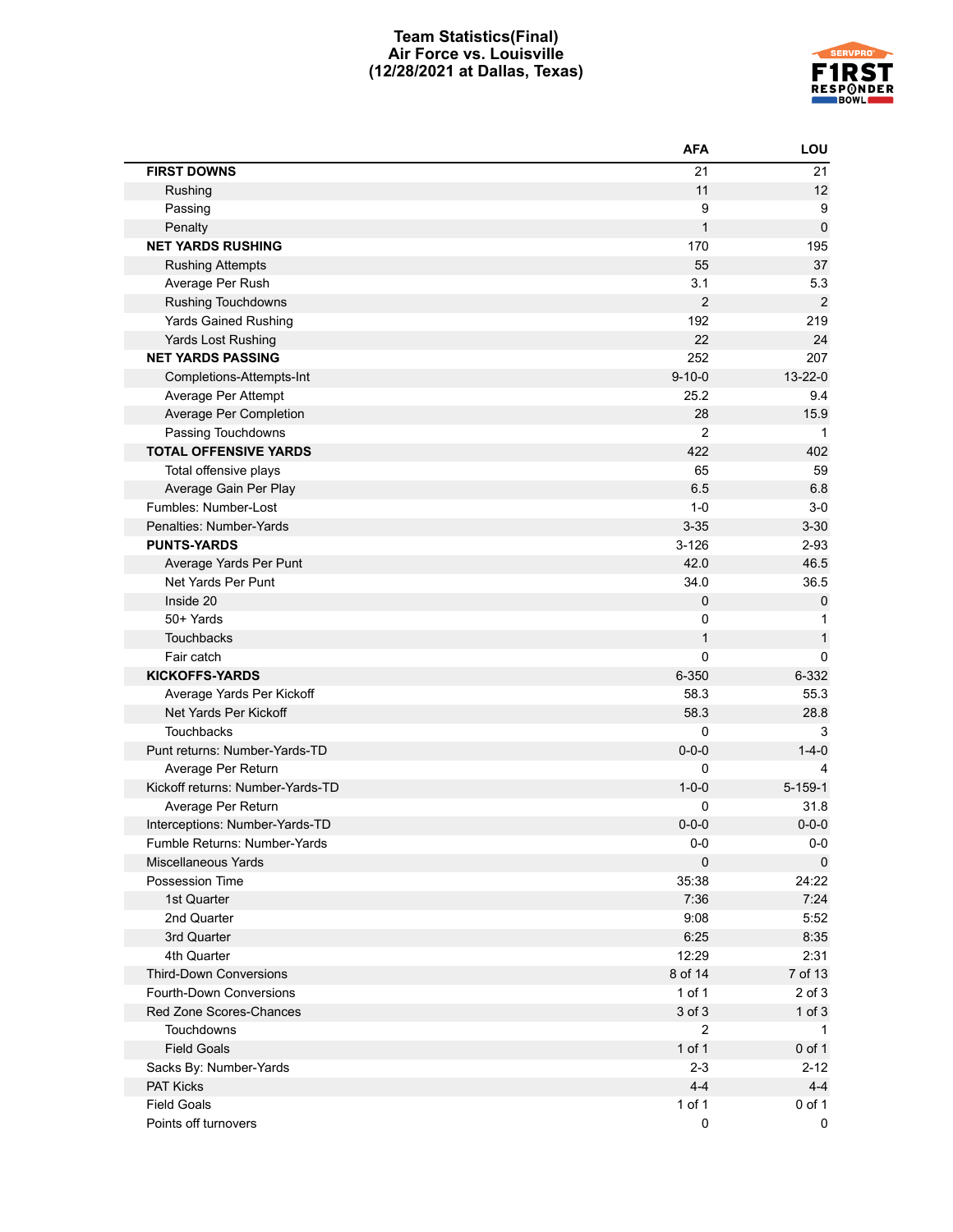### **Individual Statistics(Final) Air Force vs. Louisville (12/28/2021 at Dallas, Texas)**

# **PONDER** RE! **BOWL**

# **Air Force Louisville**

| <b>Rushing</b>       |     | No.            | Gain        | Loss        |                | <b>Net</b>     | TD             | Lg            |     | Avg            |
|----------------------|-----|----------------|-------------|-------------|----------------|----------------|----------------|---------------|-----|----------------|
| <b>B.Roberts</b>     |     | 20             | 77          | 0           |                | 77             | 0              | 10            |     | 3.9            |
| D.Hughes             |     | $\overline{7}$ | 39          | 0           |                | 39             | 0              | 13            |     | 5.6            |
| H.Daniels            |     | 15             | 42          | 13          |                | 29             | $\overline{2}$ | 10            |     | 1.9            |
| <b>B.Lewis</b>       |     | 3              | 18          | 0           |                | 18             | 0              | 14            |     | 6              |
| E.Michel             |     | 4              | 6           | 0           |                | 6              | 0              | 2             |     | 1.5            |
| D.Kinamon            |     | 3              | 10          | 5           |                | 5              | 0              | 9             |     | 1.7            |
| TEAM                 |     | 3              | 0           | 4           |                | $-4$           | 0              | 0             |     | $-1.3$         |
| <b>Totals</b>        |     | 55             | 192         | 22          |                | 170            | 2              | 14            |     | 3.1            |
| <b>Passing</b>       |     | $C-A-I$        |             | Yds         | TD             |                | Long           |               |     | Sack           |
| H.Daniels            |     | $9 - 10 - 0$   |             | 252         | 2              |                | 64             |               |     | 2              |
| <b>Totals</b>        |     | $9 - 10 - 0$   |             | 252         | $\overline{2}$ |                | 64             |               |     | $\overline{2}$ |
| Receiving            |     |                | No.         | Yards       |                | TD             |                | Long          |     | <b>Tgt</b>     |
| <b>B.Lewis</b>       |     |                | 5           | 172         |                | 2              |                | 64            |     | 5              |
| D.Kinamon            |     |                | 3           | 40          |                | 0              |                | 15            |     | 3              |
| C.Rillos             |     |                | 1           | 40          |                | 0              |                | 40            |     | 1              |
| D.Cormier            |     |                | 0           | 0           |                | 0              |                | 0             |     | 1              |
| <b>Totals</b>        |     |                | 9           | 252         |                | $\overline{2}$ |                | 64            |     | 10             |
| <b>Punting</b>       | No. |                | Yds         | Avg         |                | Long           |                | In20          |     | ΤВ             |
| $\overline{C}$ . Bay | 3   |                | 126         | 42          |                | 46             |                | 0             |     | 1              |
| <b>Totals</b>        | 3   |                | 126         | 42.0        |                | 46             |                | 0             |     | $\mathbf{1}$   |
|                      |     | Punt           |             |             | <b>Kickoff</b> |                |                | Intercept     |     |                |
| <b>Returns</b>       | No  | Yds            | Lg          | No          | Yds            | Lg             | No             |               | Yds | Lg             |
| D.Kinamon            | 0   | 0              | 0           | 1           | 0              | 0              |                | 0             | 0   | 0              |
| <b>Totals</b>        | 0   | 0              | 0           | 1           | 0              | 0              |                | 0             | 0   | 0              |
|                      |     |                |             |             |                |                |                |               |     |                |
| <b>Field goals</b>   |     | Qtr            | <b>Time</b> | <b>Dist</b> |                |                |                | <b>Result</b> |     |                |
| M.Dapore             |     | 4th            | 05:28       |             | 26 yards       |                |                | GOOD          |     |                |
| <b>Kickoffs</b>      | No. |                | Yards       |             |                | Avg            | TВ             |               | OВ  |                |
| M.Dapore             | 3   |                | 167 yards   |             |                | 55.7           | 0              |               | 0   |                |
| <b>B.Honaker</b>     | 3   |                | 183 yards   |             |                | 61             | 0              |               | 1   |                |
| All-purpose          |     |                | Run         | Rcv         | KR             | <b>PR</b>      |                | IR            |     | <b>Total</b>   |
| <b>B.Lewis</b>       |     |                | 18          | 172         | 0              | 0              |                | 0             |     | 190            |
| <b>B.Roberts</b>     |     |                | 77          | 0           | 0              | 0              |                | 0             |     | 77             |
| D.Kinamon            |     |                |             |             |                |                |                |               |     |                |
| C.Rillos             |     |                | 5<br>0      | 40<br>40    | 0<br>0         | 0<br>0         |                | 0<br>0        |     | 45<br>40       |

| <b>Rushing</b>       |    |                | No.           | Gain           | Loss         |     | Net       | TD             | Lg            | Avg              |
|----------------------|----|----------------|---------------|----------------|--------------|-----|-----------|----------------|---------------|------------------|
| T.Cooley             |    |                | 18            | 100            |              | 8   | 92        | 1              | 22            | 5.1              |
| M.Cunningham         |    |                | 12            | 81             |              | 15  | 66        | 1              | 34            | 5.5              |
| J.Jordan             |    |                | 6             | 38             |              | 1   | 37        | 0              | 10            | 6.2              |
| M.Burkley            |    |                | 1             | 0              |              | 0   | 0         | 0              | 0             | 0                |
| <b>Totals</b>        |    |                | 37            | 219            | 24           |     | 195       | $\overline{2}$ | 34            | $\overline{5.3}$ |
|                      |    |                |               |                |              |     |           |                |               |                  |
|                      |    |                |               |                |              |     |           |                |               |                  |
| <b>Passing</b>       |    |                | $C-A-I$       |                | Yds          |     | TD        | Long           |               | <b>Sack</b>      |
| <b>TEAM</b>          |    |                | $0 - 1 - 0$   |                |              | 0   | 0         |                | 0             | 0                |
| M.Cunningham         |    |                | $13 - 21 - 0$ |                | 207          |     | 1         |                | 34            | $\boldsymbol{2}$ |
| <b>Totals</b>        |    |                | 13-22-0       |                | 207          |     | 1         |                | 34            | $\overline{2}$   |
| Receiving            |    |                |               | No.            | <b>Yards</b> |     | <b>TD</b> |                | Long          | <b>Tgt</b>       |
| <b>T.Harrell</b>     |    |                |               | 4              |              | 80  | 1         |                | 34            | 6                |
| A.Huggins-Bruce      |    |                |               | 3              |              | 46  | 0         |                | 19            | 5                |
| T.Cooley             |    |                |               | $\overline{c}$ |              | 28  | 0         |                | 18            | 3                |
| M.Ford               |    |                |               | $\overline{2}$ |              | 20  | 0         |                | 17            | $\overline{c}$   |
| J.Jordan             |    |                |               | 1              |              | 24  | 0         |                | 24            | 1                |
| E.Downing            |    |                |               | 1              |              | 9   | 0         |                | 9             | 1                |
| <b>TEAM</b>          |    |                |               | 0              |              | 0   | 0         |                | 0             | 0                |
| J.Johnson            |    |                |               | 0              |              | 0   | 0         |                | 0             | 1                |
| R.Puryear            |    |                |               | 0              |              | 0   | 0         |                | 0             | 1                |
| <b>Totals</b>        |    |                |               | 13             |              | 207 | 1         |                | 34            | 20               |
|                      |    |                |               |                |              |     |           |                |               |                  |
| <b>Punting</b>       |    | No.            | Yds           |                | Avg          |     | Long      |                | In20          | ΤВ               |
| M.Vassett            |    | 2              | 93            |                | 46.5         |     | 59        |                | 0             | $\mathbf 1$      |
| <b>Totals</b>        |    | $\overline{2}$ | 93            |                | 46.5         |     | 59        |                | 0             | $\overline{1}$   |
|                      |    | Punt           |               |                | Kickoff      |     |           |                | Intercept     |                  |
| <b>Returns</b>       | No | Yds            | Lg            | No             | Yds          |     | Lg        | No             |               | Yds<br>Lg        |
| J.Johnson            | 1  | 4              | 4             | 0              | 0            |     | 0         |                | 0             | 0<br>0           |
| J.Jordan             | 0  | 0              | 0             | 4              | 155          |     | 100       |                | 0             | 0<br>0           |
| M.Burkley            | 0  | 0              | 0             | 1              | 4            |     | 4         |                | 0             | 0<br>0           |
| <b>Totals</b>        | 1  | 4              | 4             | 5              | 159          |     | 100       |                | 0             | 0<br>0           |
| <b>Field goals</b>   |    | Qtr            | <b>Time</b>   |                | <b>Dist</b>  |     |           |                | Result        |                  |
| J.Turner             |    | 1st            | 07:29         |                | 44 yards     |     |           |                | <b>MISSED</b> |                  |
| <b>Kickoffs</b>      |    | No.            |               | Yards          |              |     | Avg       |                | TВ            | ОB               |
| R.Chalifoux          |    | 1              |               | 12 yards       |              |     | 12        |                | 0             | 0                |
| <b>B.Travelstead</b> |    | 5              |               | 320 yards      |              |     | 64        |                | 3             | 1                |
| <b>All-purpose</b>   |    |                | Run           |                | Rcv          | KR  | <b>PR</b> |                | IR            | <b>Total</b>     |
| J.Jordan             |    |                | 37            |                | 24           | 155 |           | 0              | 0             | 216              |
| T.Cooley             |    |                | 92            |                | 28           | 0   |           | 0              | 0             | 120              |
| T.Harrell            |    |                |               | 0              | 80           | 0   |           | 0              | 0             | 80               |
| M.Cunningham         |    |                | 66            |                | 0            | 0   |           | 0              | 0             | 66               |

FUMBLES: Air Force- D.Hughes 1-0 . Louisville- M.Cunningham 2-0 T.Cooley 1-0 .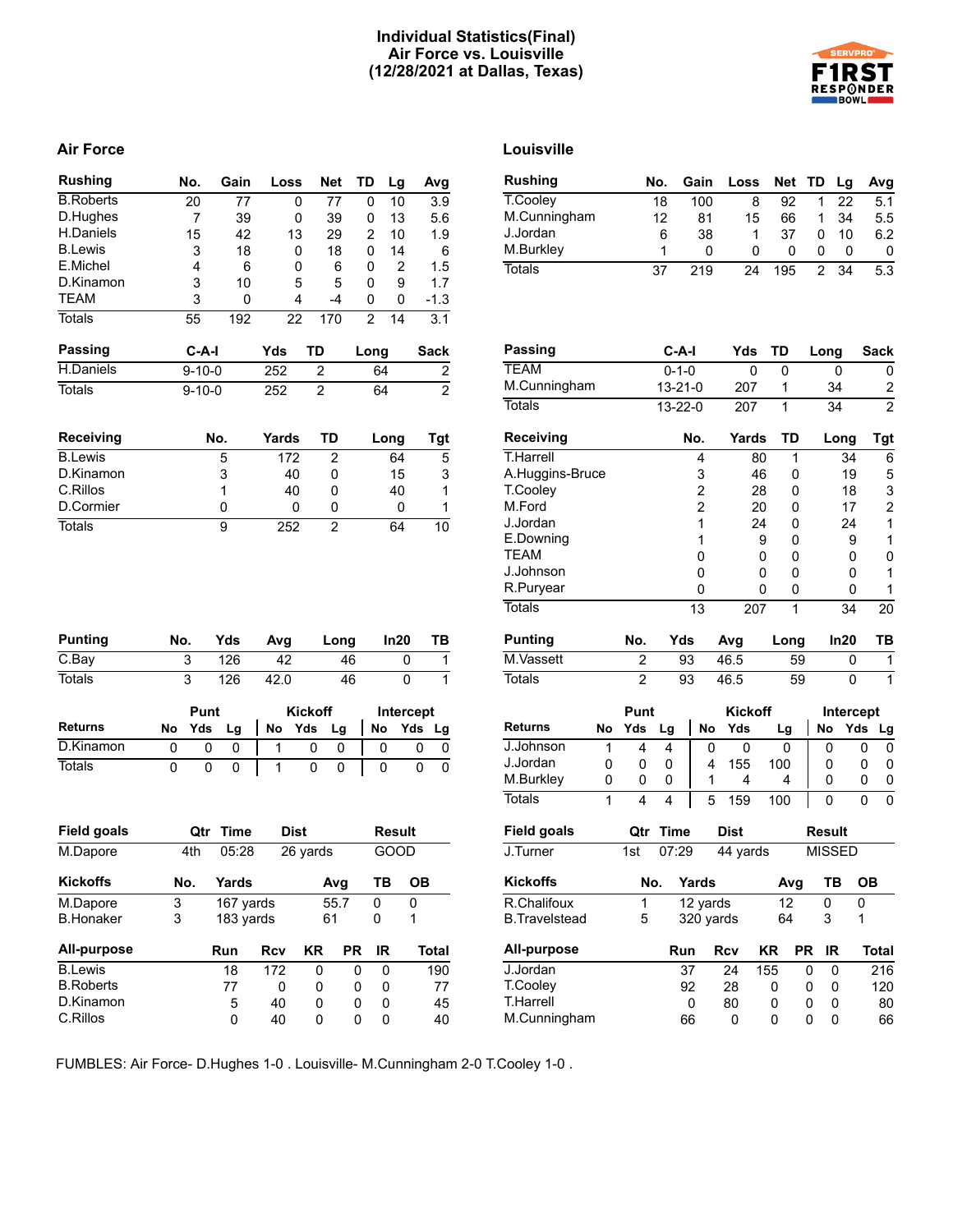## **Defensive Statistics(Final) Air Force vs. Louisville (12/28/2021 at Dallas, Texas)**



| #              | <b>Air Force</b> | Solo           | Ast                                       | <b>Total</b>   | Sacks-Yds | <b>TFL-Yds</b> | FF           | FR-Yds  | Int-Yds | <b>BrUp</b>  | <b>Blks</b>              | QBH                 |
|----------------|------------------|----------------|-------------------------------------------|----------------|-----------|----------------|--------------|---------|---------|--------------|--------------------------|---------------------|
| $\overline{7}$ | T. Taylor        |                | $\overline{7}$<br>3                       | 10             | $0.0 - 0$ | $0.0 - 0$      | 0            | $0 - 0$ | $0 - 0$ | 1            |                          | 0                   |
| 21             | C.Taylor         |                | $\overline{\mathbf{4}}$<br>$\overline{4}$ | 8              | $0.0 - 0$ | $0.0 - 0$      | $\mathbf 0$  | $0-0$   | $0-0$   | $\mathbf 0$  | $\overline{\phantom{m}}$ | $\pmb{0}$           |
| 11             | C.Goff           |                | 3<br>3                                    | 6              | $0.0 - 0$ | $1.0 - 5$      | 0            | $0-0$   | $0-0$   | $\mathbf 0$  | $\overline{a}$           | $\pmb{0}$           |
|                | 40 A.Mock        |                | $\overline{2}$<br>4                       | 6              | $0.0 - 0$ | $0.0 - 0$      | 0            | $0-0$   | $0-0$   | $\mathbf 0$  | $\blacksquare$           | $\pmb{0}$           |
|                | 3 T.Bugg III     |                | 3<br>$\mathbf{1}$                         | 4              | $0.0 - 0$ | $0.0 - 0$      | 0            | $0-0$   | $0-0$   | 1            | $\blacksquare$           | 0                   |
|                | 49 C.Herrera     |                | $\overline{2}$<br>$\overline{c}$          | 4              | $0.0 - 0$ | $0.0 - 0$      | 0            | $0-0$   | $0-0$   | $\Omega$     | $\qquad \qquad -$        | $\pmb{0}$           |
|                | 94 J.Jackson     |                | 3<br>1                                    | 4              | $0.5 - 1$ | $2.5 - 5$      | 0            | $0-0$   | $0-0$   | 0            | $\blacksquare$           | 0                   |
|                | 31 B.Richter     |                | $\mathbf 0$<br>3                          | 3              | $0.5 - 1$ | $0.5 - 1$      | $\mathbf 0$  | $0-0$   | $0-0$   | $\mathbf{1}$ | $\overline{a}$           | $\pmb{0}$           |
|                | 26 V.Sanford     |                | $\overline{2}$<br>$\mathbf{1}$            | 3              | $0.0 - 0$ | $0.0 - 0$      | 0            | $0-0$   | $0-0$   | 0            | $\blacksquare$           | 0                   |
|                | 27 T.Blackmon    |                | $\overline{2}$<br>0                       | $\overline{2}$ | $1.0 - 2$ | $1.0 - 2$      | $\pmb{0}$    | $0-0$   | $0-0$   | 0            | $\overline{a}$           | $\pmb{0}$           |
|                | 48 J.Thiergood   |                | $\overline{c}$<br>0                       | 2              | $0.0 - 0$ | $0.0 - 0$      | 0            | $0-0$   | $0-0$   | $\Omega$     | $\frac{1}{2}$            | 1                   |
| $\mathbf{2}$   | E.Castonguay     |                | $\mathbf{1}$<br>$\mathbf 0$               | $\mathbf{1}$   | $0.0 - 0$ | $0.0 - 0$      | 0            | $0-0$   | $0-0$   | 0            | $\overline{\phantom{a}}$ | $\pmb{0}$           |
|                | 33 D.Eure        |                | $\mathbf 1$<br>0                          | 1              | $0.0 - 0$ | $0.0 - 0$      | 0            | $0-0$   | $0-0$   | 0            | $\overline{a}$           | 0                   |
|                | 16 J.Goodwin     |                | 0<br>$\mathbf{1}$                         | $\mathbf{1}$   | $0.0 - 0$ | $0.0 - 0$      | 0            | $0-0$   | $0-0$   | $\mathbf 0$  | $\overline{\phantom{m}}$ | $\pmb{0}$           |
|                | 4 J.Jones        |                | $\mathbf{1}$<br>0                         | 1              | $0.0 - 0$ | $0.0 - 0$      | 0            | $0-0$   | $0-0$   | $\Omega$     | $\overline{a}$           | 0                   |
|                | 17 Z.Kelly       |                | $\mathbf 0$<br>$\mathbf{1}$               | $\mathbf{1}$   | $0.0 - 0$ | $0.0 - 0$      | 0            | $0 - 0$ | $0-0$   | $\Omega$     | $\overline{\phantom{m}}$ | $\pmb{0}$           |
|                | 18 J.Waters      |                | $\mathbf{1}$<br>0                         | 1              | $0.0 - 0$ | $0.0 - 0$      | 0            | $0-0$   | $0-0$   | 0            | $\blacksquare$           | 0                   |
|                | <b>Totals</b>    | 34             | 24                                        | 58             | $2 - 3$   | $5.0 - 12$     | 0            | $0-0$   | $0-0$   | 3            | 0                        | 1                   |
|                |                  |                |                                           |                |           |                |              |         |         |              |                          |                     |
|                | # Louisville     | Solo           | Ast                                       | <b>Total</b>   | Sacks-Yds | <b>TFL-Yds</b> | FF           | FR-Yds  | Int-Yds | <b>BrUp</b>  | <b>Blks</b>              | QBH                 |
| 9              | C.Avery          | 6              | 4                                         | 10             | $0.0 - 0$ | $0.0 - 0$      | $\Omega$     | $0 - 0$ | $0-0$   | $\mathbf{0}$ | $\blacksquare$           | $\mathbf 0$         |
|                | 12 Q.Cole        | 6              | 3                                         | 9              | $0.0 - 0$ | $0.0 - 0$      | $\mathbf{0}$ | $0-0$   | $0-0$   | 0            | $\overline{\phantom{a}}$ | $\pmb{0}$           |
|                | 22 Y.Abdullah    | 7              | $\mathbf{1}$                              | 8              | $1.0 - 6$ | $3.0 - 12$     | $\mathbf{1}$ | $0-0$   | $0-0$   | 0            | $\overline{\phantom{a}}$ | $\pmb{0}$           |
| 6              | Y.Diaby          | 4              | $\overline{2}$                            | 6              | $0.0 - 0$ | $0.0 - 0$      | $\mathbf 0$  | $0-0$   | $0-0$   | 0            | $\overline{\phantom{a}}$ | $\pmb{0}$           |
| 25             | J.Minkins        | $\overline{c}$ | 4                                         | 6              | $0.0 - 0$ | $0.0 - 0$      | 0            | $0-0$   | $0-0$   | 0            | $\overline{\phantom{a}}$ | $\pmb{0}$           |
|                | 44 D.Jones       | $\overline{2}$ | 3                                         | 5              | $0.0 - 0$ | $0.0 - 0$      | $\pmb{0}$    | $0-0$   | $0 - 0$ | 0            | $\Box$                   | $\mathbf{1}$        |
|                | 18 R.Conner      | $\overline{2}$ | $\overline{2}$                            | 4              | $0.0 - 0$ | $0.0 - 0$      | 0            | $0-0$   | $0-0$   | 0            | $\blacksquare$           | $\pmb{0}$           |
|                | 29 T.Peterson    | $\mathbf{1}$   | $\overline{2}$                            | 3              | $0.0 - 0$ | $0.0 - 0$      | 0            | $0 - 0$ | $0-0$   | 0            | $\blacksquare$           | $\mathbf 0$         |
|                | 97 A.Gillotte    | 3              | 0                                         | 3              | $1.0 - 6$ | $1.0 - 6$      | 0            | $0-0$   | $0-0$   | 0            | $\overline{\phantom{a}}$ | $\pmb{0}$           |
| $\mathbf{2}$   | C.Jones          | $\overline{c}$ | 0                                         | $\overline{2}$ | $0.0 - 0$ | $0.0 - 0$      | $\mathbf 0$  | $0 - 0$ | $0-0$   | $\mathbf 0$  | $\overline{\phantom{a}}$ | $\pmb{0}$           |
| 28             | T.Franklin       | $\overline{c}$ | 0                                         | $\overline{2}$ | $0.0 - 0$ | $0.0 - 0$      | 0            | $0-0$   | $0-0$   | 0            | $\overline{\phantom{a}}$ | 0                   |
|                | 23 K.Cloyd       | 0              | $\mathbf{1}$                              | $\mathbf{1}$   | $0.0 - 0$ | $0.0 - 0$      | $\pmb{0}$    | $0-0$   | $0-0$   | 0            | $\blacksquare$           | $\mathsf{O}\xspace$ |
|                | 24 J.Alderman    | 0              | $\mathbf{1}$                              | $\mathbf{1}$   | $0.0 - 0$ | $0.0 - 0$      | 0            | $0-0$   | $0-0$   | 0            | $\overline{\phantom{a}}$ | 0                   |
|                | 38 J.Fagot       | $\mathbf{1}$   | $\mathsf 0$                               | $\mathbf{1}$   | $0.0 - 0$ | $0.0 - 0$      | 0            | $0-0$   | $0-0$   | 0            | $\overline{a}$           | $\mathsf 0$         |
| 91             | D.Dorsey         | 1              | 0                                         | $\mathbf{1}$   | $0.0 - 0$ | $0.0 - 0$      | 0            | $0-0$   | $0-0$   | 0            | $\qquad \qquad -$        | 0                   |
|                | 92 M.Clark       | 0              | $\mathbf{1}$                              | $\mathbf{1}$   | $0.0 - 0$ | $0.0 - 0$      | $\mathbf 0$  | $0-0$   | $0 - 0$ | 0            | $\overline{\phantom{a}}$ | $\pmb{0}$           |
|                | 95 M.Reiger      | 1              | 0                                         | 1              | $0.0 - 0$ | $0.0 - 0$      | 0            | $0-0$   | $0-0$   | 0            | $\overline{a}$           | 0                   |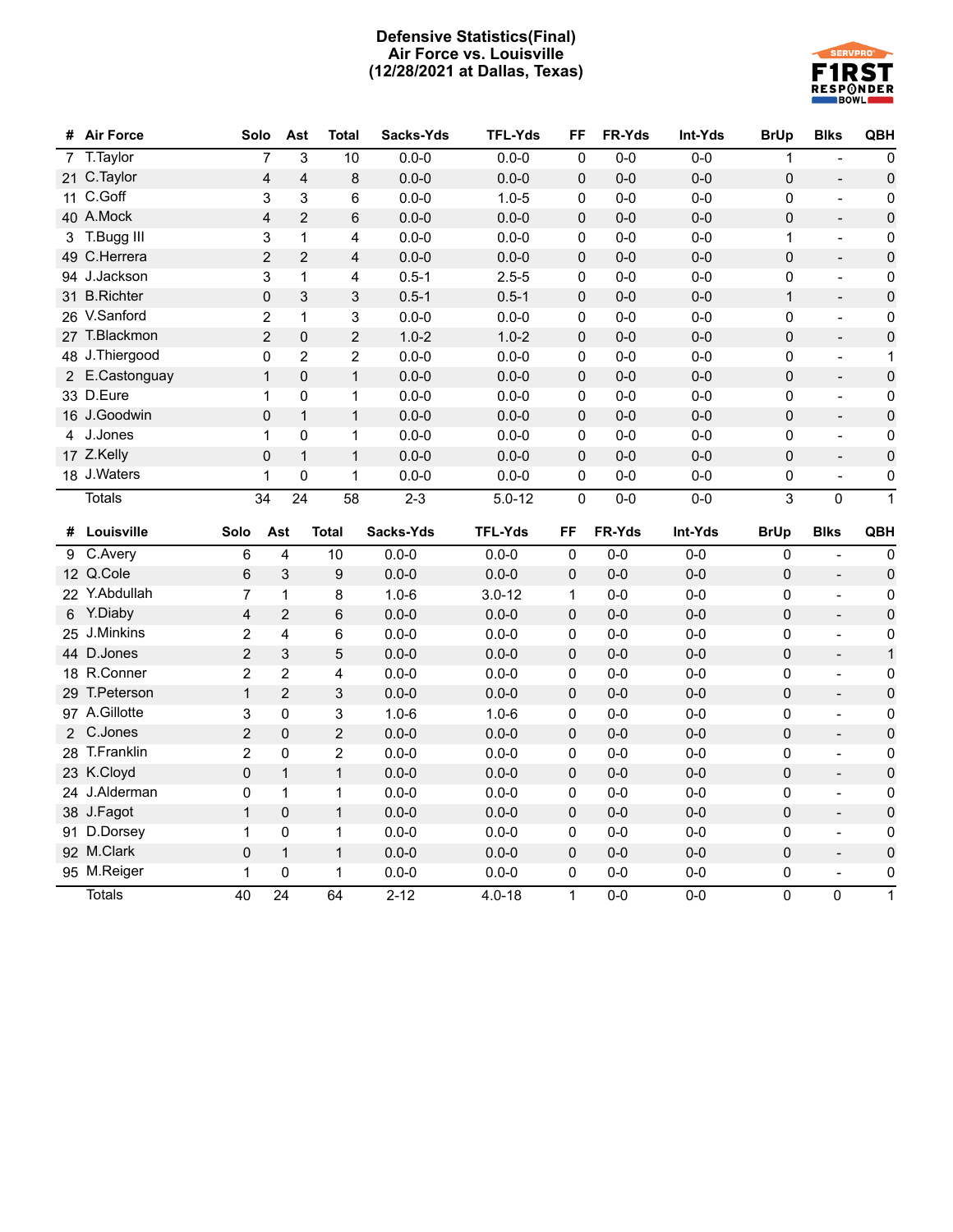#### **Participation Report(Final) Air Force vs. Louisville (12/28/2021 at Dallas, Texas)**



#### **Air Force**

# **Louisville**

| Pos       | ## | <b>OFFENSE</b>   | Pos       | ##             | <b>OFFENSE</b>  |
|-----------|----|------------------|-----------|----------------|-----------------|
| OL        | 73 | I.Cochran        | QB        | 3              | M.Cunningham    |
| <b>WR</b> | 7  | D.Cormier        | <b>WR</b> | 8              | T.Harrell       |
| QB        | 4  | H.Daniels        | WR        | 9              | A.Huggins-Bruce |
| <b>RB</b> | 8  | D.Hughes         | <b>WR</b> | 11             | J.Johnson       |
| <b>OT</b> | 59 | A.Karas          | RB        | 23             | T.Cooley        |
| <b>WR</b> | 23 | D.Kinamon        | OL        | 55             | C.Chandler      |
| TE        | 81 | D.King           | OL        | 56             | R.Brown         |
| OL        | 68 | T.Paglialong     | <b>OL</b> | 66             | C.Bentley       |
| <b>RB</b> | 20 | <b>B.Roberts</b> | <b>OL</b> | 70             | T.Reid          |
| OL        | 63 | E.Smalley        | <b>OL</b> | 74             | A.Boone         |
| OL        | 62 | H.Wimmer         | TE        | 83             | M.Ford          |
|           |    |                  |           |                |                 |
| Pos       | ## | <b>DEFENSE</b>   | Pos       | ##             | <b>DEFENSE</b>  |
| DB        | 3  | T.Bugg III       | DB        | $\overline{2}$ | C.Jones         |
| DB        | 2  | E.Castonguay     | DL.       | 6              | Y.Diaby         |
| DB        | 11 | C.Goff           | LB        | 9              | C.Avery         |
| DL        | 49 | C.Herrera        | DB        | 12             | Q.Cole          |
| DL        | 94 | J.Jackson        | LB        | 22             | Y.Abdullah      |
| LB        | 40 | A.Mock           | DB        | 25             | J.Minkins       |
| LВ        | 31 | <b>B.Richter</b> | DB        | 28             | T.Franklin      |
| LB        | 26 | V.Sanford        | LB        | 38             | D.Brenowitz     |
| DB        | 7  | T.Taylor         | LB        | 44             | D.Jones         |
| DB        | 21 | C.Taylor         | DL        | 92             | M.Clark         |

**Air Force:** 95-K.Barker; 95-C.Bay; 27-T.Blackmon; 87-C.Blum; 79-R.Booth; 37-C.Collins; 43-M.Dapore; 14-E.Erickson; 33-D.Eure; 44- O.Fattah; 16-J.Goodwin; 51-K.Holcomb; 93-B.Honaker; 75-E.Jackman; 4-J.Jones; 17-Z.Kelly; 13-B.Lewis; 10-C.McNeal; 10- J.Mergerson; 28-E.Michel; 72-W.Ndago; 13-P.RAMSEY; 84-C.Rillos; 11-J.Spiewak; 18-J.Waters; 35-J.Youngblood;

**Louisville:** 14-M.Dallas; 18-R.Conner; 21-A.Robbins; 23-K.Cloyd; 24-J.Alderman; 25-J.Jordan; 29-T.Peterson; 32-J.Turner; 36- M.Burkley; 37-R.Chalifoux; 38-J.Fagot; 39-J.Brummett; 40-B.Travelstead; 41-I.Martin; 41-R.Puryear; 42-J.Lifson; 44-F.Sherman; 45- D.Martin; 46-D.Banks; 49-I.Downing; 49-M.Vassett; 67-L.Kandra; 84-D.Melton; 86-E.Downing; 90-J.Turner; 91-D.Dorsey; 95-M.Reiger; 36-J.Churchill;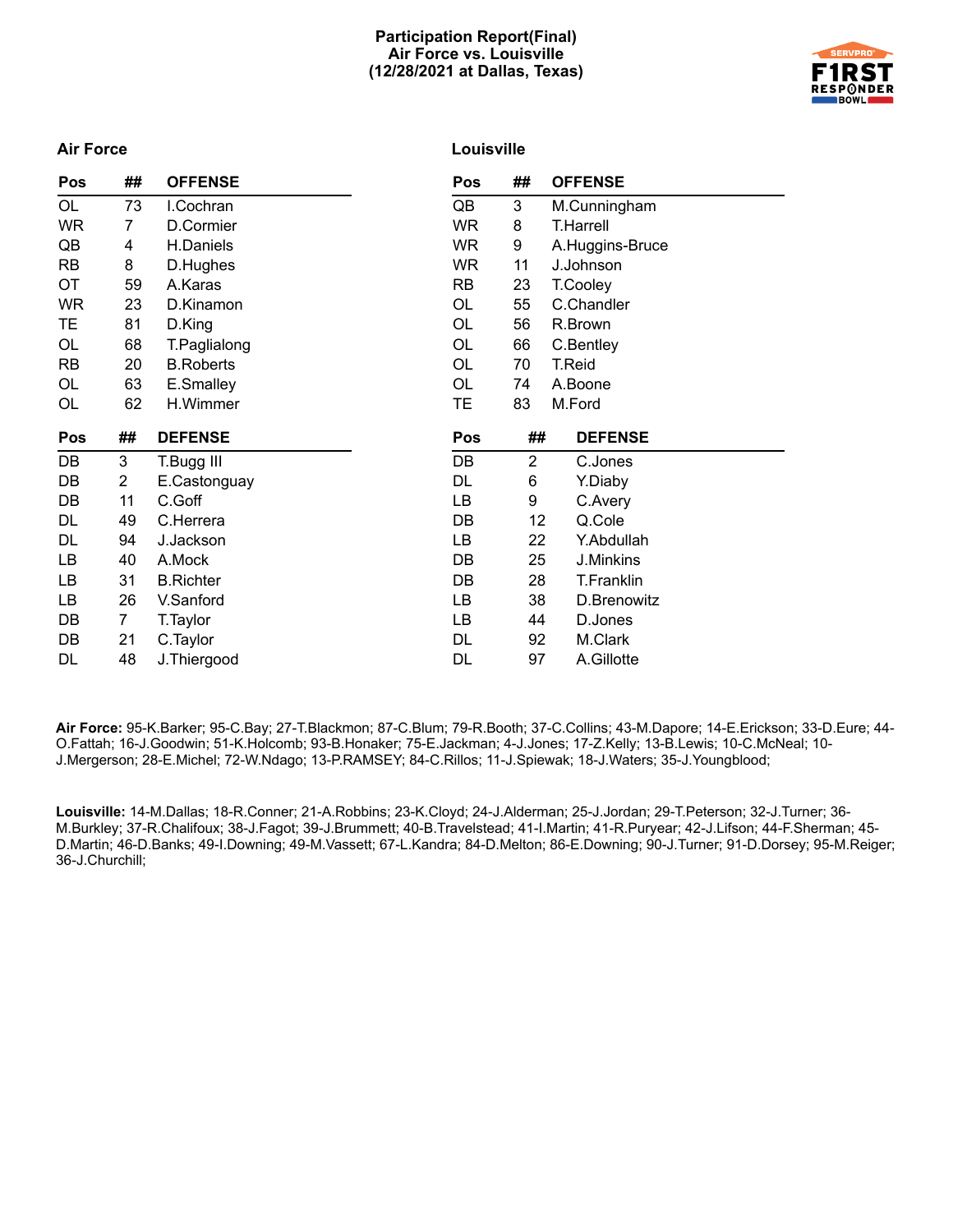#### **Drive Chart (By Team)(Final) Air Force vs. Louisville (12/28/2021 at Dallas, Texas)**



|            |     |                   |       | <b>Drive Started</b> |                   |       | <b>Drive Ended</b> |               | Consumed   |
|------------|-----|-------------------|-------|----------------------|-------------------|-------|--------------------|---------------|------------|
| Team       | Qtr | <b>Spot</b>       | Time  | <b>Obtained</b>      | <b>Spot</b>       | Time  | <b>How lost</b>    | <b>PI-Yds</b> | <b>TOP</b> |
| <b>AFA</b> | 1st | AFA20             | 12:34 | <b>PUNT</b>          | AFA <sub>25</sub> | 10:37 | <b>PUNT</b>        | $3 - 5$       | 1:57       |
| <b>AFA</b> | 1st | AFA26             | 07:29 | <b>FGA</b>           | <b>LOU0</b>       | 02:01 | $*TD$              | $110 - 74$    | 5:28       |
| <b>AFA</b> | 1st | AFA <sub>27</sub> | 00:11 | <b>PUNT</b>          | LOU0              | 14:14 | *TD                | $3 - 73$      | 0:57       |
| <b>AFA</b> | 2nd | AFA <sub>25</sub> | 09:16 | KO                   | LOU0              | 05:42 | $*TD$              | $6 - 75$      | 3:34       |
| <b>AFA</b> | 2nd | AFA25             | 05:30 | KO                   | LOU0              | 00:54 | *TD                | 11 - 75       | 4:36       |
| <b>AFA</b> | 3rd | AFA <sub>25</sub> | 15:00 | KO                   | LOU39             | 10:53 | <b>PUNT</b>        | $6 - 36$      | 4:07       |
| <b>AFA</b> | 3rd | AFA <sub>2</sub>  | 04:04 | <b>DOWNS</b>         | AFA10             | 01:50 | <b>PUNT</b>        | $3 - 8$       | 2:14       |
| <b>AFA</b> | 3rd | AFA <sub>25</sub> | 00:04 | KO                   | <b>LOU9</b>       | 05:28 | *FG                | $17 - 66$     | 9:36       |
| <b>AFA</b> | 4th | LOU47             | 02:52 | KO                   | LOU <sub>27</sub> | 0:00  | <b>HALF</b>        | $7 - 20$      | 2:52       |

|                      | 1st   | 2nd     | 3rd     | 4th   | 1st     | 2nd   |        |
|----------------------|-------|---------|---------|-------|---------|-------|--------|
| <b>Air Force</b>     | Otr   | Qtr     | Qtr     | Qtr   | Half    | Half  | Total  |
| Time of possession   | 7:36  | 9:08    | 6:25    | 12:29 | 16:44   | 18:54 | 35:38  |
| 3rd down conversions | $3-4$ | $2 - 3$ | $0 - 2$ | $3-5$ | $5 - 7$ | 3-7   | $8-14$ |
| 4th down conversions | ი-ი   | 1-1     | 0-0     | 0-0   | 1-1     | ი-ი   | 1-1    |

|      |                      | <b>Drive Started</b> |       |                 |            |                        | <b>Drive Ended</b> |             |                 |                    | <b>Consumed</b> |            |
|------|----------------------|----------------------|-------|-----------------|------------|------------------------|--------------------|-------------|-----------------|--------------------|-----------------|------------|
| Team | Qtr                  | Spot                 | Time  | <b>Obtained</b> |            | <b>Spot</b>            |                    | <b>Time</b> | <b>How lost</b> |                    | <b>PI-Yds</b>   | <b>TOP</b> |
| LOU  | 1st                  | LOU28                | 14:54 | KO.             |            |                        | LOU41              | 12:34       | <b>PUNT</b>     |                    | $5 - 13$        | 2:20       |
| LOU  | 1st                  | LOU33                | 10:37 | <b>PUNT</b>     |            |                        | AFA26              | 07:29       | <b>FGA</b>      |                    | $8 - 41$        | 3:08       |
| LOU  | 1st                  | LOU34                | 01:55 | KO              |            |                        | LOU39              | 00:11       | <b>PUNT</b>     |                    | $3 - 5$         | 1:44       |
| LOU  | 2 <sub>nd</sub>      | LOU35                | 14:14 | KO.             |            |                        | AFA0               | 09:16       | $*TD$           |                    | $11 - 65$       | 4:58       |
| LOU  | 2 <sub>nd</sub>      | LOU <sub>13</sub>    | 00:49 | KO              |            |                        | AFA26              | 0:00        | <b>HALF</b>     |                    | $8 - 61$        | 0:49       |
| LOU  | 3rd                  | LOU <sub>20</sub>    | 10:53 | <b>PUNT</b>     |            |                        | AFA <sub>2</sub>   | 04:04       | <b>DOWNS</b>    |                    | $14 - 78$       | 6:49       |
| LOU  | 3rd                  | LOU49                | 01:50 | <b>PUNT</b>     |            |                        | AFA0               | 00:04       | *TD             |                    | $5 - 51$        | 1:46       |
| LOU  | 4th                  | LOU30                | 05:24 | KO              |            |                        | AFA0               | 02:57       | *TD             |                    | $6 - 70$        | 2:27       |
|      |                      | Louisville           |       |                 | 1st<br>Qtr | 2 <sub>nd</sub><br>Qtr | 3rd<br>Qtr         | 4th<br>Qtr  | 1st<br>Half     | 2nd<br><b>Half</b> | <b>Total</b>    |            |
|      |                      | Time of possession   |       |                 | 7:24       | 5:52                   | 8:35               | 2:31        | 13:16           | 11:06              | 24:22           |            |
|      | 3rd down conversions |                      |       |                 | $1 - 4$    | $3 - 4$                | $2 - 4$            | $1 - 1$     | $4 - 8$         | $3-5$              | $7 - 13$        |            |
|      | 4th down conversions |                      |       |                 | $0-0$      | $1 - 1$                | $1 - 2$            | $0-0$       | $1 - 1$         | $1 - 2$            | $2 - 3$         |            |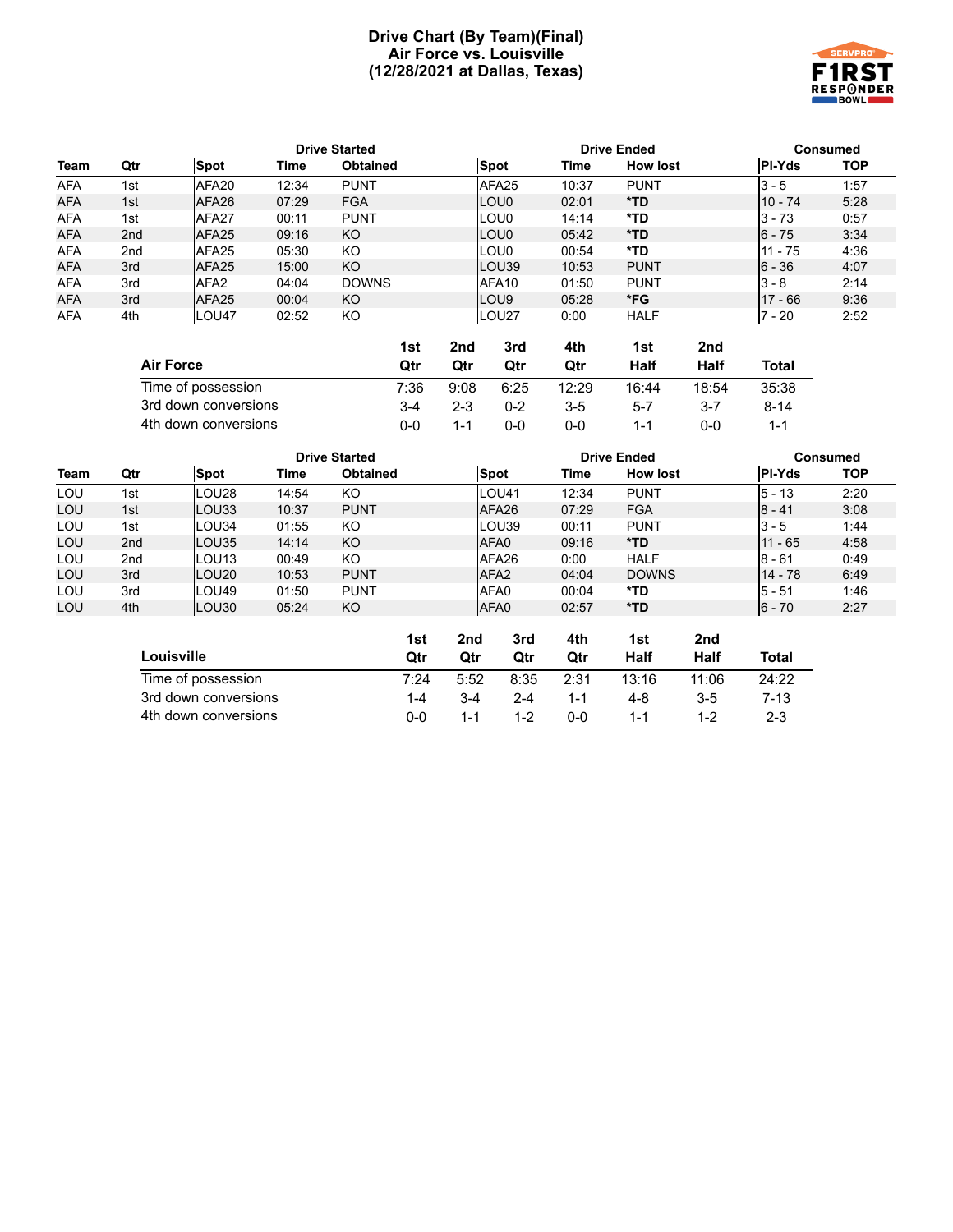#### **Drive Chart (By Quarter)(Final) Air Force vs. Louisville (12/28/2021 at Dallas, Texas)**



|            |     |                   |       | <b>Drive Started</b> |                   |       | <b>Drive Ended</b> |           | <b>Consumed</b> |
|------------|-----|-------------------|-------|----------------------|-------------------|-------|--------------------|-----------|-----------------|
| Team       | Qtr | <b>Spot</b>       | Time  | <b>Obtained</b>      | <b>Spot</b>       | Time  | <b>How lost</b>    | PI-Yds    | <b>TOP</b>      |
| LOU        | 1st | LOU28             | 14:54 | KO                   | <b>LOU41</b>      | 12:34 | <b>PUNT</b>        | $5 - 13$  | 2:20            |
| <b>AFA</b> | 1st | AFA <sub>20</sub> | 12:34 | <b>PUNT</b>          | AFA <sub>25</sub> | 10:37 | <b>PUNT</b>        | $3 - 5$   | 1:57            |
| LOU        | 1st | LOU33             | 10:37 | <b>PUNT</b>          | AFA26             | 07:29 | <b>FGA</b>         | 8 - 41    | 3:08            |
| AFA        | 1st | AFA26             | 07:29 | <b>FGA</b>           | LOU0              | 02:01 | $*TD$              | $10 - 74$ | 5:28            |
| LOU        | 1st | LOU34             | 01:55 | KO                   | LOU39             | 00:11 | <b>PUNT</b>        | $3 - 5$   | 1:44            |
| AFA        | 1st | AFA <sub>27</sub> | 00:11 | <b>PUNT</b>          | LOU0              | 14:14 | *TD                | $3 - 73$  | 0:57            |
| LOU        | 2nd | LOU35             | 14:14 | KO                   | AFA0              | 09:16 | *TD                | $11 - 65$ | 4:58            |
| AFA        | 2nd | AFA <sub>25</sub> | 09:16 | <b>KO</b>            | LOU0              | 05:42 | $*TD$              | $6 - 75$  | 3:34            |
| AFA        | 2nd | AFA <sub>25</sub> | 05:30 | KO                   | LOU0              | 00:54 | *TD                | $11 - 75$ | 4:36            |
| LOU        | 2nd | LOU <sub>13</sub> | 00:49 | <b>KO</b>            | AFA26             | 0:00  | <b>HALF</b>        | $8 - 61$  | 0:49            |
| <b>AFA</b> | 3rd | AFA <sub>25</sub> | 15:00 | KO                   | LOU39             | 10:53 | <b>PUNT</b>        | $6 - 36$  | 4:07            |
| LOU        | 3rd | LOU <sub>20</sub> | 10:53 | <b>PUNT</b>          | AFA <sub>2</sub>  | 04:04 | <b>DOWNS</b>       | 14 - 78   | 6:49            |
| AFA        | 3rd | AFA <sub>2</sub>  | 04:04 | <b>DOWNS</b>         | AFA10             | 01:50 | <b>PUNT</b>        | $3 - 8$   | 2:14            |
| LOU        | 3rd | LOU49             | 01:50 | <b>PUNT</b>          | AFA0              | 00:04 | $*TD$              | $5 - 51$  | 1:46            |
| <b>AFA</b> | 3rd | AFA <sub>25</sub> | 00:04 | KO                   | LOU9              | 05:28 | *FG                | $17 - 66$ | 9:36            |
| LOU        | 4th | LOU30             | 05:24 | <b>KO</b>            | AFA0              | 02:57 | *TD                | $6 - 70$  | 2:27            |
| AFA        | 4th | LOU47             | 02:52 | KO                   | LOU27             | 0:00  | <b>HALF</b>        | 7 - 20    | 2:52            |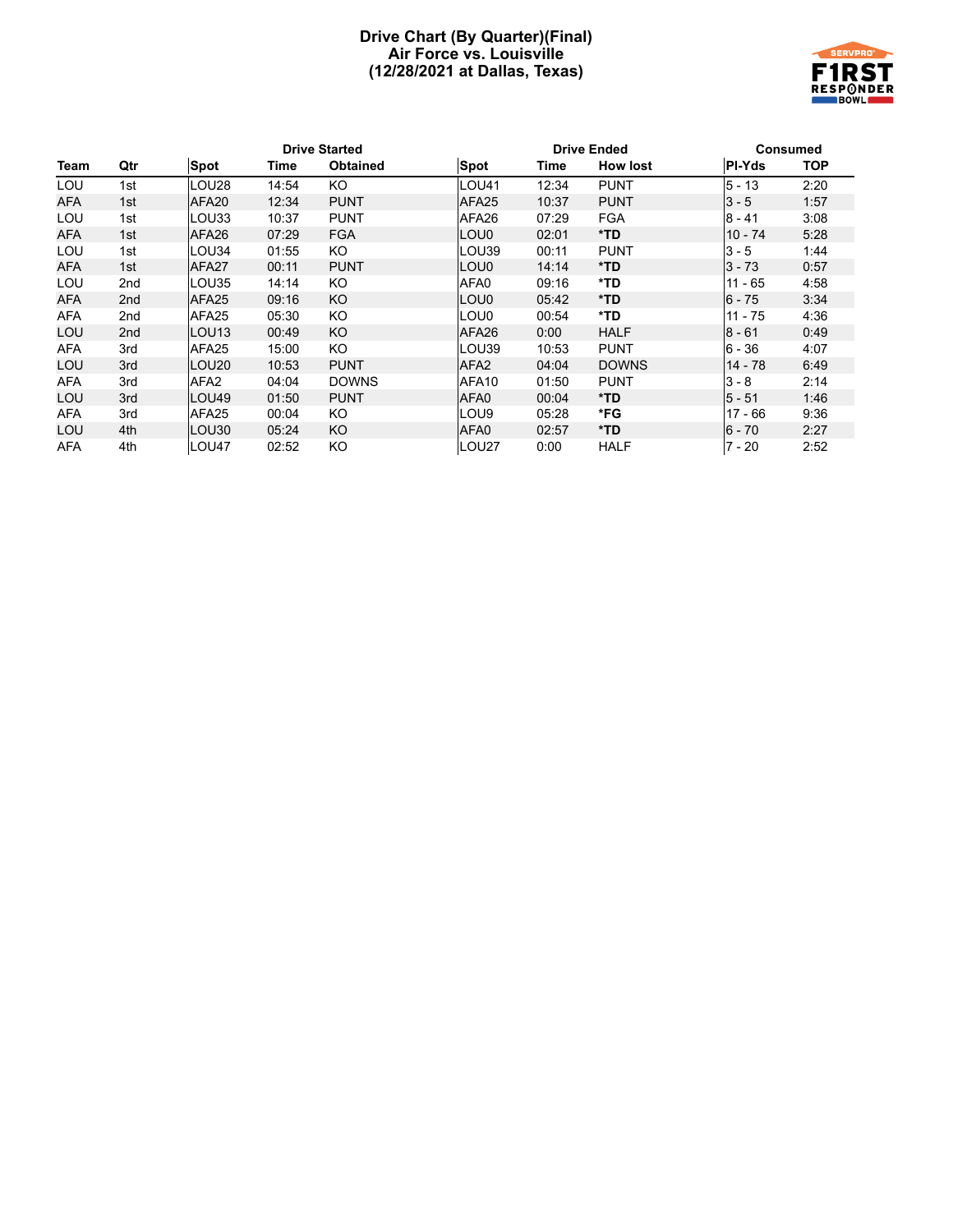

R

R

Start of 1st quarter, clock 15:00.

*Louisville won the toss. LOU will receive and AFA will defend the south goal.*

HONAKER, Brice kickoff 63 yards to the LOU2, JORDAN, Jawar return 26 yards to the LOU28 (KELLY, Zion;GOODWIN, Jayden).

#### **LOU drive start at 14:54**

1-10 LOU28 [NHSG] COOLEY, Trevion rush to the left for a gain of 7 yards to the LOU35 (TAYLOR, Trey). 2-3 LOU35 [NHSG] QB Keeper CUNNINGHAM, Malik rush to the right for a gain of 5 yards to the LOU40 (GOFF, Camby;RICHTER, Bo), 1ST DOWN. 1-10 LOU40 [NHSG] CUNNINGHAM, Malik pass to the right incomplete thrown to the LOU44; QB hurried by THIERGOOD, Jayden. 2-10 LOU40 [NHSG] COOLEY, Trevion rush to the right for a gain of 7 yards to the LOU47 (TAYLOR, Corvan;TAYLOR, Trey). 3-3 LOU47 [NHSG] QB Keeper CUNNINGHAM, Malik rush to the right for a loss of 3 yards, CUNNINGHAM, Malik fumbled at LOU44 out of bounds to the LOU41. 4-9 LOU41 VASSETT, Mark punt 59 yards to the AFA0, Touchback. [12:34] *Drive Summary: 5 plays, 13 yards, 2:20*

#### **AFA drive start at 12:34**

| 1-10    | AFA20 | [NH] ROBERTS, Brad rush up the middle for a gain of 2 yards to the AFA22 (GILLOTTE, Ashton).            |
|---------|-------|---------------------------------------------------------------------------------------------------------|
| $2 - 8$ | AFA22 | [NH] ROBERTS, Brad rush to the right for a gain of 3 yards to the AFA25 (JONES, Dorian; COLE,           |
|         |       | Qwynnterrio).                                                                                           |
| $3-5$   |       | AFA25 [NH] QB Keeper DANIELS, Haazig rush to the right for no gain to the AFA25 (AVERY, C.J.).          |
| 4-5     |       | AFA25 BAY, Carson punt 46 yards to the LOU29, JOHNSON, Josh return 4 yards to the LOU33 (JONES, James). |
|         |       | out of bounds. [10:37]                                                                                  |
|         |       | Drive Summary: 3 plays, 5 yards, 1:57                                                                   |

#### **LOU drive start at 10:37**

bounds.

DOWN.

|          |            | 1-10 LOU33 [NHSG] COOLEY, Trevion rush to the left for a gain of 22 yards to the AFA45 (TAYLOR, Corvan; RICHTER,<br>Bo), 1ST DOWN.                                                                                                         | R. |
|----------|------------|--------------------------------------------------------------------------------------------------------------------------------------------------------------------------------------------------------------------------------------------|----|
|          | 1-10 AFA45 | [SG] COOLEY, Trevion rush to the left for a loss of 5 yards, COOLEY, Trevion fumbled at LOU50, recovered<br>by LOU COOLEY, Trevion at the LOU50, returned 0 yards to the LOU50, End of Play.                                               |    |
|          | 2-15 LOU50 | [SG] CUNNINGHAM, Malik pass to the left incomplete intended for PURYEAR, Ramon broken up by<br>TAYLOR, Trey at the AFA44.                                                                                                                  |    |
| $3 - 15$ | LOU50      | [NHSG] QB Keeper CUNNINGHAM, Malik rush to the right for a gain of 34 yards to the AFA16 (MOCK, Alec),<br>1ST DOWN.                                                                                                                        | R  |
| $1 - 10$ | AFA16      | [NHSG] BURKLEY, Maurice rush to the right for no gain to the AFA16 (TAYLOR, Trey).                                                                                                                                                         |    |
| $2 - 10$ | AFA16      | [NHSG] CUNNINGHAM, Malik pass to the left incomplete intended for HUGGINS-BRUCE, Ahmari thrown to<br>the AFA0.                                                                                                                             |    |
| $3 - 10$ | AFA16      | QB Keeper CUNNINGHAM, Malik rush up the middle for a gain of 11 yards to the AFA5 (TAYLOR,<br>Corvan; GOFF, Camby). PENALTY LOU Holding on BOONE, Adonis enforced 10 yards from the AFA16 to the<br>AFA26 [SG]. NO PLAY (replay the down). |    |
| $3 - 20$ | AFA26      | [SG] CUNNINGHAM, Malik pass to the right incomplete intended for COOLEY, Trevion broken up by<br>RICHTER, Bo at the AFA25.                                                                                                                 |    |
|          |            | 4-20 AFA26 TURNER, James field goal attempt from 44 yards NO GOOD (wide left) [kick was spotted at AFA34], clock<br>07:29. [07:29]                                                                                                         |    |
|          |            | Drive Summary: 8 plays, 41 yards, 3:08                                                                                                                                                                                                     |    |
|          |            | AFA drive start at 07:29                                                                                                                                                                                                                   |    |
|          | 1-10 AFA26 | [NH] DANIELS, Haazig pass to the left complete for 40 yards to RILLOS, Caleb caught at the AFA34 and<br>advanced to the LOU34 (JONES, Chandler), out of bounds, 1ST DOWN.                                                                  | P  |
| $1 - 10$ | LOU34      | [NH] QB Keeper DANIELS, Haazig rush to the right for a gain of 2 yards to the LOU32 (ABDULLAH, Yasir).                                                                                                                                     |    |
| $2 - 8$  | LOU32      | [NH] ROBERTS, Brad rush up the middle for a gain of 6 yards to the LOU26 (MINKINS, Josh; AVERY, C.J.).                                                                                                                                     |    |
| $3-2$    | LOU26      | [NH] ROBERTS, Brad rush up the middle for a gain of 3 yards to the LOU23 (ABDULLAH, Yasir), 1ST<br>DOWN.                                                                                                                                   | R. |
| $1 - 10$ | LOU23      | [NH] ROBERTS, Brad rush up the middle for a gain of 3 yards to the LOU20 (DIABY, YaYa;AVERY, C.J.).                                                                                                                                        |    |
| $2 - 7$  | LOU20      | [NH] HUGHES, DeAndre rush to the left for a gain of 3 yards to the LOU17 (COLE, Qwynnterrio), out of                                                                                                                                       |    |

3-4 LOU17 [NH] KINAMON, Dane rush to the left for a gain of 9 yards to the LOU8 (JONES, Dorian), out of bounds, 1ST

1-8 LOU8 [NH] MICHEL, Emmanuel rush up the middle for a gain of 1 yard to the LOU7 (AVERY, C.J.). 2-7 LOU7 [NH] LEWIS, Brandon rush to the right for a gain of 2 yards to the LOU5 (COLE, Qwynnterrio).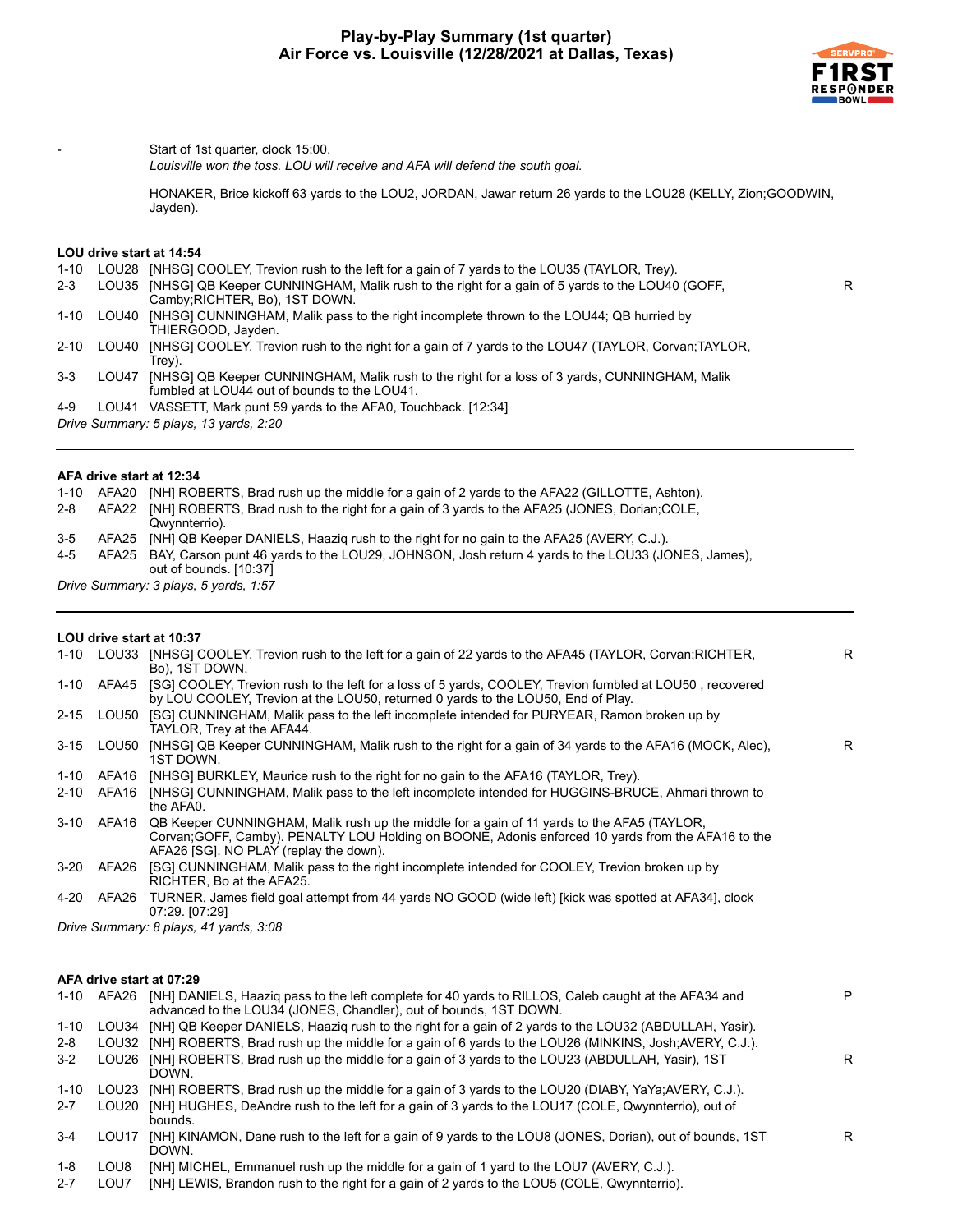**3-5 LOU5 [NH] QB Keeper DANIELS, Haaziq rush to the right for a gain of 5 yards to the LOU0, TOUCHDOWN AFA (Scoring play confirmed). [02:01]**

**1-10 LOU3 DAPORE, Matthew PAT kick attempt is good.**

# **AIR FORCE 7, LOUISVILLE 0**

*Drive Summary: 10 plays, 74 yards, 5:28*

HONAKER, Brice kickoff 64 yards to the LOU1, JORDAN, Jawar return 18 yards to the LOU19 (EURE, David). PENALTY AFA Face mask on EURE, David enforced 15 yards after the change of possession from the end of the play at the LOU19 to the LOU34.

#### **LOU drive start at 01:55**

1-10 LOU34 [SG] CUNNINGHAM, Malik pass up the middle incomplete intended for HUGGINS-BRUCE, Ahmari thrown to the LOU48.

2-10 LOU34 [SG] QB Keeper CUNNINGHAM, Malik rush to the left for a gain of 2 yards to the LOU36 (HERRERA, Christopher).

3-8 LOU36 [SG] CUNNINGHAM, Malik pass to the left complete for 3 yards to FORD, Marshon caught at the LOU36 and advanced to the LOU39 (BUGG III, Tre).

4-5 LOU39 VASSETT, Mark punt 34 yards to the AFA27 downed by BURKLEY, Maurice. [00:11]

*Drive Summary: 3 plays, 5 yards, 1:44*

#### **AFA drive start at 00:11**

1-10 AFA27 [NH] HUGHES, DeAndre rush up the middle for a gain of 8 yards to the AFA35 (COLE, Qwynnterrio). [00:00] End of 1st quarter, clock 0:00.

#### **END OF 1ST QUARTER: AIR FORCE 7, LOUISVILLE 0**

| Time                   |  |                  |  | 1st Downs |                        | Conversions |                 |                 |           |  |
|------------------------|--|------------------|--|-----------|------------------------|-------------|-----------------|-----------------|-----------|--|
| <b>Quarter Summary</b> |  |                  |  |           | Score Poss R P X T 3rd | 4th         | Rushing Passing |                 | Penalties |  |
| Air Force              |  | 7:36 2 1 0 3 3-4 |  |           |                        | 0-0         | 13-47           | 1-1-0-40        | $1 - 15$  |  |
| Louisville             |  |                  |  |           | 7:24 3 0 0 3 1-4       | $0 - 0$     | $9-69$          | $1 - 6 - 0 - 3$ | $1 - 10$  |  |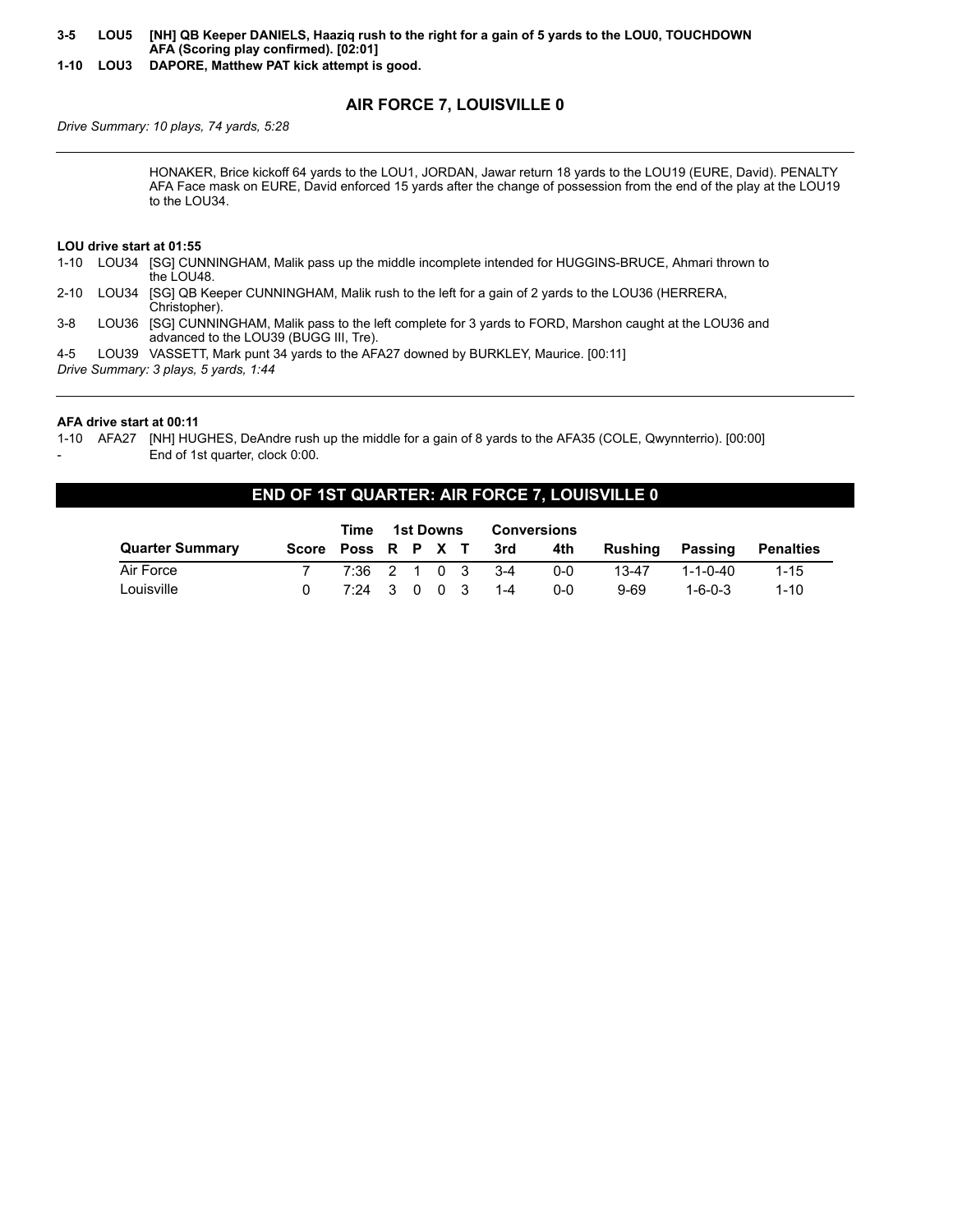#### **Quickie Statistics (1st Quarter only) Air Force vs. Louisville (12/28/2021 at Dallas, Texas)**



|                                   | AFA         | LOU         |
|-----------------------------------|-------------|-------------|
| Score                             | 7           | 0           |
| <b>FIRST DOWNS</b>                | 3           | 3           |
| <b>RUSHES-YARDS (NET)</b>         | 13-47       | $9 - 69$    |
| <b>PASSING-YARDS (NET)</b>        | 40          | 3           |
| Passes Att-Comp-Int               | $1 - 1 - 0$ | $6 - 1 - 0$ |
| <b>TOTAL OFFENSE PLAYS-YARDS</b>  | 14-87       | $15 - 72$   |
| <b>Fumble Returns-Yards</b>       | $0 - 0$     | $0 - 0$     |
| <b>Punt Returns-Yards</b>         | $0 - 0$     | $1 - 4$     |
| Kickoff Returns-Yards             | $0 - 0$     | $2 - 44$    |
| <b>Interception Returns-Yards</b> | $0 - 0$     | $0 - 0$     |
| Punts (Number-Avg)                | $1 - 46.0$  | $2 - 46.5$  |
| Fumbles-Lost                      | $0 - 0$     | $2 - 0$     |
| Penalties-Yards                   | $1 - 15$    | $1 - 10$    |
| Possession Time                   | 7:36        | 7:24        |
| <b>Third-Down Conversions</b>     | $3 - 4$     | $1 - 4$     |
| <b>Fourth-Down Conversions</b>    | $0 - 0$     | $0 - 0$     |

| <b>Rushing</b>                                              | No.                 | Gain                            | Loss                                                        | <b>TD</b><br><b>Net</b>                                        | Avg                                                     | <u>Lg</u>                                  | <b>Rushing</b>                               | No.            | Gain                                  | Loss                     | Net                      | TD                                        | Avg                 | <u>Lg</u>             |
|-------------------------------------------------------------|---------------------|---------------------------------|-------------------------------------------------------------|----------------------------------------------------------------|---------------------------------------------------------|--------------------------------------------|----------------------------------------------|----------------|---------------------------------------|--------------------------|--------------------------|-------------------------------------------|---------------------|-----------------------|
| <b>B.Roberts</b><br>D.Hughes<br>H.Daniels<br><b>B.Lewis</b> | 5<br>2<br>3<br>1    | 17<br>11<br>7<br>$\overline{2}$ | 0<br>0<br>0<br>$\Omega$                                     | 17<br>0<br>11<br>0<br>$\frac{7}{2}$<br>$\mathbf 1$<br>$\Omega$ | $\overline{3.4}$<br>$\frac{5.5}{2.3}$<br>$\overline{2}$ | $\overline{6}$<br>8<br>5<br>$\overline{2}$ | <b>T.Coolev</b><br>M.Cunningham<br>M.Burkley | 4<br>4<br>1    | $\overline{36}$<br>41<br>$\mathbf{0}$ | $-5$<br>$-3$<br>$\Omega$ | 31<br>38<br>$\mathbf{0}$ | 0<br>$\mathsf 0$<br>$\mathbf{0}$          | 7.8<br>9.5<br>0     | $\overline{22}$<br>34 |
| <b>Passing</b>                                              |                     | $C-A-I$                         | Yds                                                         | TD                                                             | Lg                                                      | <b>Sack</b>                                | Passing                                      |                | C-A-I                                 | Yds                      | TD                       | Lg                                        |                     | <b>Sack</b>           |
| <b>H.Daniels</b>                                            |                     | $1 - 1 - 0$                     | 40                                                          | $\overline{0}$                                                 | 40                                                      | <sup>0</sup>                               | M.Cunningham                                 |                | $1 - 6 - 0$                           |                          | 3                        |                                           |                     |                       |
| Receiving                                                   |                     | No.                             | Yards                                                       | TD                                                             | $Tgt$ <sub>1</sub>                                      | $\frac{Lg}{40}$                            | Receiving                                    |                | No.                                   |                          | Yards                    | TD                                        | <b>Tgt</b>          | <u>Lg</u>             |
| C.Rillos                                                    |                     |                                 | 40                                                          | $\overline{0}$                                                 |                                                         |                                            | A.Huggins-Bruce<br>T.Cooley<br>M.Ford        |                |                                       | $\mathbf{0}$<br>0<br>1   | 0<br>$\frac{0}{3}$       | 0<br>$\begin{matrix} 0 \\ 0 \end{matrix}$ | $\overline{2}$<br>1 | 3                     |
| <b>Punting</b>                                              | No.                 | Yds                             | Avg                                                         | Lng                                                            | In20                                                    | TВ                                         | <b>Punting</b>                               | No.            | Yds                                   | Avg                      | Lng                      |                                           | In20                | <u>ТВ</u>             |
| $C$ . Bay                                                   |                     | 46                              | 46.0                                                        | 46                                                             | $\Omega$                                                | $\Omega$                                   | M.Vassett                                    | $\overline{2}$ | 93                                    | 46.5                     | 59                       |                                           | <sup>0</sup>        | $\overline{0}$        |
| <b>Punt Returns</b>                                         |                     |                                 | No.                                                         | Yards                                                          | <b>TD</b>                                               | Lg                                         | <b>Punt Returns</b>                          |                |                                       | No.                      | Yards                    |                                           | TD                  | $\frac{Lg}{4}$        |
|                                                             |                     |                                 |                                                             |                                                                |                                                         |                                            | J.Johnson                                    |                |                                       |                          |                          | 4                                         | $\overline{0}$      |                       |
| <b>Kick Returns</b>                                         |                     |                                 | No.                                                         | Yards                                                          | TD                                                      | Lg                                         | <b>Kick Returns</b>                          |                |                                       | No.                      | Yards                    |                                           | TD                  | $\frac{Lg}{26}$       |
|                                                             |                     |                                 |                                                             |                                                                |                                                         |                                            | J.Jordan                                     |                |                                       | $\overline{2}$           |                          | 44                                        | $\overline{0}$      |                       |
| <b>Tackles</b>                                              |                     | UA-A                            | <b>Total</b>                                                |                                                                | <b>Sacks</b>                                            | <b>TFL</b>                                 | <b>Tackles</b>                               | UA-A           |                                       | <b>Total</b>             |                          | <b>Sacks</b>                              |                     | <b>TFL</b>            |
| T. Taylor<br>T.Bugg III                                     |                     | $2 - 1$<br>$1 - 0$              | 2.5<br>1.0                                                  |                                                                | 0.0<br>0.0                                              | 0.0<br>0.0                                 | Q.Cole<br>C.Avery                            |                | $3 - 1$<br>$2 - 2$                    | 3.5<br>3.0               |                          | 0.0<br>0.0                                |                     | 0.0<br>0.0            |
| D.Eure                                                      |                     | $1 - 0$                         | 1.0                                                         |                                                                | 0.0                                                     | 0.0                                        | Y.Abdullah                                   |                | $2 - 0$                               | 2.0                      |                          | 0.0                                       |                     | $0.0\,$               |
| C.Herrera                                                   |                     | $1 - 0$                         | 1.0                                                         |                                                                | 0.0                                                     | 0.0                                        | D.Jones                                      |                | $1 - 1$                               | 1.5                      |                          | 0.0                                       |                     | 0.0                   |
| J.Jones                                                     |                     | $1 - 0$                         | 1.0                                                         |                                                                | 0.0                                                     | 0.0                                        | C.Jones                                      |                | $1 - 0$                               | 1.0                      |                          | 0.0                                       |                     | 0.0                   |
| A.Mock<br><b>B.Richter</b>                                  |                     | $1 - 0$<br>$0 - 2$              | 1.0<br>1.0                                                  |                                                                | 0.0<br>0.0                                              | 0.0<br>0.0                                 | A.Gillotte<br>Y.Diaby                        |                | $1 - 0$<br>$0 - 1$                    | 1.0<br>0.5               |                          | 0.0<br>0.0                                |                     | $0.0\,$<br>0.0        |
| C.Taylor                                                    |                     | $0 - 2$                         | 1.0                                                         |                                                                | 0.0                                                     | 0.0                                        | J.Minkins                                    |                | $0 - 1$                               | 0.5                      |                          | 0.0                                       |                     | 0.0                   |
| Qtr<br><b>Time</b>                                          | <b>Scoring Play</b> |                                 |                                                             |                                                                |                                                         |                                            |                                              |                |                                       |                          |                          |                                           | V-H                 |                       |
| 1st<br>02:01                                                |                     |                                 | AFA - H.Daniels 5 yd TD RUSH (KICK by M.Dapore), 10-74 5:28 |                                                                |                                                         |                                            |                                              |                |                                       |                          |                          |                                           | $7-0$               |                       |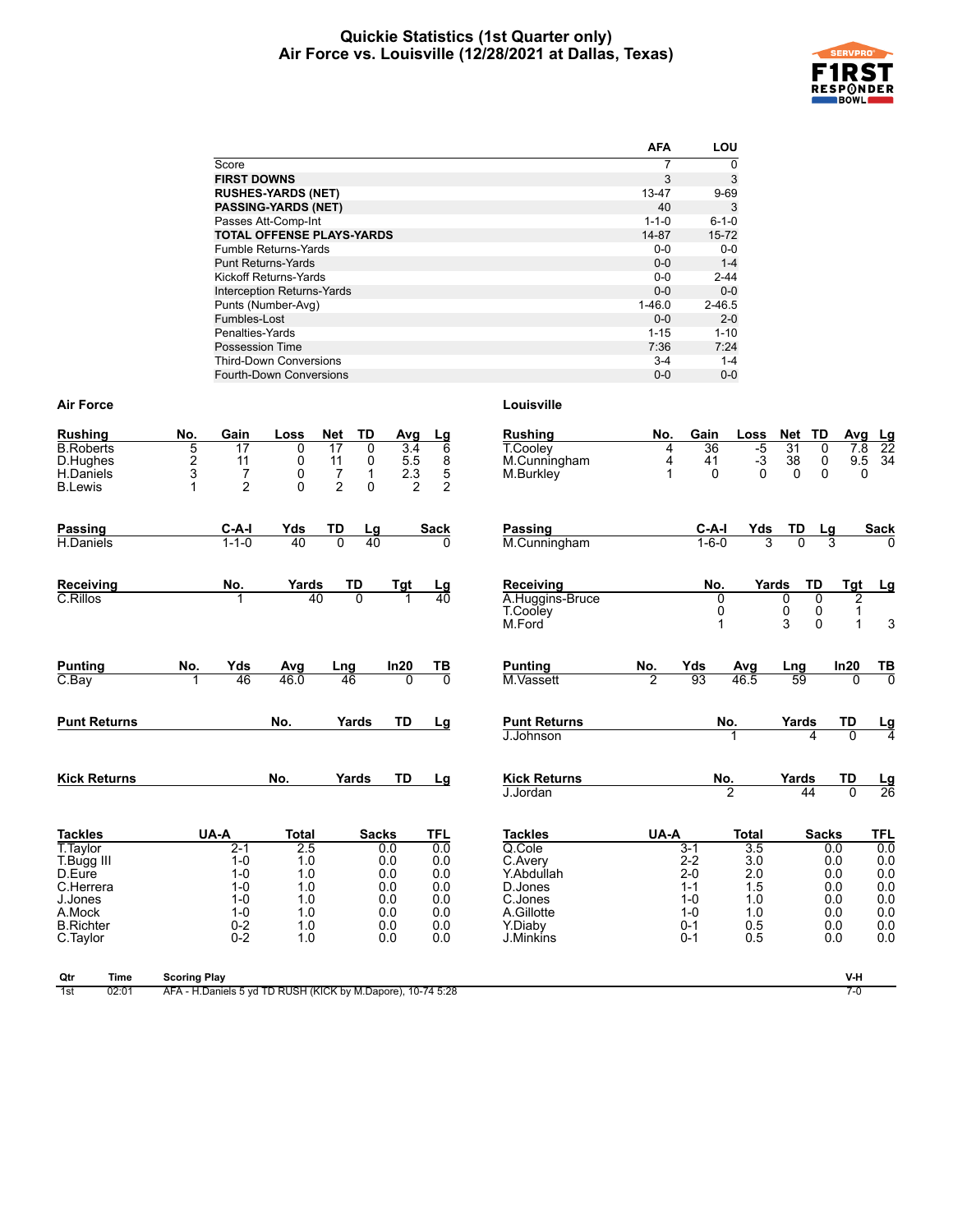

|          |                   | Start of 2nd quarter, clock 15:00.                                                                                                                                                         |              |
|----------|-------------------|--------------------------------------------------------------------------------------------------------------------------------------------------------------------------------------------|--------------|
| $2 - 2$  | AFA35             | [NH] ROBERTS, Brad rush up the middle for a gain of 4 yards to the AFA39 (REIGER, Mason), 1ST DOWN.                                                                                        | $\mathsf{R}$ |
| $1 - 10$ | AFA39             | [NH] DANIELS, Haazig pass up the middle complete for 61 yards to LEWIS, Brandon caught at the<br>LOU45 and advanced to the LOU0, 1ST DOWN, TOUCHDOWN AFA (Scoring play confirmed). [14:14] | P            |
| $1 - 10$ | <b>LOU3</b>       | DAPORE, Matthew PAT kick attempt is good.                                                                                                                                                  |              |
|          |                   | AIR FORCE 14, LOUISVILLE 0                                                                                                                                                                 |              |
|          |                   | HONAKER, Brice kickoff 56 yards to the LOU9 out of bounds. Receiving team has elected to spot the ball at its 35-yard line.                                                                |              |
|          |                   | LOU drive start at 14:14                                                                                                                                                                   |              |
| $1 - 10$ |                   | LOU35 [SG] COOLEY, Trevion rush to the right for a gain of 11 yards to the LOU46 (BUGG III, Tre), 1ST DOWN.                                                                                | R            |
| $1 - 10$ |                   | LOU46 [SG] COOLEY, Trevion rush to the left for a gain of 3 yards to the LOU49 (GOFF, Camby).                                                                                              |              |
| $2 - 7$  | LOU49             | [SG] CUNNINGHAM, Malik scrambles up the middle for a gain of 7 yards to the AFA44 (SANFORD, Vince),<br>1ST DOWN.                                                                           | R            |
| $1 - 10$ | AFA44             | [NHSG] CUNNINGHAM, Malik sacked for a loss of 1 yard at the AFA45 (JACKSON, Jordan;RICHTER, Bo).                                                                                           |              |
| $2 - 11$ | AFA45             | [NHSG] JORDAN, Jawar rush to the left for a gain of 10 yards to the AFA35 (TAYLOR, Corvan; THIERGOOD,<br>Jayden).                                                                          |              |
| $3 - 1$  | AFA35             | [NHSG] JORDAN, Jawar rush to the right for a gain of 8 yards to the AFA27 (TAYLOR, Corvan; HERRERA,<br>Christopher), 1ST DOWN.                                                             | R            |
| $1 - 10$ | AFA27             | [NHSG] JORDAN, Jawar rush up the middle for a gain of 10 yards to the AFA17 (MOCK, Alec), 1ST DOWN.                                                                                        | R            |
| $1 - 10$ | AFA17             | [NHSG] QB Keeper CUNNINGHAM, Malik rush to the left for a gain of 7 yards to the AFA10 (GOFF,<br>Camby: HERRERA, Christopher).                                                             |              |
| $2 - 3$  | AFA10             | [NHSG] COOLEY, Trevion rush to the right for a loss of 3 yards to the AFA13 (JACKSON, Jordan).<br>LOU BENTLEY, Cole injured on the play.                                                   |              |
| $3-6$    | AFA <sub>13</sub> | [NHSG] COOLEY, Trevion rush up the middle for a gain of 12 yards to the AFA1 (MOCK, Alec), 1ST DOWN.                                                                                       | R            |
| $1 - 1$  | AFA1              | [NHSG] COOLEY, Trevion rush up the middle for a gain of 1 yard to the AFA0, TOUCHDOWN LOU<br>(Scoring play confirmed). [09:16]                                                             |              |
| $1 - 3$  | AFA3              | TRAVELSTEAD, Brock PAT kick attempt is good.                                                                                                                                               |              |

#### **AIR FORCE 14, LOUISVILLE 7**

*Drive Summary: 11 plays, 65 yards, 4:58*

TRAVELSTEAD, Brock kickoff 65 yards to the AFA0, Touchback.

#### **AFA drive start at 09:16**

| 1-10  |      | AFA25 [NH] ROBERTS, Brad rush up the middle for a gain of 4 yards to the AFA29 (DIABY, YaYa).                                                                                                    |    |
|-------|------|--------------------------------------------------------------------------------------------------------------------------------------------------------------------------------------------------|----|
| 2-6   |      | AFA29 ROBERTS, Brad rush up the middle for a gain of 5 yards to the AFA34 (DIABY, YaYa;MINKINS, Josh).                                                                                           |    |
| $3-1$ |      | AFA34 QB Keeper DANIELS, Haazig rush up the middle for a gain of 2 yards to the AFA36 (GILLOTTE, Ashton),<br>1ST DOWN.                                                                           | R  |
| 1-10  |      | AFA36 LEWIS, Brandon rush to the right for a gain of 2 yards to the AFA38 (AVERY, C.J.).                                                                                                         |    |
| 2-8   |      | AFA38 PENALTY Before the snap, AFA False Start on KING, Dalton enforced 5 yards from the AFA38 to the AFA33.                                                                                     |    |
| 2-13  |      | AFA33 HUGHES, DeAndre rush to the right for a gain of 3 yards to the AFA36 (MINKINS, Josh), out of bounds.                                                                                       |    |
|       |      | 3-10 AFA36 DANIELS, Haazig pass up the middle complete for 64 yards to LEWIS, Brandon caught at the LOU40<br>and advanced to the LOU0, 1ST DOWN, TOUCHDOWN AFA (Scoring play confirmed). [05:42] | P. |
| 1-10  | LOU3 | DAPORE, Matthew PAT kick attempt is good.                                                                                                                                                        |    |

# **AIR FORCE 21, LOUISVILLE 7**

*Drive Summary: 6 plays, 75 yards, 3:34*

DAPORE, Matthew kickoff 65 yards to the LOU0, JORDAN, Jawar return 100 yards to the AFA0 , TOUCHDOWN LOU (Scoring play confirmed).

#### **1-3 AFA3 TRAVELSTEAD, Brock PAT kick attempt is good.**

#### **AIR FORCE 21, LOUISVILLE 14**

0-0 LOU35 TRAVELSTEAD, Brock kickoff yards to the . PENALTY AFA Personal Foul on DAPORE, Matthew enforced 15 yards from the LOU35 to the LOU50.

> TRAVELSTEAD, Brock kickoff 61 yards to the AFA4 out of bounds. Receiving team has elected to retry the kickoff at the 30 yard line.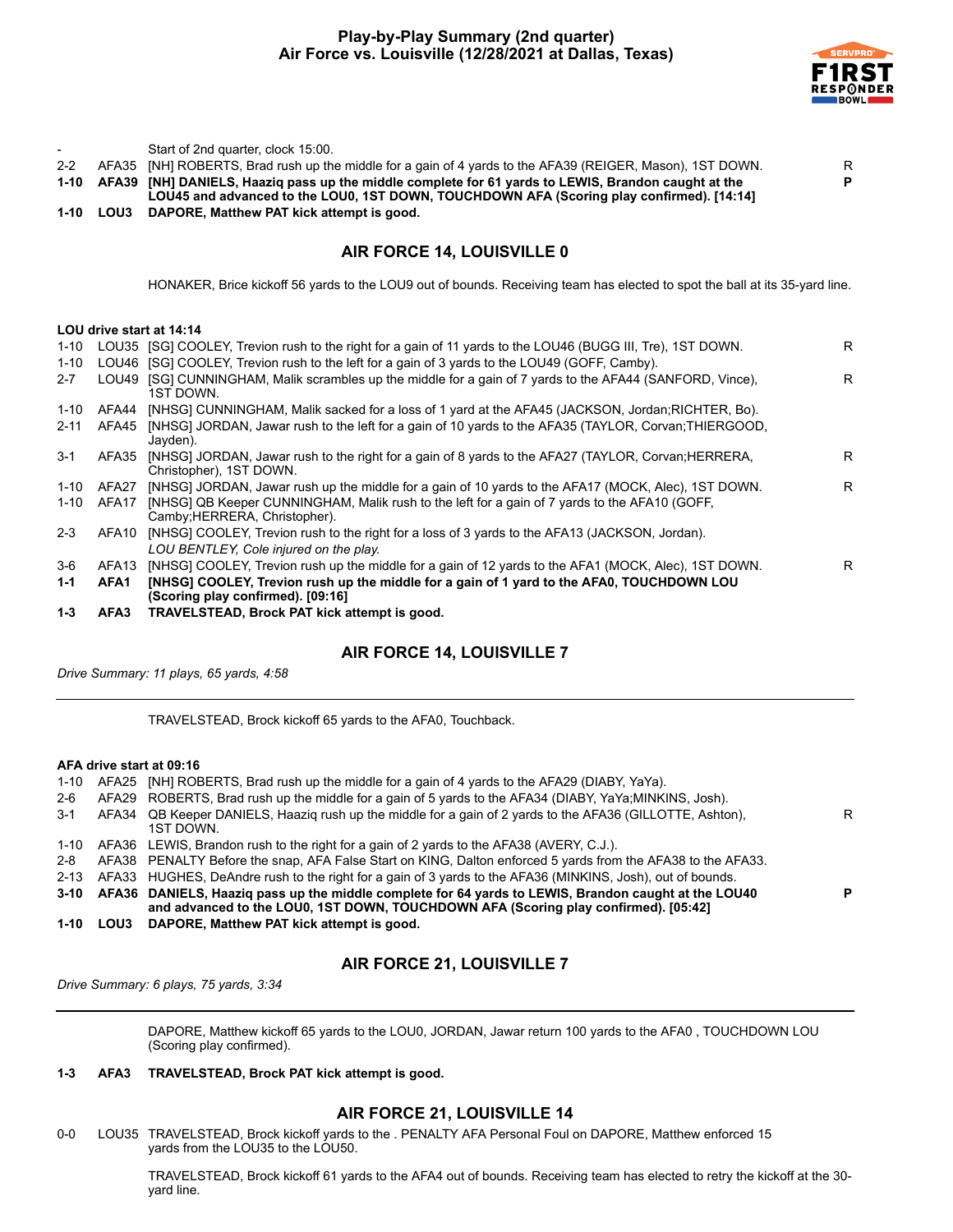#### **AFA drive start at 05:30**

| $1 - 10$ | AFA25             | [NH] KINAMON, Dane rush to the right for a loss of 5 yards to the AFA20 (ABDULLAH, Yasir).                                                                          |   |
|----------|-------------------|---------------------------------------------------------------------------------------------------------------------------------------------------------------------|---|
| $2 - 15$ | AFA20             | PENALTY LOU Face mask on JONES, Chandler enforced 15 yards from the AFA20 to the AFA35 and results<br>in automatic 1ST DOWN [NH].                                   | E |
| 1-10     | AFA35             | [NH] LEWIS, Brandon rush to the left for a gain of 14 yards to the AFA49 (COLE, Qwynnterrio; CONNER,<br>Rance), 1ST DOWN.                                           | R |
|          | 1-10 AFA49        | [NH] DANIELS, Haazig pass to the right complete for 13 yards to KINAMON, Dane to the LOU38 (CONNER,<br>Rance), 1ST DOWN.                                            | P |
|          |                   | 1-10 LOU38 [NH] ROBERTS, Brad rush up the middle for a gain of 4 yards to the LOU34 (ALDERMAN,<br>Jaylin; PETERSON, Tabarius).                                      |   |
| 2-6      |                   | LOU34 ROBERTS, Brad rush up the middle for no gain to the LOU34 (FAGOT, Jack).                                                                                      |   |
| $3-6$    | LOU34             | DANIELS, Haazig pass to the right incomplete intended for CORMIER, David thrown to the LOU30; QB<br>hurried by JONES, Dorian.                                       |   |
| 4-6      | LOU34             | DANIELS, Haazig pass to the right complete for 9 yards to LEWIS, Brandon to the LOU25, End of Play, 1ST<br>DOWN.                                                    | P |
| $1 - 10$ |                   | LOU25 ROBERTS, Brad rush to the left for a gain of 5 yards to the LOU20 (CONNER, Rance).                                                                            |   |
| $2 - 5$  | LOU <sub>20</sub> | [NH] DANIELS, Haazig pass to the left complete for 12 yards to KINAMON, Dane caught at the LOU16 and<br>advanced to the LOU8 (COLE, Qwynnterrio), 1ST DOWN. [01:07] | P |
| $1 - 10$ | H8                | Timeout Louisville, clock 01:07. [01:07]                                                                                                                            |   |
| 1-8      | LOU8              | [NH] HUGHES, DeAndre rush to the left for a gain of 7 yards to the LOU1 (JONES, Chandler), out of bounds.                                                           |   |
| $2 - 1$  | LOU1              | [NH] QB Keeper DANIELS, Haazig rush up the middle for a gain of 1 yard to the LOU0, TOUCHDOWN<br>AFA (Scoring play confirmed). [00:54]                              |   |
| 1-10     | LOU3              | DAPORE, Matthew PAT kick attempt is good.                                                                                                                           |   |
|          |                   |                                                                                                                                                                     |   |

# **AIR FORCE 28, LOUISVILLE 14**

*Drive Summary: 11 plays, 75 yards, 4:36*

DAPORE, Matthew kickoff 56 yards to the LOU9, BURKLEY, Maurice return 4 yards to the LOU13 (WATERS, Jace).

#### **LOU drive start at 00:49**

| 1-10     | LOU13 | [NHSG] CUNNINGHAM, Malik pass to the right complete for 31 yards to HARRELL, Tyler to the LOU44, End<br>of Play, 1ST DOWN.                                                              | P |
|----------|-------|-----------------------------------------------------------------------------------------------------------------------------------------------------------------------------------------|---|
| $1 - 10$ | LOU44 | [NHSG] CUNNINGHAM, Malik pass to the right incomplete intended for JOHNSON, Josh thrown to the<br>AFA36.                                                                                |   |
| $2 - 10$ | LOU44 | [NHSG] CUNNINGHAM, Malik pass to the left complete for 9 yards to DOWNING, Elijah to the AFA47, End of<br>Play. [00:24]                                                                 |   |
| 3-1      | V47   | Timeout Louisville, clock 00:24. [00:24]                                                                                                                                                |   |
| $3 - 1$  | AFA47 | [NHSG] COOLEY, Trevion rush to the left for no gain to the AFA47 (HERRERA, Christopher). [00:18]                                                                                        |   |
| 4-1      | V47   | Timeout Louisville, clock 00:18. [00:18]                                                                                                                                                |   |
| 4-1      | AFA47 | [NHSG] COOLEY, Trevion rush up the middle for a gain of 3 yards to the AFA44 (MOCK, Alec), 1ST DOWN.                                                                                    | R |
| $1 - 10$ | AFA44 | [NHSG] TEAM pass up the middle incomplete thrown to the AFA44. [00:13]                                                                                                                  |   |
| $2 - 10$ | V44   | Timeout Air Force, clock 00:13, [00:13]                                                                                                                                                 |   |
| $2 - 10$ | AFA44 | [NHSG] CUNNINGHAM, Malik pass to the left incomplete intended for HARRELL, Tyler broken up by BUGG<br>III, Tre at the AFA1. $[00:07]$                                                   |   |
| $3 - 10$ | V44   | Timeout Air Force, clock 00:07, [00:07]                                                                                                                                                 |   |
| $3 - 10$ | AFA44 | [NHSG] CUNNINGHAM, Malik pass to the right complete for 18 yards to COOLEY, Trevion caught at the<br>AFA42 and advanced to the AFA26 (SANFORD, Vince), out of bounds, 1ST DOWN, [00:00] | P |
|          |       | Drive Summary: 8 plays, 61 yards, 0:49                                                                                                                                                  |   |

| End of first half, clock 0:00. |
|--------------------------------|
|                                |

# **END OF 2ND QUARTER: AIR FORCE 28, LOUISVILLE 14**

|                        |                    | Time         | 1st Downs |  |  | <b>Conversions</b> |         |         |                  |                  |  |
|------------------------|--------------------|--------------|-----------|--|--|--------------------|---------|---------|------------------|------------------|--|
| <b>Quarter Summary</b> | Score Poss R P X T |              |           |  |  | 3rd                | 4th     | Rushina | Passing          | <b>Penalties</b> |  |
| Air Force              |                    |              |           |  |  | $9:08$ 3 5 1 9 2-3 | $1 - 1$ | 13-46   | 5-6-0-159        | $2 - 20$         |  |
| Louisville             |                    | 5:52 6 2 0 8 |           |  |  | $3-4$              | $1 - 1$ | 13-68   | $3 - 6 - 0 - 58$ | $1 - 15$         |  |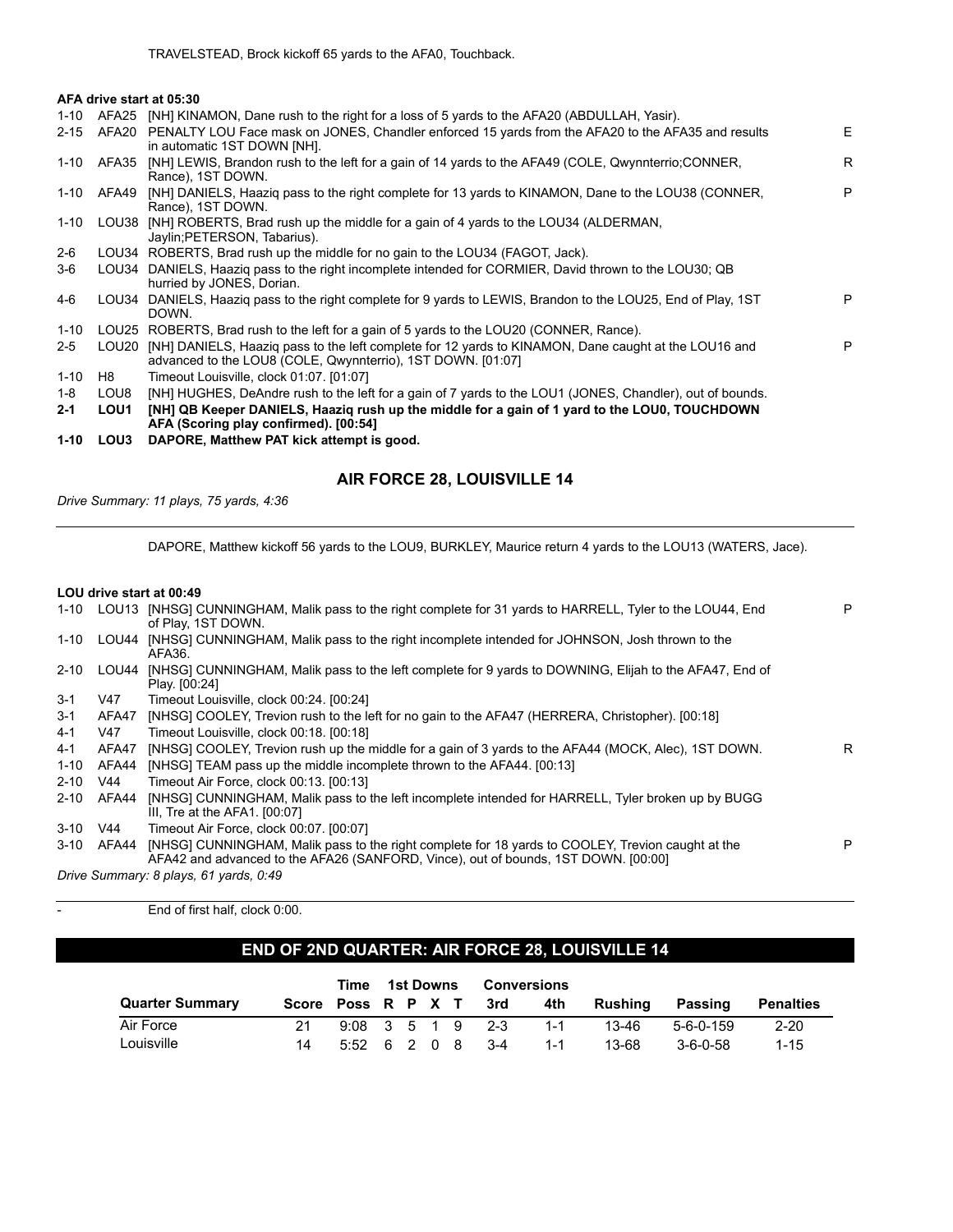#### **Quickie Statistics (Halftime Cumulative) Air Force vs. Louisville (12/28/2021 at Dallas, Texas)**



|                                   | <b>AFA</b>  | LOU          |
|-----------------------------------|-------------|--------------|
| Score                             | 28          | 14           |
| <b>FIRST DOWNS</b>                | 12          | 11           |
| <b>RUSHES-YARDS (NET)</b>         | 26-93       | 22-137       |
| <b>PASSING-YARDS (NET)</b>        | 199         | 61           |
| Passes Att-Comp-Int               | $7 - 6 - 0$ | $12 - 4 - 0$ |
| <b>TOTAL OFFENSE PLAYS-YARDS</b>  | 33-292      | 34-198       |
| Fumble Returns-Yards              | $0 - 0$     | $0-0$        |
| <b>Punt Returns-Yards</b>         | $0 - 0$     | $1 - 4$      |
| Kickoff Returns-Yards             | $0 - 0$     | 4-148        |
| <b>Interception Returns-Yards</b> | $0 - 0$     | $0 - 0$      |
| Punts (Number-Avg)                | $1 - 46.0$  | $2 - 46.5$   |
| Fumbles-Lost                      | $0 - 0$     | $2 - 0$      |
| Penalties-Yards                   | $3 - 35$    | $2 - 25$     |
| <b>Possession Time</b>            | 16:44       | 13:16        |
| <b>Third-Down Conversions</b>     | $5 - 7$     | $4 - 8$      |
| Fourth-Down Conversions           | $1 - 1$     | $1 - 1$      |

| <b>Rushing</b>                                       | No.                                                                                                                                     | Gain                         | Loss       | Net             | TD                                           | Lg           | Avg                     |  | <b>Rushing</b>                   | No.             | Gain         | Loss                   | Net                  | TD<br>Lg                | <b>Avg</b>                             |
|------------------------------------------------------|-----------------------------------------------------------------------------------------------------------------------------------------|------------------------------|------------|-----------------|----------------------------------------------|--------------|-------------------------|--|----------------------------------|-----------------|--------------|------------------------|----------------------|-------------------------|----------------------------------------|
| <b>B.Roberts</b><br>D.Hughes                         | $\overline{11}$<br>4                                                                                                                    | 39<br>21                     | 0<br>0     | 39<br>21        | 0                                            | 6<br>8       | $\overline{3.5}$<br>5.3 |  | T.Cooley<br>M.Cunningham         | $\overline{11}$ | 66<br>55     | -8<br>$-3$             | 58<br>52             | 22<br>0<br>34           | 5.3<br>8.7                             |
| H.Daniels                                            | 5                                                                                                                                       | 10                           | 0          | 10              | $\begin{smallmatrix} 0\\2 \end{smallmatrix}$ | 5            | $\overline{c}$          |  | J.Jordan                         | $^6_3$          | 28           | $\mathbf 0$            | 28                   | 0<br>10                 | 9.3                                    |
| <b>B.Lewis</b>                                       | 3                                                                                                                                       | 18                           | $\Omega$   | 18              | 0                                            | 14           | 6                       |  | M.Burkley                        | 1               | $\Omega$     | $\Omega$               | $\Omega$             | $\Omega$                | $\Omega$                               |
|                                                      |                                                                                                                                         |                              |            |                 |                                              |              |                         |  |                                  |                 |              |                        |                      |                         |                                        |
| <b>Passing</b>                                       |                                                                                                                                         | C-A-I                        | Yds        | TD              | Lg                                           |              | <b>Sack</b>             |  | Passing                          |                 | C-A-I        | Yds                    | TD                   | Lq                      | <b>Sack</b>                            |
| H.Daniels                                            |                                                                                                                                         | $6 - 7 - 0$                  | 199        | 2               | 64                                           |              |                         |  | M.Cunningham                     |                 | $4 - 11 - 0$ |                        | 60<br>$\overline{0}$ | $\overline{31}$         |                                        |
| Receiving                                            |                                                                                                                                         | No.                          | Yds        |                 | TD                                           | <b>Tgt</b>   | Lg                      |  | Receiving                        |                 |              | No.                    | Yds                  | TD<br><b>Tgt</b>        | <u>Lg</u>                              |
| <b>B.Lewis</b>                                       |                                                                                                                                         | 3                            | 134        |                 | $\overline{2}$                               | 3            | 64                      |  | <b>T.Harrell</b>                 |                 |              | 1                      | 31                   | 2<br>$\Omega$           | $\overline{31}$                        |
| D.Kinamon<br>C.Rillos                                |                                                                                                                                         | $\overline{\mathbf{c}}$<br>1 | 25<br>40   |                 | 0<br>0                                       | 2<br>1       | 13<br>40                |  | A.Huggins-Bruce<br>T.Cooley      |                 |              | 0<br>1                 | 0<br>18              | $\frac{2}{2}$<br>0<br>0 |                                        |
| D.Cormier                                            |                                                                                                                                         | 0                            | $\Omega$   |                 | 0                                            |              |                         |  | M.Ford                           |                 |              | 1                      | 3                    | 0<br>1                  | $\begin{array}{c} 18 \\ 3 \end{array}$ |
|                                                      |                                                                                                                                         |                              |            |                 |                                              |              |                         |  |                                  |                 |              |                        |                      |                         |                                        |
| <b>Punting</b>                                       | No.                                                                                                                                     | Yds                          | Avg        | Lg              |                                              | In20         | TВ                      |  | <b>Punting</b>                   | No.             | Yds          | Avg                    | Lg                   | In20                    | $\frac{TB}{0}$                         |
| $C$ . Bay                                            |                                                                                                                                         | 46                           | 46.0       | $\overline{46}$ |                                              | <sup>0</sup> | $\overline{0}$          |  | <b>M.Vassett</b>                 |                 | 93           | 46.5                   | 59                   | $\Omega$                |                                        |
|                                                      |                                                                                                                                         |                              |            |                 |                                              |              |                         |  |                                  |                 |              |                        |                      |                         |                                        |
| <b>Punt Returns</b>                                  |                                                                                                                                         |                              | No.        |                 | Yards                                        | TD           | Lg                      |  | <b>Punt Returns</b><br>J.Johnson |                 |              | No.                    | Yards                | TD<br>$\Omega$          | $\frac{\text{Lg}}{4}$                  |
|                                                      |                                                                                                                                         |                              |            |                 |                                              |              |                         |  |                                  |                 |              |                        |                      |                         |                                        |
| <b>Kick Returns</b>                                  |                                                                                                                                         |                              | No.        |                 | Yards                                        | TD           | Lg                      |  | <b>Kick Returns</b>              |                 | No.          |                        | Yards                | TD                      | Lg                                     |
|                                                      |                                                                                                                                         |                              |            |                 |                                              |              |                         |  | J.Jordan                         |                 |              | 3                      | 144                  | $\mathbf{1}$            | 100                                    |
|                                                      |                                                                                                                                         |                              |            |                 |                                              |              |                         |  | M.Burkley                        |                 |              | $\mathbf 1$            | 4                    | $\Omega$                | 4                                      |
| <b>Tackles</b>                                       | UA-A                                                                                                                                    |                              | Total      |                 | <b>Sacks</b>                                 |              | TFL                     |  | <b>Tackles</b>                   | UA-A            |              | <b>Total</b>           |                      | <b>Sacks</b>            | TFL                                    |
| A.Mock                                               |                                                                                                                                         | $4 - 0$                      | 4.0        |                 |                                              | 0.0          | 0.0                     |  | Q.Cole                           |                 | $4 - 2$      | 5.0                    |                      | 0.0                     | 0.0                                    |
| C.Herrera                                            |                                                                                                                                         | $2 - 2$                      | 3.0        |                 |                                              | 0.0          | 0.0                     |  | C.Avery                          |                 | $3-2$        | 4.0                    |                      | 0.0                     | 0.0                                    |
| T.Taylor                                             |                                                                                                                                         | $2 - 1$<br>$2 - 0$           | 2.5<br>2.0 |                 |                                              | 0.0<br>0.0   | 0.0<br>0.0              |  | Y.Abdullah<br>R.Conner           |                 | 3-0<br>$2-1$ | 3.0<br>2.5             |                      | 0.0<br>0.0              | 1.0                                    |
| T.Bugg III<br>C.Goff                                 |                                                                                                                                         | $1 - 2$                      | 2.0        |                 |                                              | 0.0          | 0.0                     |  | C.Jones                          |                 | $2 - 0$      | 2.0                    |                      | 0.0                     | 0.0<br>0.0                             |
| V.Sanford                                            |                                                                                                                                         | $2 - 0$                      | 2.0        |                 |                                              | 0.0          | 0.0                     |  | Y.Diaby                          |                 | $1 - 2$      | 2.0                    |                      | 0.0                     | 0.0                                    |
| C.Taylor                                             |                                                                                                                                         | $0 - 4$                      | 2.0        |                 |                                              | 0.0          | 0.0                     |  | J.Minkins                        |                 | $1 - 2$      | 2.0                    |                      | 0.0                     | 0.0                                    |
| J.Jackson                                            |                                                                                                                                         | $1 - 1$                      | 1.5        |                 |                                              | 0.5          | 1.5                     |  | A.Gillotte                       |                 | $2 - 0$      | 2.0                    |                      | 0.0                     | 0.0                                    |
|                                                      |                                                                                                                                         |                              |            |                 |                                              |              |                         |  |                                  |                 |              |                        |                      |                         |                                        |
| Qtr<br>Time<br>02:01                                 | <b>Scoring Play</b>                                                                                                                     |                              |            |                 |                                              |              |                         |  |                                  |                 |              |                        |                      | V-H<br>$7-0$            |                                        |
| 1st<br>2nd<br>14:14                                  | AFA - H.Daniels 5 yd TD RUSH (KICK by M.Dapore), 10-74 5:28<br>AFA - B.Lewis 61 yd TD PASS from H.Daniels (KICK by M.Dapore), 3-73 0:57 |                              |            |                 |                                              |              |                         |  |                                  |                 |              |                        |                      | $14-0$                  |                                        |
| 2nd<br>09:16                                         | LOU - T.Cooley 1 yd TD RUSH (KICK by B.Travelstead), 11-65 4:58                                                                         |                              |            |                 |                                              |              |                         |  |                                  |                 |              |                        |                      | $14 - 7$                |                                        |
| 05:42<br>2 <sub>nd</sub><br>2 <sub>nd</sub><br>05:30 | AFA - B.Lewis 64 yd TD PASS from H.Daniels (KICK by M.Dapore), 6-75 3:34                                                                |                              |            |                 |                                              |              |                         |  |                                  |                 |              |                        |                      | $21 - 7$                |                                        |
| 2 <sub>nd</sub><br>00:54                             | LOU - 100 yd TD KO (KICK by B. Travelstead),<br>AFA - H.Daniels 1 yd TD RUSH (KICK by M.Dapore), 11-75 4:36                             |                              |            |                 |                                              |              |                         |  |                                  |                 |              | $21 - 14$<br>$28 - 14$ |                      |                         |                                        |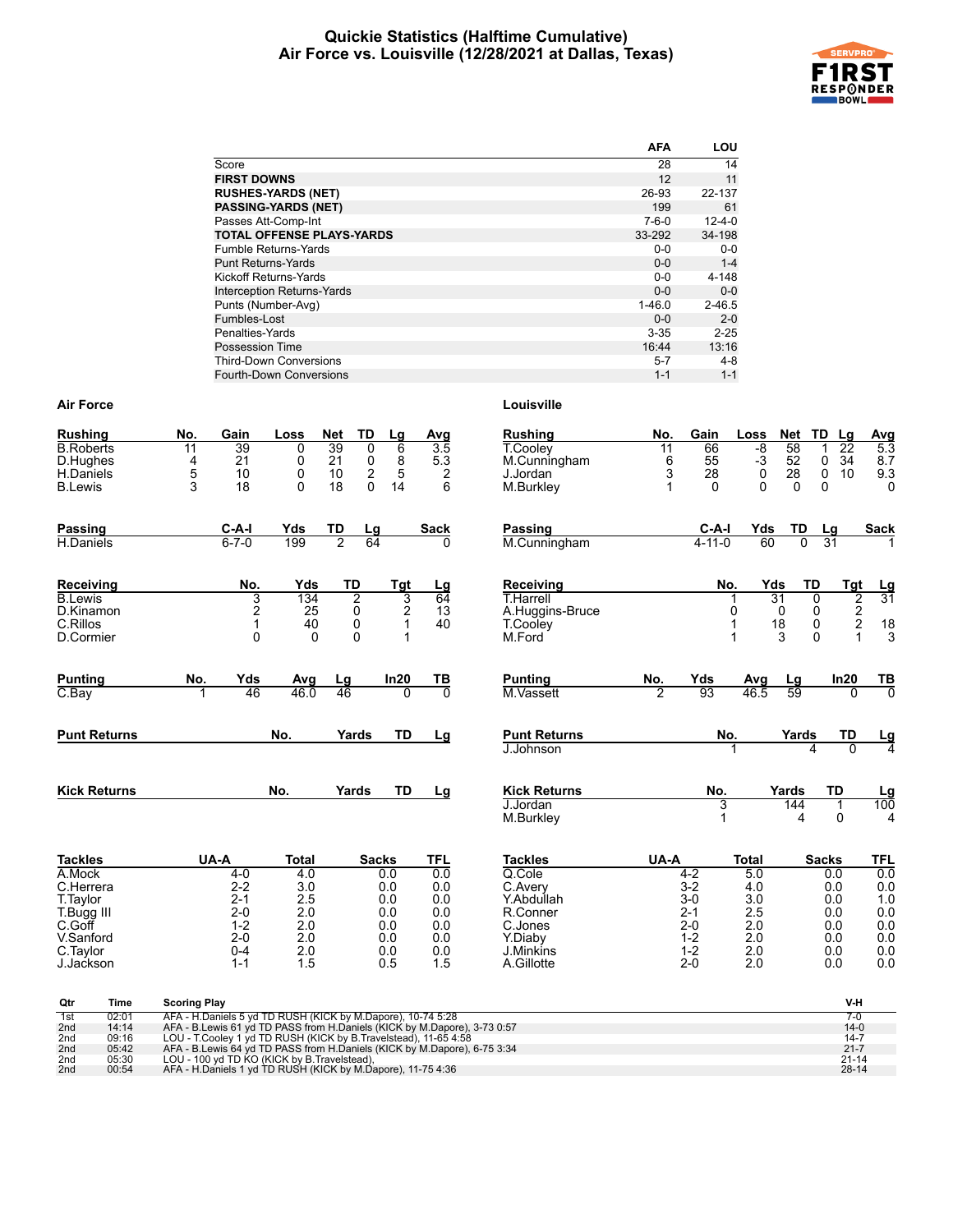#### **Quickie Statistics (2nd Quarter only) Air Force vs. Louisville (12/28/2021 at Dallas, Texas)**



| <b>AFA</b>  | LOU         |
|-------------|-------------|
| 21          | 14          |
| 9           | 8           |
| 13-46       | 13-68       |
| 159         | 58          |
| $6 - 5 - 0$ | $6 - 3 - 0$ |
| 19-205      | 19-126      |
| $0 - 0$     | $0-0$       |
| $0 - 0$     | $0 - 0$     |
| $0 - 0$     | $2 - 104$   |
| $0 - 0$     | $0 - 0$     |
| $0 - 0$     | $0 - 0$     |
| $0 - 0$     | $0 - 0$     |
| $2 - 20$    | $1 - 15$    |
| 9:08        | 5:52        |
| $2 - 3$     | $3 - 4$     |
| $1 - 1$     | $1 - 1$     |
|             |             |

| <b>Rushing</b>          | No.<br>Gain             | Loss             | TD<br><b>Net</b>     | Avg            | <u>Lg</u>            | <b>Rushing</b>        | No.           | Gain               | Loss         | Net             | TD<br>Avg       |                       |
|-------------------------|-------------------------|------------------|----------------------|----------------|----------------------|-----------------------|---------------|--------------------|--------------|-----------------|-----------------|-----------------------|
| <b>B.Roberts</b>        | $\overline{6}$<br>22    | 0                | 22<br>0              | 37             | 5                    | <b>T.Cooley</b>       | 7             | 30                 | $-3$         | $\overline{27}$ | 3.9             | $\frac{Lg}{12}$       |
| D.Hughes                | $\frac{2}{2}$<br>10     | 0                | 10<br>0              | 5              | 7                    | M.Cunningham          | $\frac{2}{3}$ | 14                 | 0            | 14              | $\mathbf 0$     | $\overline{7}$<br>7   |
| H.Daniels               | 3                       | 0                | 3<br>1               | 1.5            | $\sqrt{2}$           | J.Jordan              |               | 28                 | $\Omega$     | 28              | $\Omega$<br>9.3 | 10                    |
| <b>B.Lewis</b>          | 16                      | $\Omega$         | 16<br>0              | 8              | 14                   |                       |               |                    |              |                 |                 |                       |
| <b>Passing</b>          | C-A-I                   | Yds              | TD<br>Lg             |                | <b>Sack</b>          | <b>Passing</b>        |               | $C-A-I$            | Yds          | TD              | Lg              | <b>Sack</b>           |
| H.Daniels               | $5 - 6 - 0$             | 159              | $\overline{2}$<br>64 |                | $\Omega$             | M.Cunningham          |               | $3 - 5 - 0$        | 57           | $\overline{0}$  | 31              |                       |
| Receiving               | No.                     | Yards            | TD                   | Tgt            |                      | Receiving             | No.           |                    | Yards        | TD              | Tgt             |                       |
| <b>B.Lewis</b>          | 3                       | 134              | $\overline{2}$       | 3              | $rac{\text{Lg}}{64}$ | <b>T.Harrell</b>      |               |                    | 31           | 0               | 2               | $\frac{Lg}{31}$       |
| D.Kinamon               | $\overline{\mathbf{c}}$ | 25               | 0                    | $\overline{2}$ | 13                   | <b>T.Coolev</b>       |               |                    | 18           | 0               | $\mathbf 1$     | 18                    |
| D.Cormier               | $\Omega$                |                  | $\Omega$<br>$\Omega$ |                |                      |                       |               |                    |              |                 |                 |                       |
| <b>Punting</b>          | No.<br>Yds              | Avg              | Lng                  | In20           | TB                   | <b>Punting</b>        | Yds<br>No.    |                    | Avg          | Lng             | In20            | TB                    |
| <b>Punt Returns</b>     |                         | No.              | Yards                | <b>TD</b>      | Lg                   | <b>Punt Returns</b>   |               | No.                |              | Yards           | <b>TD</b>       | <u>Lg</u>             |
| <b>Kick Returns</b>     |                         | No.              | Yards                | <b>TD</b>      | Lg                   | <b>Kick Returns</b>   |               | No.                |              | Yards           | <b>TD</b>       |                       |
|                         |                         |                  |                      |                |                      | J.Jordan<br>M.Burkley |               | 1<br>1             |              | 100<br>4        | 1<br>0          | $\frac{Lg}{100}$<br>4 |
| <b>Tackles</b>          | UA-A                    | <b>Total</b>     | <b>Sacks</b>         |                | <b>TFL</b>           | <b>Tackles</b>        | UA-A          |                    | <b>Total</b> |                 | <b>Sacks</b>    | TFL                   |
| A.Mock                  | $3-0$                   | $\overline{3.0}$ |                      | 0.0            | 0.0                  | R.Conner              | $2-1$         |                    | 2.5          |                 | 0.0             | 0.0                   |
| C.Herrera               | $1 - 2$                 | 2.0              |                      | 0.0            | 0.0                  | Y.Diaby               |               | $1 - 1$            | 1.5          |                 | 0.0             | 0.0                   |
| V.Sanford               | $2 - 0$                 | 2.0              |                      | 0.0            | 0.0                  | Q.Cole                |               | $1 - 1$            | 1.5          |                 | 0.0             | 0.0                   |
| C.Goff                  | $1 - 1$                 | 1.5<br>1.5       |                      | 0.0            | 0.0<br>1.5           | J.Minkins             |               | $1 - 1$            | 1.5<br>1.0   |                 | 0.0             | 0.0                   |
| J.Jackson<br>T.Bugg III | $1 - 1$<br>$1 - 0$      | 1.0              |                      | 0.5<br>0.0     | 0.0                  | C.Jones<br>C.Avery    |               | $1 - 0$<br>$1 - 0$ | 1.0          |                 | 0.0<br>0.0      | 0.0<br>0.0            |
| C.Taylor                | $0 - 2$                 | 1.0              |                      | 0.0            | 0.0                  | Y.Abdullah            |               | $1 - 0$            | 1.0          |                 | 0.0             | 1.0                   |
| J.Waters                | $1 - 0$                 | 1.0              |                      | 0.0            | 0.0                  | J.Fagot               |               | $1 - 0$            | 1.0          |                 | 0.0             | 0.0                   |
| Qtr<br><b>Time</b>      | <b>Scoring Play</b>     |                  |                      |                |                      |                       |               |                    |              |                 | V-H             |                       |

| utr             | ∎ıme  | Scoring Play                                                                | v-n       |
|-----------------|-------|-----------------------------------------------------------------------------|-----------|
| 2 <sub>nd</sub> | 14:14 | AFA - B. Lewis 61 yd TD PASS from H. Daniels (KICK by M. Dapore), 3-73 0:57 | $14 - 0$  |
| 2nd             | 09:16 | LOU - T.Cooley 1 yd TD RUSH (KICK by B.Travelstead), 11-65 4:58             | $14 - 7$  |
| 2nd             | 05:42 | AFA - B. Lewis 64 yd TD PASS from H. Daniels (KICK by M. Dapore), 6-75 3:34 | $21 - 7$  |
| 2nd             | 05:30 | LOU - 100 vd TD KO (KICK by B.Travelstead).                                 | $21 - 14$ |
| 2nd             | 00:54 | AFA - H.Daniels 1 yd TD RUSH (KICK by M.Dapore), 11-75 4:36                 | $28-14$   |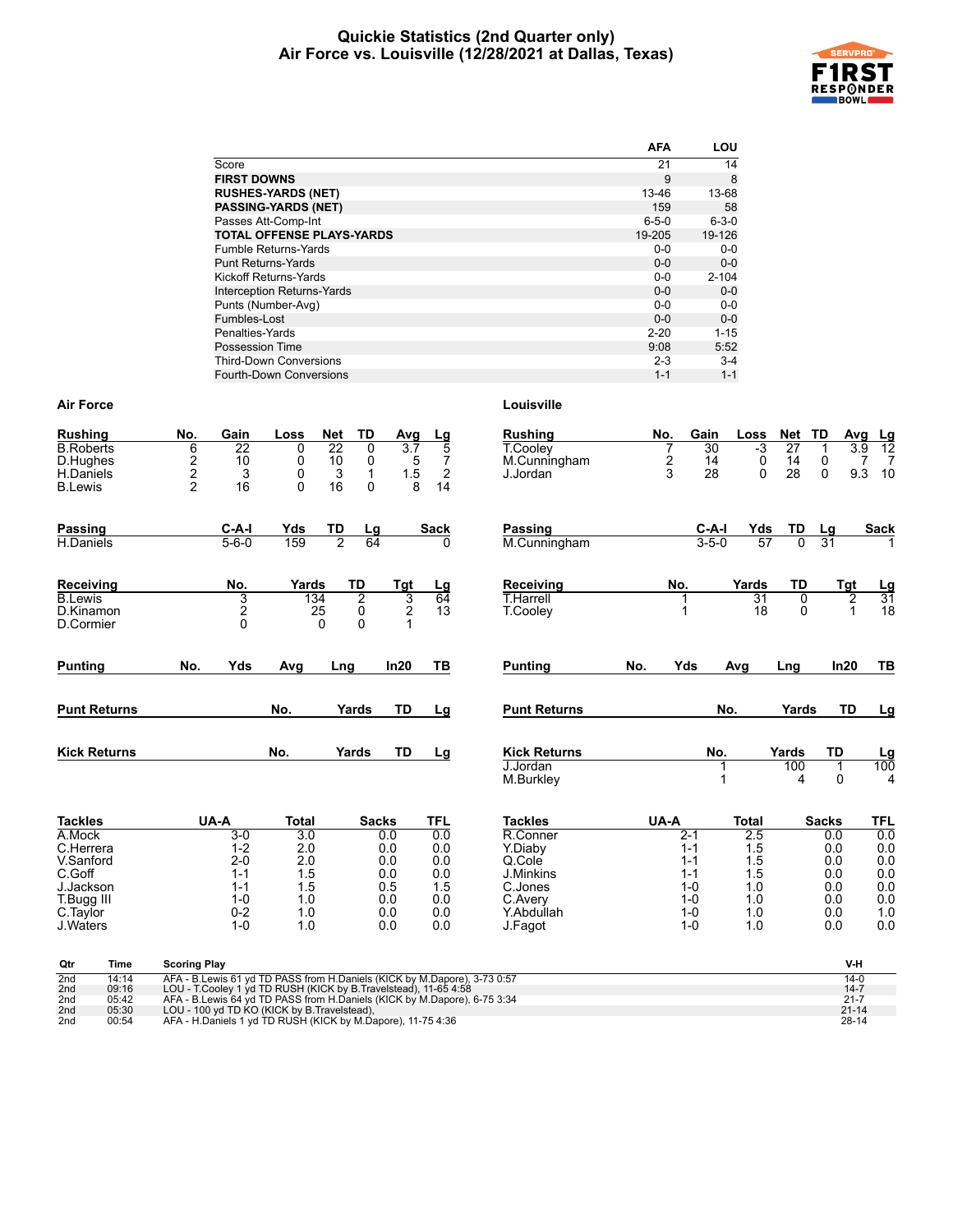

*At the start of the second half, AFA will receive and LOU will defend the south goal.* Start of 3rd quarter, clock 15:00.

TRAVELSTEAD, Brock kickoff 65 yards to the AFA0, Touchback.

#### **AFA drive start at 15:00**

| 1-10    |            | AFA25 [NH] ROBERTS, Brad rush up the middle for no gain to the AFA25 (JONES, Dorian).                                                                                                                                                                                                                                                                                                |   |
|---------|------------|--------------------------------------------------------------------------------------------------------------------------------------------------------------------------------------------------------------------------------------------------------------------------------------------------------------------------------------------------------------------------------------|---|
|         | 2-10 AFA25 | [NH] DANIELS, Haazig pass up the middle complete for 27 yards to LEWIS, Brandon to the LOU48, End of<br>Play, 1ST DOWN.                                                                                                                                                                                                                                                              | Þ |
| 1-10    |            | LOU48 [NH] HUGHES, DeAndre rush up the middle for a gain of 13 yards to the LOU35 (COLE, Qwynnterrio), 1ST<br>DOWN.                                                                                                                                                                                                                                                                  | R |
| 1-10    |            | LOU35 [NH] QB Keeper DANIELS, Haaziq rush to the left for a gain of 3 yards to the LOU32 (DIABY, YaYa).                                                                                                                                                                                                                                                                              |   |
| $2 - 7$ |            | LOU32 [NH] QB Keeper DANIELS, Haazig rush to the right for a loss of 1 yard to the LOU33 (ABDULLAH, Yasir).                                                                                                                                                                                                                                                                          |   |
|         |            | $\overline{a}$ $\overline{a}$ $\overline{a}$ $\overline{b}$ $\overline{a}$ $\overline{b}$ $\overline{a}$ $\overline{b}$ $\overline{c}$ $\overline{c}$ $\overline{c}$ $\overline{c}$ $\overline{c}$ $\overline{c}$ $\overline{c}$ $\overline{c}$ $\overline{c}$ $\overline{c}$ $\overline{c}$ $\overline{c}$ $\overline{c}$ $\overline{c}$ $\overline{c}$ $\overline{c}$ $\overline{$ |   |

- 3-8 LOU33 [NH] DANIELS, Haaziq sacked for a loss of 6 yards at the LOU39 (GILLOTTE, Ashton).
- 4-14 LOU39 BAY, Carson punt 39 yards to the LOU0, Touchback. [10:53]

*Drive Summary: 6 plays, 36 yards, 4:07*

#### **LOU drive start at 10:53**

| $1 - 10$ | LOU20                                   | [NHSG] COOLEY, Trevion rush up the middle for a gain of 4 yards to the LOU24 (TAYLOR, Trey).                                                                                                                      |   |  |  |  |  |  |  |
|----------|-----------------------------------------|-------------------------------------------------------------------------------------------------------------------------------------------------------------------------------------------------------------------|---|--|--|--|--|--|--|
| $2-6$    | LOU24                                   | [NHSG] CUNNINGHAM, Malik pass up the middle complete for 10 yards to COOLEY, Trevion caught at the<br>LOU27 and advanced to the LOU34 (TAYLOR, Corvan), 1ST DOWN.                                                 | P |  |  |  |  |  |  |
| $1 - 10$ | LOU34                                   | [NHSG] COOLEY, Trevion rush to the right for a gain of 13 yards to the LOU47 (TAYLOR, Trey), 1ST DOWN.                                                                                                            | R |  |  |  |  |  |  |
| $1 - 10$ | LOU47                                   | [SG] COOLEY, Trevion rush up the middle for a gain of 5 yards to the AFA48 (TAYLOR, Trey; THIERGOOD,<br>Jayden).                                                                                                  |   |  |  |  |  |  |  |
| $2 - 5$  | AFA48                                   | [SG] QB Keeper CUNNINGHAM, Malik rush to the right for a loss of 5 yards to the LOU47 (GOFF, Camby).<br>out of bounds.                                                                                            |   |  |  |  |  |  |  |
| $3 - 10$ | LOU47                                   | [SG] CUNNINGHAM, Malik pass to the left complete for 13 yards to HUGGINS-BRUCE, Ahmari caught at the<br>AFA42 and advanced to the AFA40 (CASTONGUAY, Eian), out of bounds, 1ST DOWN.                              | P |  |  |  |  |  |  |
| $1 - 10$ | AFA40                                   | [SG] CUNNINGHAM, Malik pass to the right complete for 19 yards to HUGGINS-BRUCE, Ahmari caught at<br>the AFA40 and advanced to the AFA21 (TAYLOR, Trey), out of bounds, 1ST DOWN.                                 | P |  |  |  |  |  |  |
| $1 - 10$ | AFA21                                   | [SG] CUNNINGHAM, Malik pass to the left complete for 9 yards to HARRELL, Tyler caught at the AFA17 and<br>advanced to the AFA12 (TAYLOR, Corvan), out of bounds.                                                  |   |  |  |  |  |  |  |
| $2 - 1$  | AFA12                                   | [SG] QB Keeper CUNNINGHAM, Malik rush up the middle for a loss of 4 yards, CUNNINGHAM, Malik<br>fumbled at AFA17, recovered by LOU CUNNINGHAM, Malik at the AFA16, returned 0 yards to the AFA16,<br>End of Play. |   |  |  |  |  |  |  |
| $3 - 5$  | AFA16                                   | [SG] JORDAN, Jawar rush up the middle for a gain of 6 yards to the AFA10 (TAYLOR, Corvan), 1ST DOWN.                                                                                                              | R |  |  |  |  |  |  |
| $1 - 10$ | AFA10                                   | [SG] CUNNINGHAM, Malik sacked for a loss of 2 yards at the AFA12 (BLACKMON, TD).                                                                                                                                  |   |  |  |  |  |  |  |
| $2 - 12$ | AFA <sub>12</sub>                       | [SG] COOLEY, Trevion rush up the middle for a gain of 6 yards to the AFA6 (BLACKMON, TD).                                                                                                                         |   |  |  |  |  |  |  |
| 3-6      | AFA6                                    | [SG] COOLEY, Trevion rush up the middle for a gain of 4 yards to the AFA2 (MOCK, Alec; SANFORD, Vince).                                                                                                           |   |  |  |  |  |  |  |
| $4 - 2$  | AFA2                                    | [SG] COOLEY, Trevion rush up the middle for no gain to the AFA2 (GOFF, Camby;TAYLOR, Trey); LOU<br>turnover on downs. [04:04]                                                                                     |   |  |  |  |  |  |  |
|          | Drive Summary: 14 plays, 78 yards, 6:49 |                                                                                                                                                                                                                   |   |  |  |  |  |  |  |
|          |                                         |                                                                                                                                                                                                                   |   |  |  |  |  |  |  |

#### **AFA drive start at 04:04**

| 1-10    | AFA2                                  | [NH] ROBERTS, Brad rush up the middle for a gain of 2 yards to the AFA4 (PETERSON, Tabarius; CLOYD,<br>K.J.).                                                                                                              |  |  |  |  |  |  |  |
|---------|---------------------------------------|----------------------------------------------------------------------------------------------------------------------------------------------------------------------------------------------------------------------------|--|--|--|--|--|--|--|
| $2 - 8$ | AFA4                                  | [NH] ROBERTS, Brad rush up the middle for a gain of 5 yards to the AFA9 (ABDULLAH, Yasir).                                                                                                                                 |  |  |  |  |  |  |  |
| $3-3$   | AFA9                                  | [NH] HUGHES, DeAndre rush up the middle for a gain of 1 yard, HUGHES, DeAndre fumbled at AFA10<br>forced by ABDULLAH, Yasir, recovered by AFA HUGHES, DeAndre at the AFA10, returned 0 yards to the<br>AFA10, End of Play. |  |  |  |  |  |  |  |
| $4 - 2$ |                                       | AFA10 BAY, Carson punt 41 yards to the LOU49 downed by RICHTER, Bo. [01:50]                                                                                                                                                |  |  |  |  |  |  |  |
|         | Drive Summary: 3 plays, 8 yards, 2:14 |                                                                                                                                                                                                                            |  |  |  |  |  |  |  |

# **LOU drive start at 01:50**

|         |       | LOU UITVE SLATE AL VI.JU                                                                                                                                               |   |
|---------|-------|------------------------------------------------------------------------------------------------------------------------------------------------------------------------|---|
| 1-10    |       | LOU49 [SG] JORDAN, Jawar rush to the right for a gain of 4 yards to the AFA47 (BUGG III, Tre; MOCK, Alec).                                                             |   |
| 2-6     | AFA47 | [SG] JORDAN, Jawar rush to the right for a loss of 1 yard to the AFA48 (JACKSON, Jordan).                                                                              |   |
| $3 - 7$ | AFA48 | [SG] CUNNINGHAM, Malik pass to the left incomplete intended for HARRELL, Tyler thrown to the AFA22.                                                                    |   |
| 4-7     | AFA48 | [SG] CUNNINGHAM, Malik pass up the middle complete for 14 yards to HUGGINS-BRUCE, Ahmari caught<br>at the AFA36 and advanced to the AFA34 (TAYLOR, Corvan), 1ST DOWN.  | P |
|         |       | 1-10 AFA34 [SG] CUNNINGHAM, Malik pass up the middle complete for 34 yards to HARRELL, Tyler to the AFA0,<br>1ST DOWN, TOUCHDOWN LOU (Scoring play confirmed). [00:04] | D |
| $1 - 3$ |       | AFA3 TRAVELSTEAD, Brock PAT kick attempt is good.                                                                                                                      |   |
|         |       |                                                                                                                                                                        |   |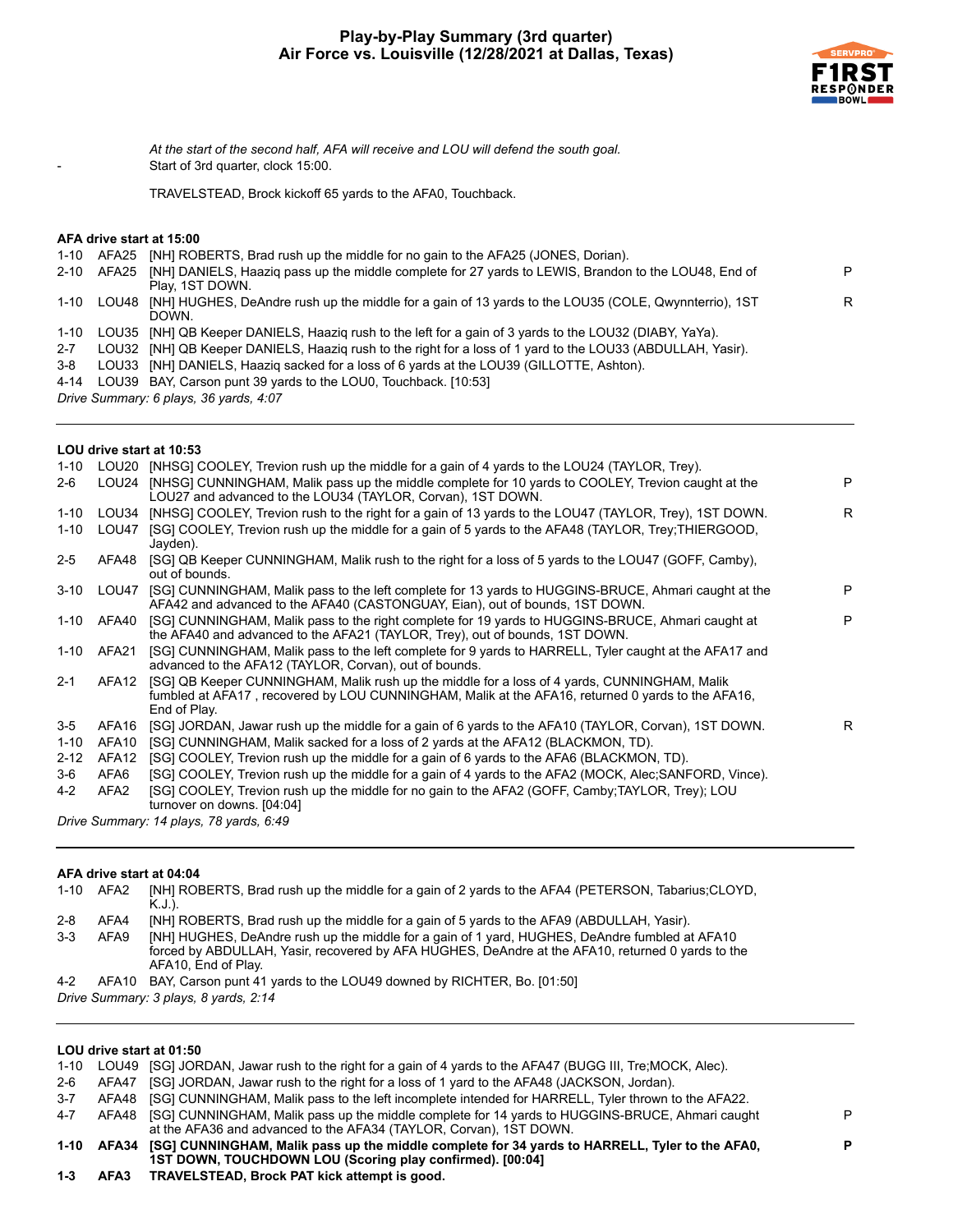TRAVELSTEAD, Brock kickoff 64 yards to the AFA1, fair catch by LEWIS, Brandon.

#### **AFA drive start at 00:04**

1-10 AFA25 [NH] QB Keeper DANIELS, Haaziq rush to the right for a gain of 1 yard to the AFA26 (AVERY, C.J.). [00:00] End of 3rd quarter, clock 0:00.

# **END OF 3RD QUARTER: AIR FORCE 28, LOUISVILLE 21**

|                        |                    | Time             | 1st Downs |  |  | Conversions |         |          |            |           |
|------------------------|--------------------|------------------|-----------|--|--|-------------|---------|----------|------------|-----------|
| <b>Quarter Summary</b> | Score Poss R P X T |                  |           |  |  | 3rd         | 4th     | Rushina  | Passing    | Penalties |
| Air Force              |                    | 6:25 1 1 0 2 0-2 |           |  |  |             | 0-0     | $9 - 18$ | 1-1-0-27   | $0 - 0$   |
| Louisville             |                    | 8:35 2 5 0 7 2-4 |           |  |  |             | $1 - 2$ | 12-30    | ٬ 6-7-0-99 | $0 - 0$   |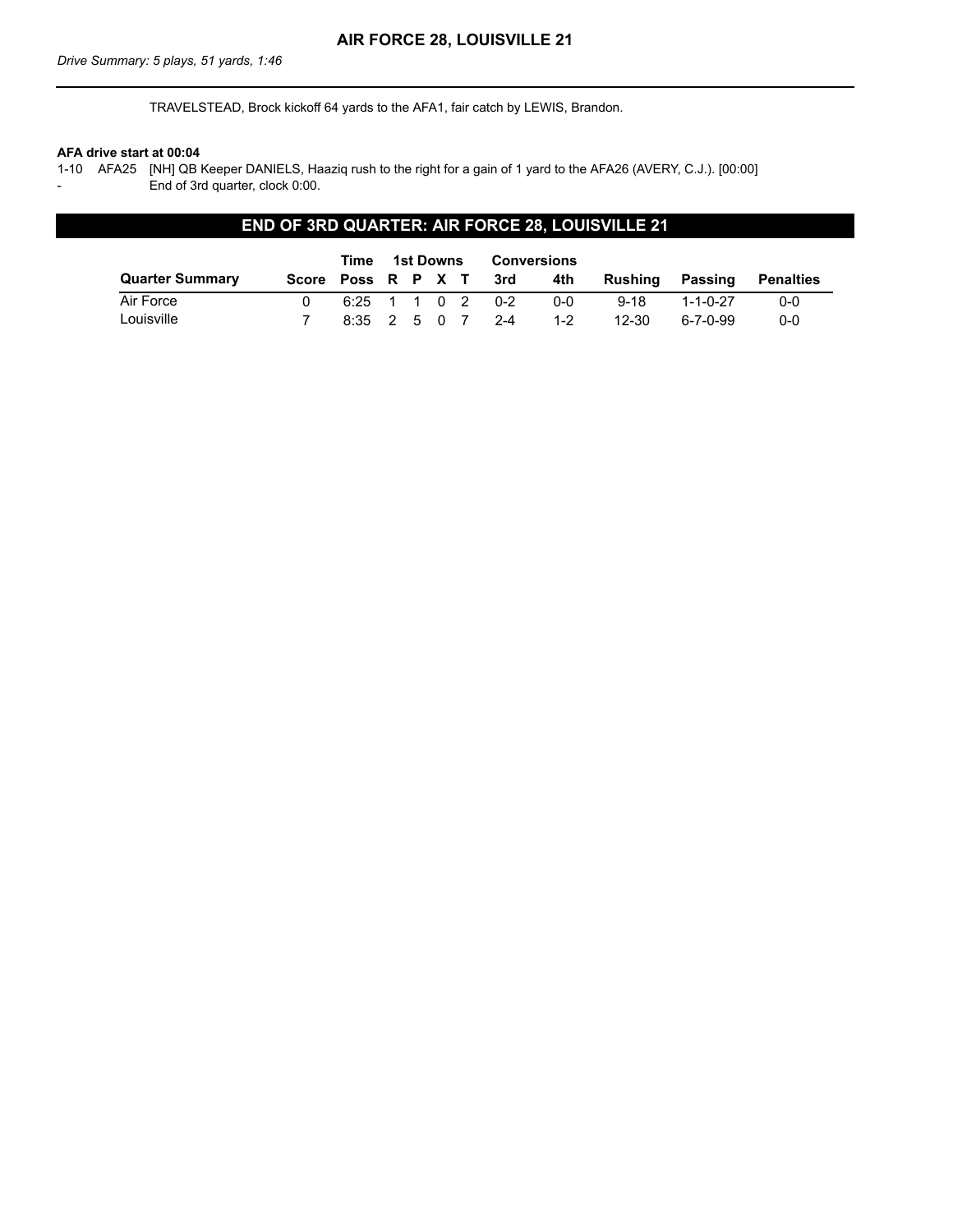#### **Quickie Statistics (3rd Quarter Cumulative) Air Force vs. Louisville (12/28/2021 at Dallas, Texas)**



|                                   | AFA         | LOU        |
|-----------------------------------|-------------|------------|
| Score                             | 28          | 21         |
| <b>FIRST DOWNS</b>                | 14          | 18         |
| <b>RUSHES-YARDS (NET)</b>         | 35-111      | 34-167     |
| <b>PASSING-YARDS (NET)</b>        | 226         | 160        |
| Passes Att-Comp-Int               | $8 - 7 - 0$ | $19-10-0$  |
| <b>TOTAL OFFENSE PLAYS-YARDS</b>  | 43-337      | 53-327     |
| <b>Fumble Returns-Yards</b>       | $0 - 0$     | $0 - 0$    |
| <b>Punt Returns-Yards</b>         | $0 - 0$     | $1 - 4$    |
| Kickoff Returns-Yards             | $0-0$       | 4-148      |
| <b>Interception Returns-Yards</b> | $0 - 0$     | $0 - 0$    |
| Punts (Number-Avg)                | $1 - 46.0$  | $2 - 46.5$ |
| Fumbles-Lost                      | $1 - 0$     | $3-0$      |
| Penalties-Yards                   | $3 - 35$    | $2 - 25$   |
| Possession Time                   | 23:09       | 21:51      |
| <b>Third-Down Conversions</b>     | $5-9$       | $6 - 12$   |
| Fourth-Down Conversions           | $1 - 1$     | $2 - 3$    |

| <b>Rushing</b>                                              | No.                                    | Gain                                                        | Loss                                 | <b>Net</b>           | TD                                   | Lg                              | Avg                                 | <b>Rushing</b>                                           | No.                                             | Gain                                        | Loss                              | Net TD                                  | Lg                                                                | <b>Avg</b>                                                            |
|-------------------------------------------------------------|----------------------------------------|-------------------------------------------------------------|--------------------------------------|----------------------|--------------------------------------|---------------------------------|-------------------------------------|----------------------------------------------------------|-------------------------------------------------|---------------------------------------------|-----------------------------------|-----------------------------------------|-------------------------------------------------------------------|-----------------------------------------------------------------------|
| <b>B.Roberts</b><br>D.Hughes<br>H.Daniels<br><b>B.Lewis</b> | $\overline{14}$<br>6<br>$\bar{8}$<br>3 | 46<br>35<br>14<br>18                                        | 0<br>$\mathbf 0$<br>$-1$<br>$\Omega$ | 46<br>35<br>13<br>18 | 0<br>0<br>$\overline{2}$<br>$\Omega$ | 6<br>13<br>$\overline{5}$<br>14 | $\overline{3.3}$<br>5.8<br>1.6<br>6 | <b>T.Cooley</b><br>M.Cunningham<br>J.Jordan<br>M.Burkley | 17<br>$\begin{matrix} 8 \\ 6 \end{matrix}$<br>1 | $\overline{98}$<br>55<br>38<br>$\mathbf{0}$ | $-8$<br>$-12$<br>$-1$<br>$\Omega$ | $\overline{90}$<br>43<br>37<br>$\Omega$ | $\overline{22}$<br>1<br>0<br>34<br>$\ddot{\mathbf{0}}$<br>10<br>0 | $5.\overline{3}$<br>$\frac{5.4}{6.2}$<br>0                            |
|                                                             |                                        |                                                             |                                      |                      |                                      |                                 |                                     |                                                          |                                                 |                                             |                                   |                                         |                                                                   |                                                                       |
| <b>Passing</b>                                              |                                        | $C-A-I$                                                     | Yds                                  | TD                   | <u>Lg</u>                            |                                 | <b>Sack</b>                         | Passing                                                  |                                                 | $C-A-I$                                     | Yds                               | TD                                      | Lg                                                                | <b>Sack</b>                                                           |
| H.Daniels                                                   |                                        | $7 - 8 - 0$                                                 | 220                                  | $\overline{2}$       | 64                                   |                                 |                                     | M.Cunningham                                             |                                                 | $10 - 18 - 0$                               | 157                               | 1                                       | $\overline{34}$                                                   |                                                                       |
| Receiving                                                   |                                        | No.                                                         | Yds                                  | TD                   |                                      | Tgt                             | <u>Lg</u>                           | Receiving                                                |                                                 |                                             | No.<br>Yds                        | TD                                      | Tgt                                                               |                                                                       |
| <b>B.Lewis</b>                                              |                                        | 4                                                           | 161                                  |                      | $\overline{2}$                       | 4                               | 64                                  | <b>T.Harrell</b>                                         |                                                 |                                             | 3                                 | 74                                      | 1                                                                 | $\frac{Lg}{34}$<br>$\frac{19}{18}$<br>$\frac{18}{3}$<br>$\frac{5}{3}$ |
| D.Kinamon                                                   |                                        | $\frac{2}{1}$                                               | 25                                   |                      | 0                                    | $\frac{2}{1}$                   | 13                                  | A.Huggins-Bruce                                          |                                                 |                                             | $\frac{3}{2}$                     | 46                                      | 0                                                                 |                                                                       |
| C.Rillos<br>D.Cormier                                       |                                        | $\mathbf{0}$                                                | 40<br>$\Omega$                       |                      | 0<br>$\mathbf{0}$                    | 1                               | 40                                  | <b>T.Cooley</b><br>M.Ford                                |                                                 |                                             | 1                                 | 28<br>3                                 | 0<br>$\Omega$                                                     | 1                                                                     |
|                                                             |                                        |                                                             |                                      |                      |                                      |                                 |                                     |                                                          |                                                 |                                             |                                   |                                         |                                                                   |                                                                       |
| <b>Punting</b>                                              | No.                                    | Yds                                                         | Avg                                  | Lg                   |                                      | In20                            | TB                                  | <b>Punting</b>                                           | No.                                             | Yds                                         | Avg                               | Lg                                      | In20                                                              | $rac{TB}{0}$                                                          |
| C.Bay                                                       | 3                                      | 126                                                         | 42.0                                 | 46                   |                                      | 0                               | $\overline{0}$                      | M.Vassett                                                | $\overline{2}$                                  | 93                                          | 46.5                              | $\overline{59}$                         | 0                                                                 |                                                                       |
| <b>Punt Returns</b>                                         |                                        |                                                             | No.                                  | Yards                |                                      | <b>TD</b>                       | Lg                                  | <b>Punt Returns</b>                                      |                                                 |                                             | No.                               | Yards                                   | <b>TD</b>                                                         | $\frac{Lg}{4}$                                                        |
|                                                             |                                        |                                                             |                                      |                      |                                      |                                 |                                     | J.Johnson                                                |                                                 |                                             |                                   |                                         | $\Omega$<br>4                                                     |                                                                       |
| <b>Kick Returns</b>                                         |                                        |                                                             | No.                                  | Yards                |                                      | <b>TD</b>                       | Lg                                  | <b>Kick Returns</b>                                      |                                                 | No.                                         |                                   | Yards                                   | <b>TD</b>                                                         |                                                                       |
|                                                             |                                        |                                                             |                                      |                      |                                      |                                 |                                     | J.Jordan                                                 |                                                 |                                             | 3                                 | 144                                     | $\mathbf{1}$                                                      | $\frac{Lg}{100}$                                                      |
|                                                             |                                        |                                                             |                                      |                      |                                      |                                 |                                     | M.Burkley                                                |                                                 |                                             | 1                                 | 4                                       | 0                                                                 | 4                                                                     |
| <b>Tackles</b>                                              |                                        | UA-A                                                        | <b>Total</b>                         |                      | <b>Sacks</b>                         |                                 | <b>TFL</b>                          | <b>Tackles</b>                                           | UA-A                                            |                                             | <b>Total</b>                      |                                         | <b>Sacks</b>                                                      | <b>TFL</b>                                                            |
| T. Taylor                                                   |                                        | $5-3$                                                       | 6.5                                  |                      | 0.0                                  |                                 | 0.0                                 | Q.Cole                                                   |                                                 | $5 - 2$                                     | 6.0                               |                                         | 0.0                                                               | 0.0                                                                   |
| C.Taylor<br>A.Mock                                          |                                        | $4 - 4$<br>$4 - 2$                                          | 6.0<br>5.0                           |                      | 0.0<br>0.0                           |                                 | 0.0<br>0.0                          | Y.Abdullah<br>C.Avery                                    |                                                 | $6-0$<br>$4 - 2$                            | 6.0<br>5.0                        |                                         | 0.0<br>0.0                                                        | $\begin{array}{c} 2.0 \\ 0.0 \end{array}$                             |
| C.Goff                                                      |                                        | $2 - 3$                                                     | 3.5                                  |                      | 0.0                                  |                                 | 1.0                                 | Y Diaby                                                  |                                                 | $2 - 2$                                     | 3.0                               |                                         | 0.0                                                               | 0.0                                                                   |
| C.Herrera                                                   |                                        | $2 - 2$                                                     | 3.0                                  |                      | 0.0                                  |                                 | 0.0                                 | A.Gillotte                                               |                                                 | $3-0$                                       | 3.0                               |                                         | 1.0                                                               | 1.0                                                                   |
| T.Bugg III                                                  |                                        | $2 - 1$                                                     | 2.5                                  |                      | 0.0                                  |                                 | 0.0                                 | R.Conner                                                 |                                                 | $2 - 1$                                     | 2.5                               |                                         | 0.0                                                               | 0.0                                                                   |
| J.Jackson                                                   |                                        | $2 - 1$                                                     | 2.5                                  |                      | 0.5                                  |                                 | 2.5                                 | D.Jones                                                  |                                                 | $2 - 1$                                     | 2.5                               |                                         | 0.0                                                               | 0.0 0.0 0.0                                                           |
| V.Sanford                                                   |                                        | $2 - 1$                                                     | 2.5                                  |                      | 0.0                                  |                                 | 0.0                                 | C.Jones                                                  |                                                 | $2 - 0$                                     | 2.0                               |                                         | 0.0                                                               |                                                                       |
| Qtr<br>Time                                                 | <b>Scoring Play</b>                    |                                                             |                                      |                      |                                      |                                 |                                     |                                                          |                                                 |                                             |                                   |                                         | V-H                                                               |                                                                       |
| 1st<br>02:01                                                |                                        | AFA - H.Daniels 5 yd TD RUSH (KICK by M.Dapore), 10-74 5:28 |                                      |                      |                                      |                                 |                                     |                                                          |                                                 |                                             |                                   |                                         | $7-0$                                                             |                                                                       |

|                 | -------- |                                                                                    |           |
|-----------------|----------|------------------------------------------------------------------------------------|-----------|
| 1st             | 02:01    | AFA - H.Daniels 5 vd TD RUSH (KICK by M.Dapore), 10-74 5:28                        |           |
| 2 <sub>nd</sub> | 14:14    | AFA - B. Lewis 61 yd TD PASS from H. Daniels (KICK by M. Dapore), 3-73 0:57        | $14-0$    |
| 2 <sub>nd</sub> | 09:16    | LOU - T. Cooley 1 yd TD RUSH (KICK by B. Travelstead), 11-65 4:58                  | $14 - 7$  |
| 2 <sub>nd</sub> | 05:42    | AFA - B.Lewis 64 yd TD PASS from H.Daniels (KICK by M.Dapore), 6-75 3:34           | $21 - 7$  |
| 2 <sub>nd</sub> | 05:30    | LOU - 100 vd TD KO (KICK by B. Travelstead).                                       | $21 - 14$ |
| 2 <sub>nd</sub> | 00:54    | AFA - H.Daniels 1 yd TD RUSH (KICK by M.Dapore), 11-75 4:36                        | $28 - 14$ |
| 3rd             | 00:04    | LOU - T.Harrell 34 yd TD PASS from M.Cunningham (KICK by B.Travelstead), 5-51 1:46 | 28-21     |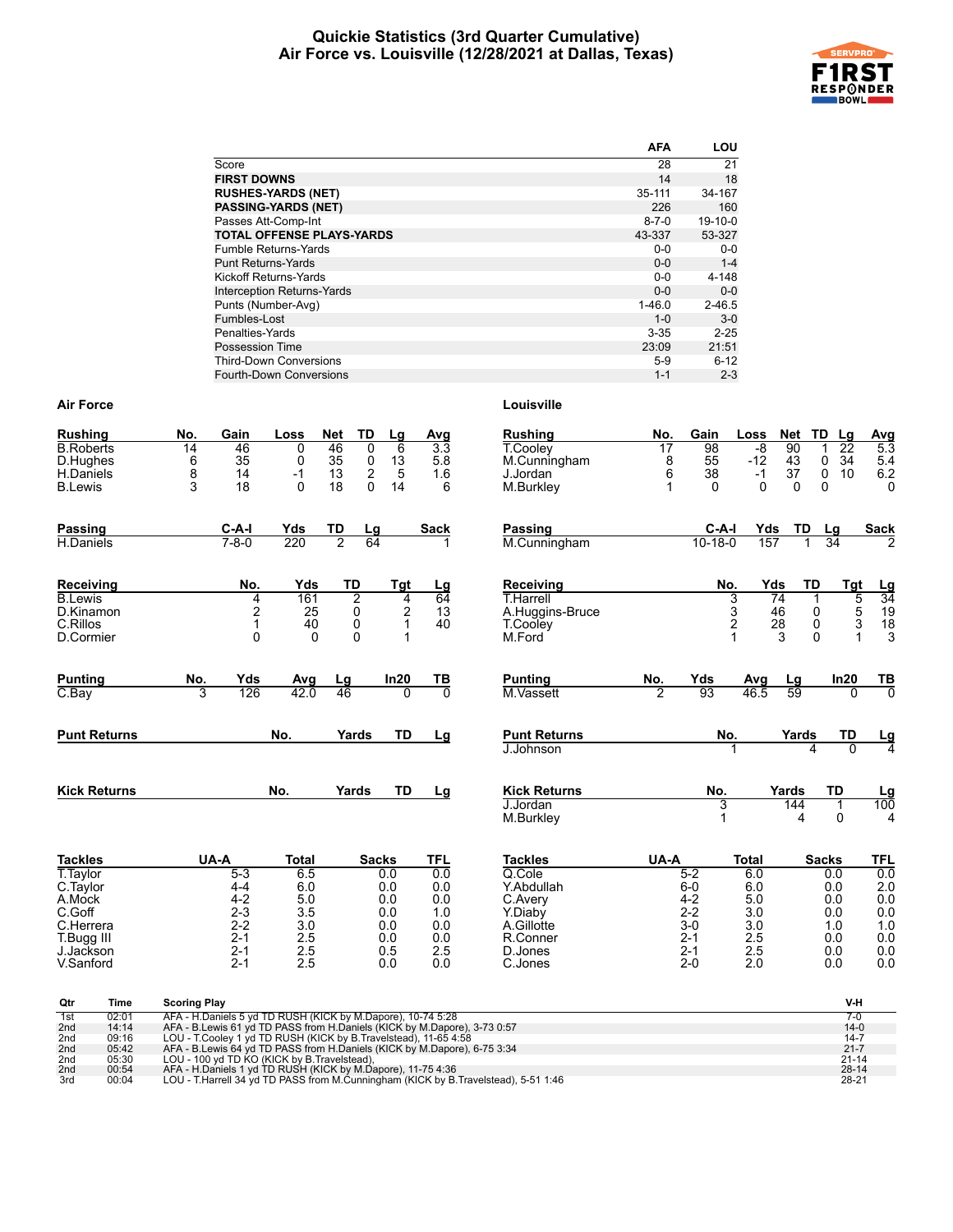#### **Quickie Statistics (3rd Quarter only) Air Force vs. Louisville (12/28/2021 at Dallas, Texas)**



|                                  | <b>AFA</b>  | LOU         |
|----------------------------------|-------------|-------------|
| Score                            | 0           |             |
| <b>FIRST DOWNS</b>               | 2           | 7           |
| <b>RUSHES-YARDS (NET)</b>        | $9 - 18$    | $12 - 30$   |
| <b>PASSING-YARDS (NET)</b>       | 27          | 99          |
| Passes Att-Comp-Int              | $1 - 1 - 0$ | $7 - 6 - 0$ |
| <b>TOTAL OFFENSE PLAYS-YARDS</b> | $10 - 45$   | 19-129      |
| <b>Fumble Returns-Yards</b>      | $0 - 0$     | $0 - 0$     |
| <b>Punt Returns-Yards</b>        | $0 - 0$     | $0 - 0$     |
| Kickoff Returns-Yards            | $0 - 0$     | $0 - 0$     |
| Interception Returns-Yards       | $0 - 0$     | $0 - 0$     |
| Punts (Number-Avg)               | $2 - 40.0$  | $0 - 0$     |
| Fumbles-Lost                     | $1 - 0$     | $1 - 0$     |
| Penalties-Yards                  | $0 - 0$     | $0 - 0$     |
| Possession Time                  | 6:25        | 8:35        |
| <b>Third-Down Conversions</b>    | $0 - 2$     | $2 - 4$     |
| Fourth-Down Conversions          | $0 - 0$     | $1 - 2$     |

| $\begin{array}{c} 6 \\ 2 \\ 3 \end{array}$<br>$\frac{2}{3}$<br>14<br>0<br>13<br>M.Cunningham<br>-9<br>-9<br>D.Hughes<br>14<br>0<br>7<br>0<br>3<br>$\Omega$<br>10<br>$-1$<br>9<br>$-1$<br>3<br>H.Daniels<br>4<br>J.Jordan<br>Yds<br>TD<br>TD<br><b>Passing</b><br>$C-A-I$<br><b>Sack</b><br>$C-A-I$<br>Yds<br>$\frac{Lg}{27}$<br>Passing<br>$1 - 1 - 0$<br>$\overline{21}$<br>$\overline{0}$<br>$6 - 7 - 0$<br>97<br>M.Cunningham<br>H.Daniels<br>TD<br><b>TD</b><br>No.<br>Yards<br>Receiving<br>Yards<br>Tgt<br>Receiving<br>No.<br>$\frac{\mathsf{Lg}}{27}$<br>$\overline{27}$<br><b>B.Lewis</b><br>$\Omega$<br><b>T.Harrell</b><br>$\overline{2}$<br>43<br>3<br>46<br>A.Huggins-Bruce<br>10<br>1<br><b>T.Cooley</b><br><b>Punting</b><br>In20<br>$rac{TB}{0}$<br><b>Punting</b><br>Yds<br>No.<br>Yds<br>No.<br>Avg<br>Avg<br>Lng<br>Lng<br>$\overline{2}$<br>80<br>40.0<br>$C$ . Bay<br>41<br>$\Omega$<br>No.<br><b>TD</b><br><b>Punt Returns</b><br>No.<br><b>Punt Returns</b><br>Yards<br>Yards<br>Lg<br>No.<br><b>TD</b><br><b>Kick Returns</b><br>Yards<br><b>Kick Returns</b><br>No.<br>Yards<br>Lg<br><b>Tackles</b><br>UA-A<br><b>Total</b><br><b>Sacks</b><br><b>TFL</b><br><b>Tackles</b><br>UA-A<br><b>Total</b><br>T. Taylor<br>$3 - 2$<br>Y.Abdullah<br>4.0<br>0.0<br>0.0<br>$3-0$<br>$\overline{3.0}$<br>Y.Diaby<br>$4 - 0$<br>4.0<br>0.0<br>1.0<br>C.Taylor<br>0.0<br>$1 - 0$<br>2.0<br>T.Blackmon<br>$2 - 0$<br>1.0<br>1.0<br>$1 - 0$<br>1.0<br>C.Avery<br>C.Goff<br>1.5<br>0.0<br>1.0<br>$1 - 0$<br>1.0<br>$1 - 1$<br>Q.Cole<br>$1 - 0$<br>1.0<br>0.0<br>0.0<br>1.0<br>E.Castonguay<br>D.Jones<br>$1 - 0$ | 0<br>$-4.5$<br>6<br>$\Omega$<br>3<br><b>Sack</b><br>Lg<br>34<br>Tgt<br>$\frac{Lg}{34}$<br>3<br>19<br>3                    |
|------------------------------------------------------------------------------------------------------------------------------------------------------------------------------------------------------------------------------------------------------------------------------------------------------------------------------------------------------------------------------------------------------------------------------------------------------------------------------------------------------------------------------------------------------------------------------------------------------------------------------------------------------------------------------------------------------------------------------------------------------------------------------------------------------------------------------------------------------------------------------------------------------------------------------------------------------------------------------------------------------------------------------------------------------------------------------------------------------------------------------------------------------------------------------------------------------------------------------------------------------------------------------------------------------------------------------------------------------------------------------------------------------------------------------------------------------------------------------------------------------------------------------------------------------------------------------------------------------------------------------|---------------------------------------------------------------------------------------------------------------------------|
|                                                                                                                                                                                                                                                                                                                                                                                                                                                                                                                                                                                                                                                                                                                                                                                                                                                                                                                                                                                                                                                                                                                                                                                                                                                                                                                                                                                                                                                                                                                                                                                                                              |                                                                                                                           |
|                                                                                                                                                                                                                                                                                                                                                                                                                                                                                                                                                                                                                                                                                                                                                                                                                                                                                                                                                                                                                                                                                                                                                                                                                                                                                                                                                                                                                                                                                                                                                                                                                              |                                                                                                                           |
|                                                                                                                                                                                                                                                                                                                                                                                                                                                                                                                                                                                                                                                                                                                                                                                                                                                                                                                                                                                                                                                                                                                                                                                                                                                                                                                                                                                                                                                                                                                                                                                                                              |                                                                                                                           |
|                                                                                                                                                                                                                                                                                                                                                                                                                                                                                                                                                                                                                                                                                                                                                                                                                                                                                                                                                                                                                                                                                                                                                                                                                                                                                                                                                                                                                                                                                                                                                                                                                              | $\begin{matrix} 0 \\ 0 \end{matrix}$<br>$\mathbf 1$<br>10                                                                 |
|                                                                                                                                                                                                                                                                                                                                                                                                                                                                                                                                                                                                                                                                                                                                                                                                                                                                                                                                                                                                                                                                                                                                                                                                                                                                                                                                                                                                                                                                                                                                                                                                                              | In20<br>TB                                                                                                                |
|                                                                                                                                                                                                                                                                                                                                                                                                                                                                                                                                                                                                                                                                                                                                                                                                                                                                                                                                                                                                                                                                                                                                                                                                                                                                                                                                                                                                                                                                                                                                                                                                                              | <b>TD</b><br>Lg                                                                                                           |
|                                                                                                                                                                                                                                                                                                                                                                                                                                                                                                                                                                                                                                                                                                                                                                                                                                                                                                                                                                                                                                                                                                                                                                                                                                                                                                                                                                                                                                                                                                                                                                                                                              | <b>TD</b><br>Lg                                                                                                           |
|                                                                                                                                                                                                                                                                                                                                                                                                                                                                                                                                                                                                                                                                                                                                                                                                                                                                                                                                                                                                                                                                                                                                                                                                                                                                                                                                                                                                                                                                                                                                                                                                                              | <b>TFL</b><br><b>Sacks</b>                                                                                                |
| A.Gillotte<br>J.Jackson<br>$1 - 0$<br>1.0<br>0.0<br>1.0<br>$1 - 0$<br>1.0<br>A.Mock<br>$0 - 2$<br>1.0<br>0.0<br>0.0<br>0.5<br>K.Cloyd<br>$0 - 1$<br>0.5<br>0.0<br>0.5<br>$0 - 1$<br>0.0<br>$0 - 1$<br>T.Peterson<br>T.Bugg III                                                                                                                                                                                                                                                                                                                                                                                                                                                                                                                                                                                                                                                                                                                                                                                                                                                                                                                                                                                                                                                                                                                                                                                                                                                                                                                                                                                               |                                                                                                                           |
| Qtr<br><b>Time</b><br><b>Scoring Play</b><br>3rd<br>LOU - T.Harrell 34 yd TD PASS from M.Cunningham (KICK by B.Travelstead), 5-51 1:46<br>00:04                                                                                                                                                                                                                                                                                                                                                                                                                                                                                                                                                                                                                                                                                                                                                                                                                                                                                                                                                                                                                                                                                                                                                                                                                                                                                                                                                                                                                                                                              | $\overline{1.0}$<br>0.0<br>0.0<br>0.0<br>0.0<br>0.0<br>0.0<br>0.0<br>0.0<br>0.0<br>1.0<br>1.0<br>0.0<br>0.0<br>0.0<br>0.0 |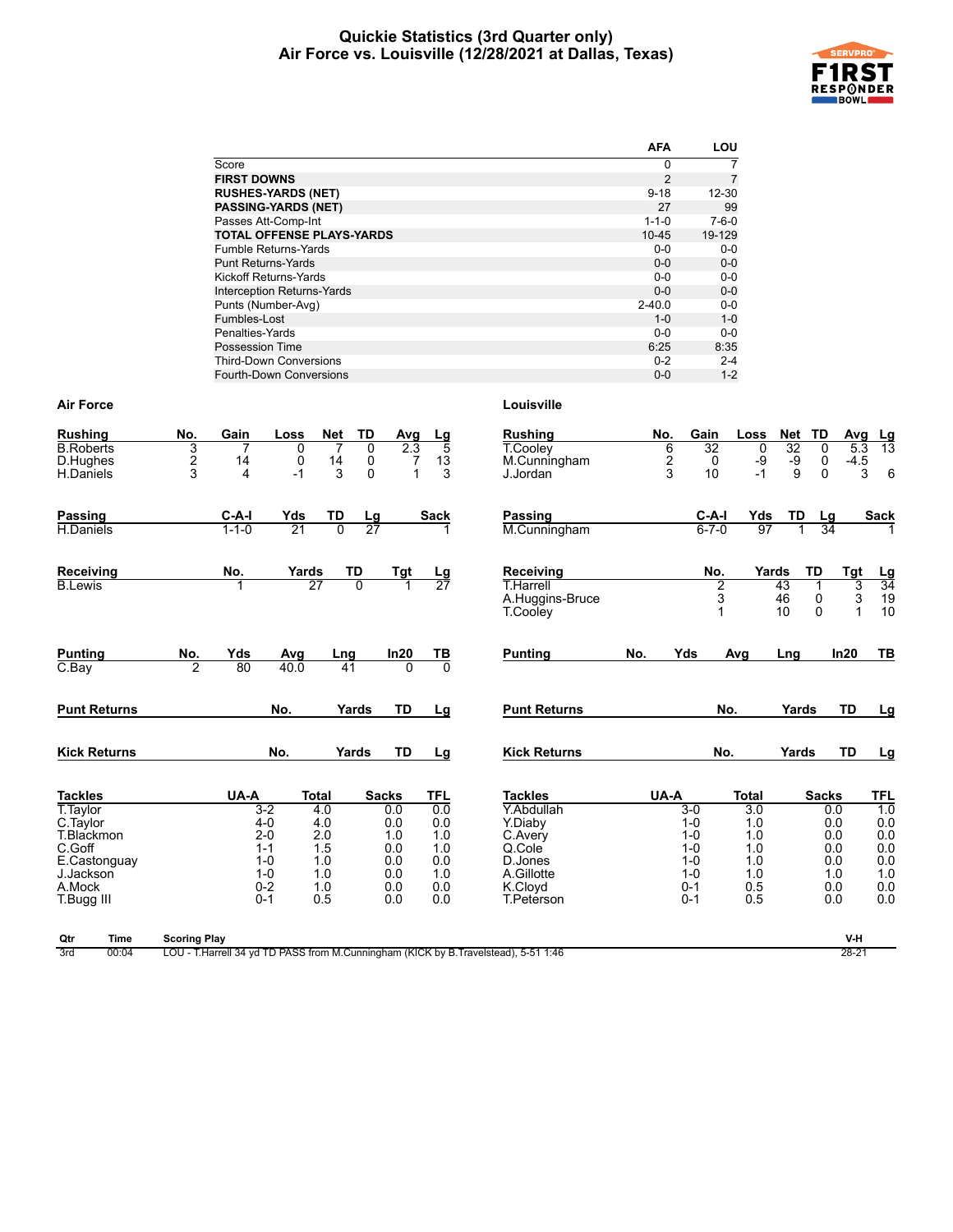

R

| -        |             | Start of 4th quarter, clock 15:00.                                                                                     |   |
|----------|-------------|------------------------------------------------------------------------------------------------------------------------|---|
| $2-9$    | AFA26       | ROBERTS, Brad rush up the middle for a gain of 3 yards to the AFA29 (JONES, Dorian; AVERY, C.J.).                      |   |
| $3-6$    | AFA29       | DANIELS, Haazig pass to the left complete for 11 yards to LEWIS, Brandon to the AFA40 (FRANKLIN, Trey),<br>1ST DOWN.   | P |
| $1 - 10$ | AFA40       | ROBERTS, Brad rush to the right for a gain of 2 yards to the AFA42 (DIABY, YaYa).                                      |   |
| $2 - 8$  | AFA42       | DANIELS, Haazig sacked for a loss of 6 yards at the AFA36 (ABDULLAH, Yasir).                                           |   |
| 3-14     | AFA36       | DANIELS, Haaziq pass to the right complete for 15 yards to KINAMON, Dane to the LOU49, out of bounds,<br>1ST DOWN.     | P |
| 1-10     |             | LOU49 MICHEL, Emmanuel rush up the middle for a gain of 2 yards to the LOU47 (AVERY, C.J.;ABDULLAH, Yasir).            |   |
| 2-8      | LOU47       | QB Keeper DANIELS, Haazig rush to the right for a gain of 10 yards to the LOU37, out of bounds, 1ST<br>DOWN.           | R |
| $1 - 10$ |             | LOU37 HUGHES, DeAndre rush to the left for a gain of 4 yards to the LOU33 (FRANKLIN, Trey).                            |   |
| $2-6$    |             | LOU33 QB Keeper DANIELS, Haazig rush up the middle for a gain of 4 yards to the LOU29 (AVERY, C.J.).                   |   |
| $3 - 2$  |             | LOU29 ROBERTS, Brad rush up the middle for a gain of 4 yards to the LOU25 (JONES, Dorian; MINKINS, Josh),<br>1ST DOWN. | R |
| 1-10     |             | LOU25 QB Keeper DANIELS, Haazig rush to the left for a gain of 8 yards to the LOU17 (MINKINS, Josh).                   |   |
| $2 - 2$  | LOU17       | MICHEL, Emmanuel rush to the right for a gain of 2 yards to the LOU15 (DORSEY, Derek), 1ST DOWN.                       | R |
| $1 - 10$ | LOU15       | MICHEL, Emmanuel rush up the middle for a gain of 1 yard to the LOU14 (AVERY, C.J.).                                   |   |
| $2-9$    |             | LOU14 KINAMON, Dane rush to the right for a gain of 1 yard to the LOU13, End of Play.                                  |   |
| $3-8$    |             | LOU13 QB Keeper DANIELS, Haazig rush up the middle for a gain of 4 yards to the LOU9 (COLE, Qwynnterrio).              |   |
| 4-4      | <b>LOU9</b> | DAPORE, Matthew field goal attempt from 26 yards GOOD [kick was spotted at LOU16], clock 05:28.<br>[05:28]             |   |
|          |             |                                                                                                                        |   |

# **AIR FORCE 31, LOUISVILLE 21**

DAPORE, Matthew kickoff 46 yards to the LOU19, JORDAN, Jawar return 11 yards to the LOU30 , End of Play.

#### **LOU drive start at 05:24**

|  |  | 1-10 LOU30 [NHSG] COOLEY, Trevion rush up the middle for a gain of 2 yards to the LOU32 (JACKSON, Jordan). |
|--|--|------------------------------------------------------------------------------------------------------------|
|  |  |                                                                                                            |

- 2-8 LOU32 [NHSG] CUNNINGHAM, Malik pass to the left complete for 6 yards to HARRELL, Tyler caught at the LOU30 and advanced to the LOU38 (BUGG III, Tre). 3-2 LOU38 PENALTY Before the snap, LOU False Start on GONZALEZ, Michael enforced 5 yards from the LOU38 to the LOU33.
- 3-7 LOU33 [NHSG] CUNNINGHAM, Malik pass up the middle complete for 17 yards to FORD, Marshon caught at the LOU44 and advanced to the LOU50 (TAYLOR, Trey), 1ST DOWN. P 1-10 LOU50 [NHSG] QB Keeper CUNNINGHAM, Malik rush to the left for a gain of 4 yards to the AFA46 (GOFF, Camby). 2-6 AFA46 [NHSG] CUNNINGHAM, Malik pass to the left complete for 24 yards to JORDAN, Jawar caught at the AFA44 and advanced to the AFA22 (TAYLOR, Trey), out of bounds, 1ST DOWN. P **1-10 AFA22 [NHSG] CUNNINGHAM, Malik scrambles up the middle for a gain of 22 yards to the AFA0, 1ST DOWN, TOUCHDOWN LOU (Scoring play confirmed). [02:57] R**
- **1-3 AFA3 TRAVELSTEAD, Brock PAT kick attempt is good.**

#### **AIR FORCE 31, LOUISVILLE 28**

*Drive Summary: 6 plays, 70 yards, 2:27*

CHALIFOUX, Ryan onside kickoff 12 yards, recovered by AFA KINAMON, Dane at the LOU47, KINAMON, Dane return 0 yards to the LOU47 (ABDULLAH, Yasir).

#### **AFA drive start at 02:52**

- 1-10 LOU47 ROBERTS, Brad rush up the middle for a gain of 3 yards to the LOU44 (DIABY, YaYa).
- 2-7 LOU44 ROBERTS, Brad rush to the right for a gain of 10 yards to the LOU34 (COLE, Qwynnterrio;MINKINS, Josh), 1ST DOWN. [02:03] R 1-10 H34 Timeout Louisville, clock 02:03. [02:03]
- 1-10 LOU34 ROBERTS, Brad rush up the middle for a gain of 9 yards to the LOU25 (CONNER, Rance;CLARK, Malik). [01:37]
- 2-1 H25 Timeout Louisville, clock 01:37. [01:37]
- 2-1 LOU25 QB Keeper DANIELS, Haaziq rush up the middle for a gain of 2 yards to the LOU23 (PETERSON, Tabarius), 1ST DOWN. [01:35]
- 1-10 H23 Timeout Louisville, clock 01:35. [01:35]
- 1-10 LOU23 Kneel down by AFA at LOU24 (team loss of 1).
- 2-11 LOU24 Kneel down by AFA at LOU26 (team loss of 2).
- 3-13 LOU26 Kneel down by AFA at LOU27 (team loss of 1). [00:00]

*Drive Summary: 7 plays, 20 yards, 2:52*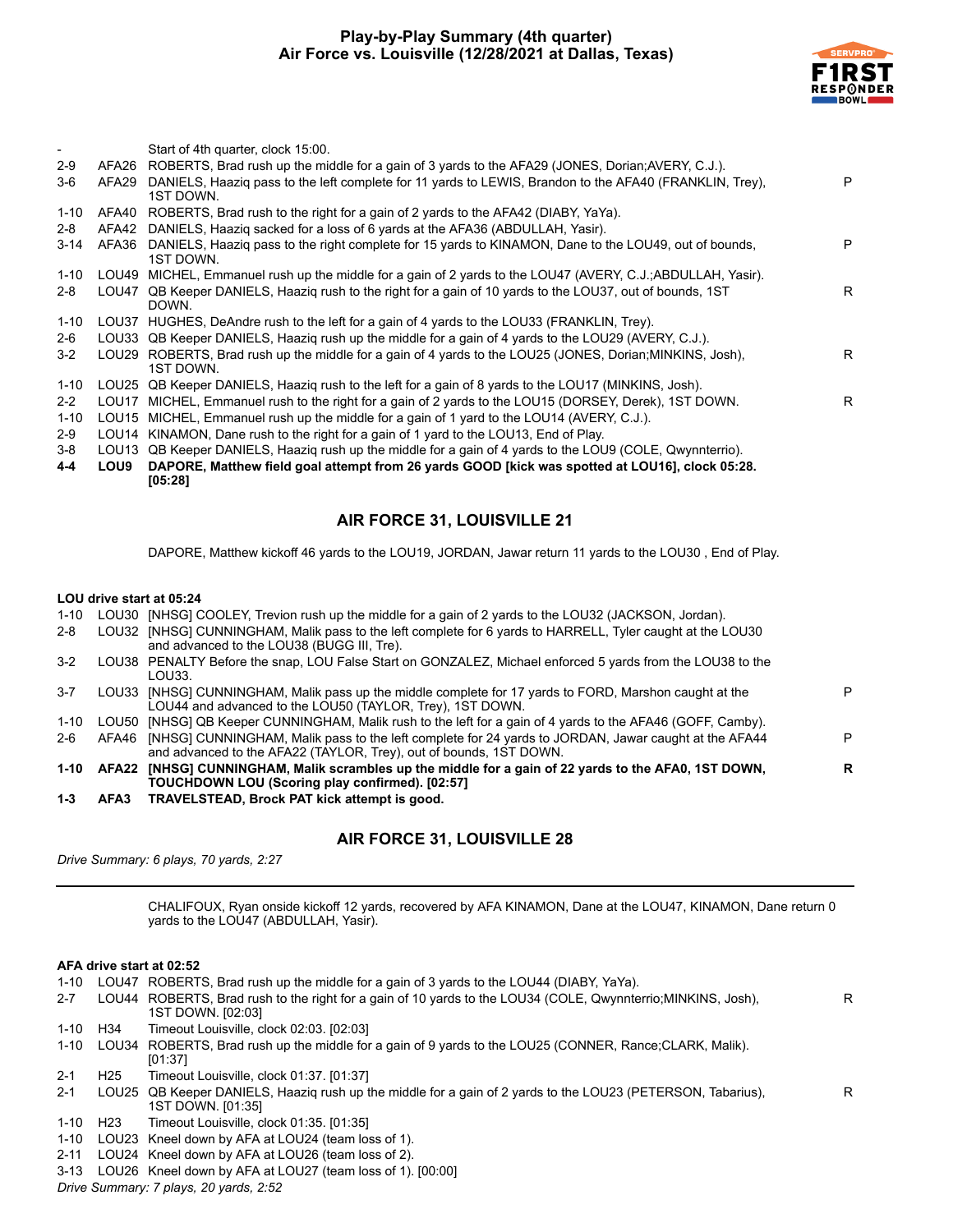#### 3-13 LOU27 End of game, clock 0:00.

# **FINAL SCORE - : AIR FORCE 31, LOUISVILLE 28**

|                        | Time              | 1st Downs Conversions |  |                            |     |         |          |                          |
|------------------------|-------------------|-----------------------|--|----------------------------|-----|---------|----------|--------------------------|
| <b>Quarter Summary</b> |                   |                       |  | Score Poss R P X T 3rd 4th |     | Rushina |          | <b>Passing Penalties</b> |
| Air Force              | 12:29 5 2 0 7 3-5 |                       |  |                            | ი-ი | 20-59   | 2-2-0-26 | 0-0                      |
| Louisville             |                   |                       |  | 2:31 1 2 0 3 1-1           | റ-റ | 3-28    | 3-3-0-47 | $1 - 5$                  |